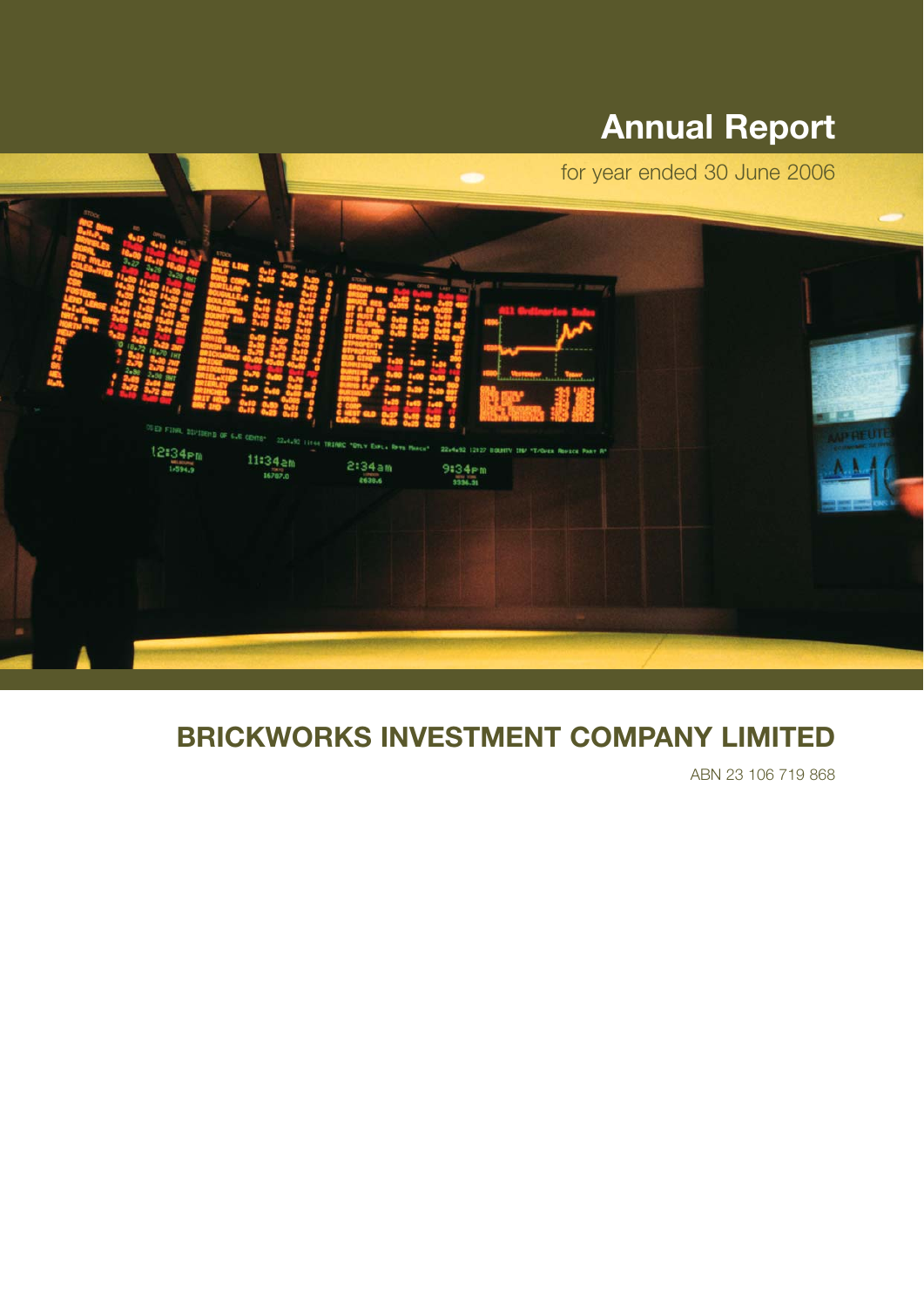ABN: 23 106 719 868

## CORPORATE DIRECTORY

### **Directors**

| Robert Dobson Millner | Non-Executive Director and Chairman                 |
|-----------------------|-----------------------------------------------------|
| David Capp Hall       | Non-Executive Director                              |
| Alexander James Payne | Non-Executive Director                              |
| Geoffrey Guild Hill   | Non-Executive Director (appointed 14 December 2005) |

### **Secretary**

John de Gouveia

### Registered Office

Level 2 160 Pitt Street Mall Sydney 2000 NSW Telephone: (02) 9210 7000<br>Facsimile: (02) 9210 7099  $(02)$  9210 7099 Postal Address: GPO Box 5015 Sydney 2001

### Auditors

Travis & Travis 1/114 Longueville Road Lane Cove 2066

### Investment Manager

Souls Funds Management Limited Level 14 15 Castlereagh Street Sydney 2000

### Share Registry

Computershare Investor Services Pty Limited 60 Carrington Street Sydney 2000

### Australian Stock Exchange Code

Ordinary Shares **BKI** 

### **Website**

http//:www.brickworksinvestments.com.au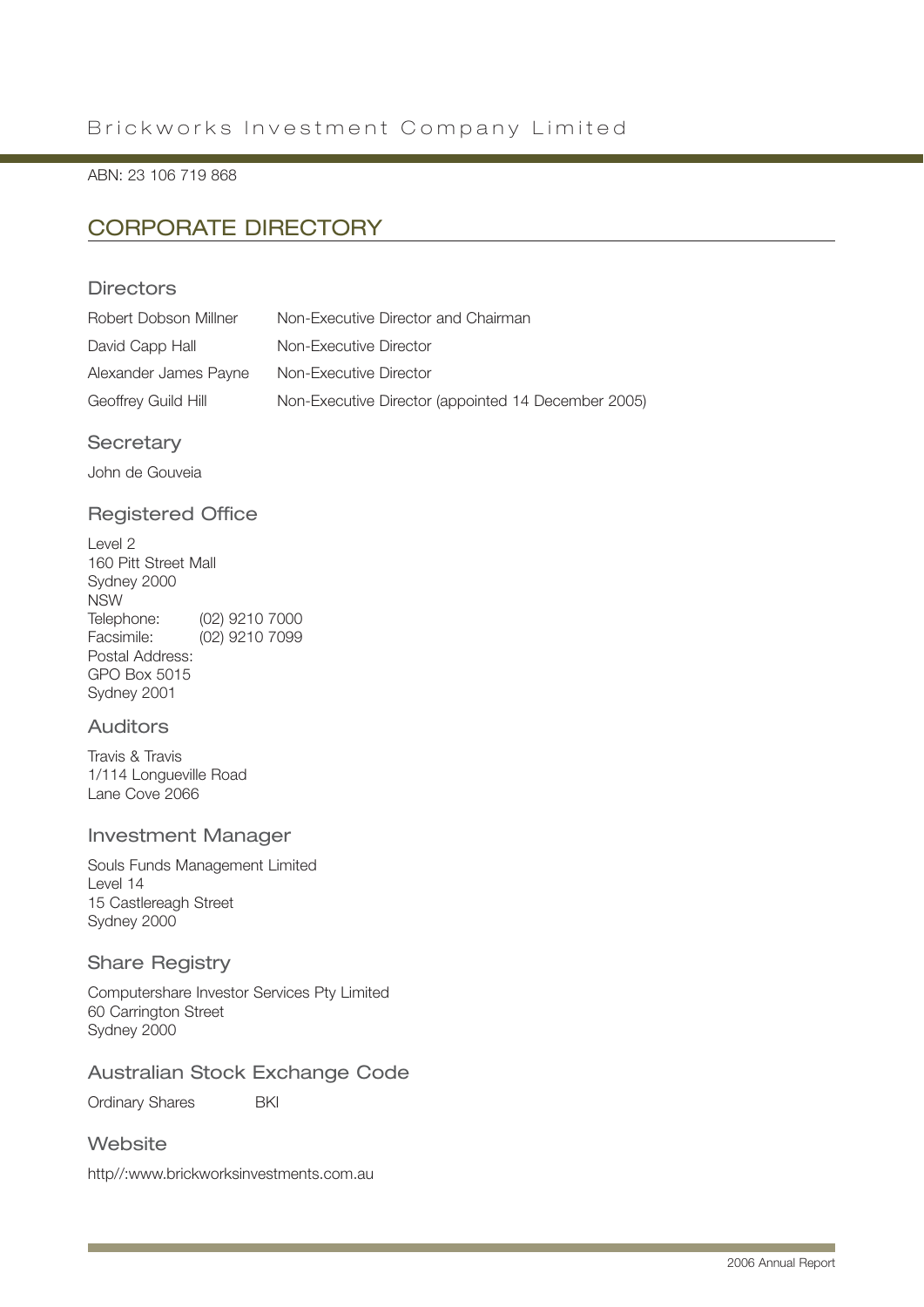| <b>Contents</b>                      | Page No.       |
|--------------------------------------|----------------|
|                                      |                |
| <b>Financial Highlights</b>          | $\overline{2}$ |
| <b>Company Profile</b>               | 3              |
| Chairman's Address                   | $\overline{4}$ |
| Investment Portfolio at 30 June 2006 | 5              |
| Directors' Report                    | 8              |
| Corporate Governance                 | 13             |
| Income Statement                     | 21             |
| <b>Balance Sheet</b>                 | 22             |
| Statement of changes in Equity       | 23             |
| <b>Cash Flow Statement</b>           | 24             |
| Notes to the Financial Statements    | 25             |
| Directors' Declaration               | 44             |
| Independent Audit Report             | 45             |
| Auditor's Independence Declaration   | 46             |
| <b>ASX Additional Information</b>    | 47             |

**The State**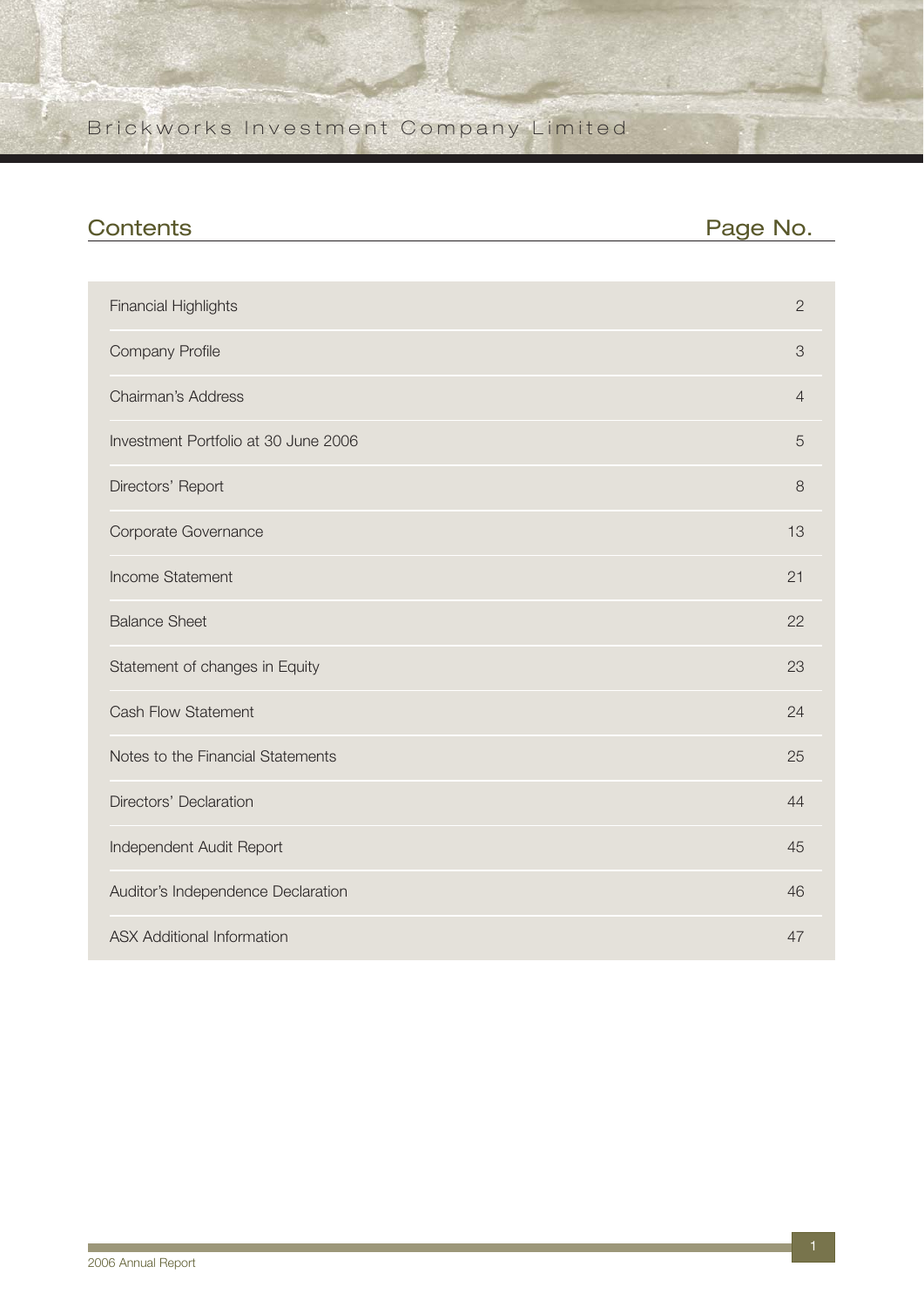## FINANCIAL HIGHLIGHTS

- Consolidated profit after tax of \$12.8 million for the year to 30 June 2006 (2005: \$10.5 million)
- Revenue Performance

|                           |    | % Change | Amount of<br>Change<br>\$'000 |    | \$'000  |
|---------------------------|----|----------|-------------------------------|----|---------|
| Dividend Income - Ord     | Up | 18.8%    | 1.574                         | to | \$9,935 |
| Dividend Income - Special | Up | 784%     | 2.164                         | to | \$2,440 |

- Earnings per share for the year of 6.51 cents (2005: 5.69 cents)
- Fully franked final dividend of 2.5 cents per share.

■ Fully franked Special dividend of 1.0 cents per share This brings the total fully franked dividends for the year to 6.0 cents per share (2005: 4.3 cents per share)

- Net asset backing per share at 30 June 2006 of \$1.429 per share before tax (2005: \$1.281 per share before tax)
- After tax, net asset backing per share at 30 June 2006 of \$1.318 (2005: \$1.197)
- Total portfolio value as at 30 June 2006 of \$294.7 million (2005: \$248.3 million)
- Acquisition of PSI completed 24 October 2005

| <b>Share Price History:</b>                                      |          |          |          |
|------------------------------------------------------------------|----------|----------|----------|
|                                                                  | 30/06/04 | 30/06/05 | 30/06/06 |
| BKI Prospectus IPO issued @ \$1.00<br>per share in December 2003 | \$0.98   | \$1.09   | \$1.35   |
| Annual % Growth                                                  |          | 11.2%    | 23.9%    |
| Dividend History (cents per share):                              |          |          |          |
|                                                                  | 30/06/04 | 30/06/05 | 30/06/06 |
| Interim                                                          | $\star$  | 21       | 2.5      |
| Final                                                            | 2.0      | 2.2      | 2.5      |
| Special                                                          |          |          | 1.0      |
| Total                                                            | 2.0      | 4.3      | 60       |

\* This Company was listed on ASX 12 December 2003, no interim dividend is applicable.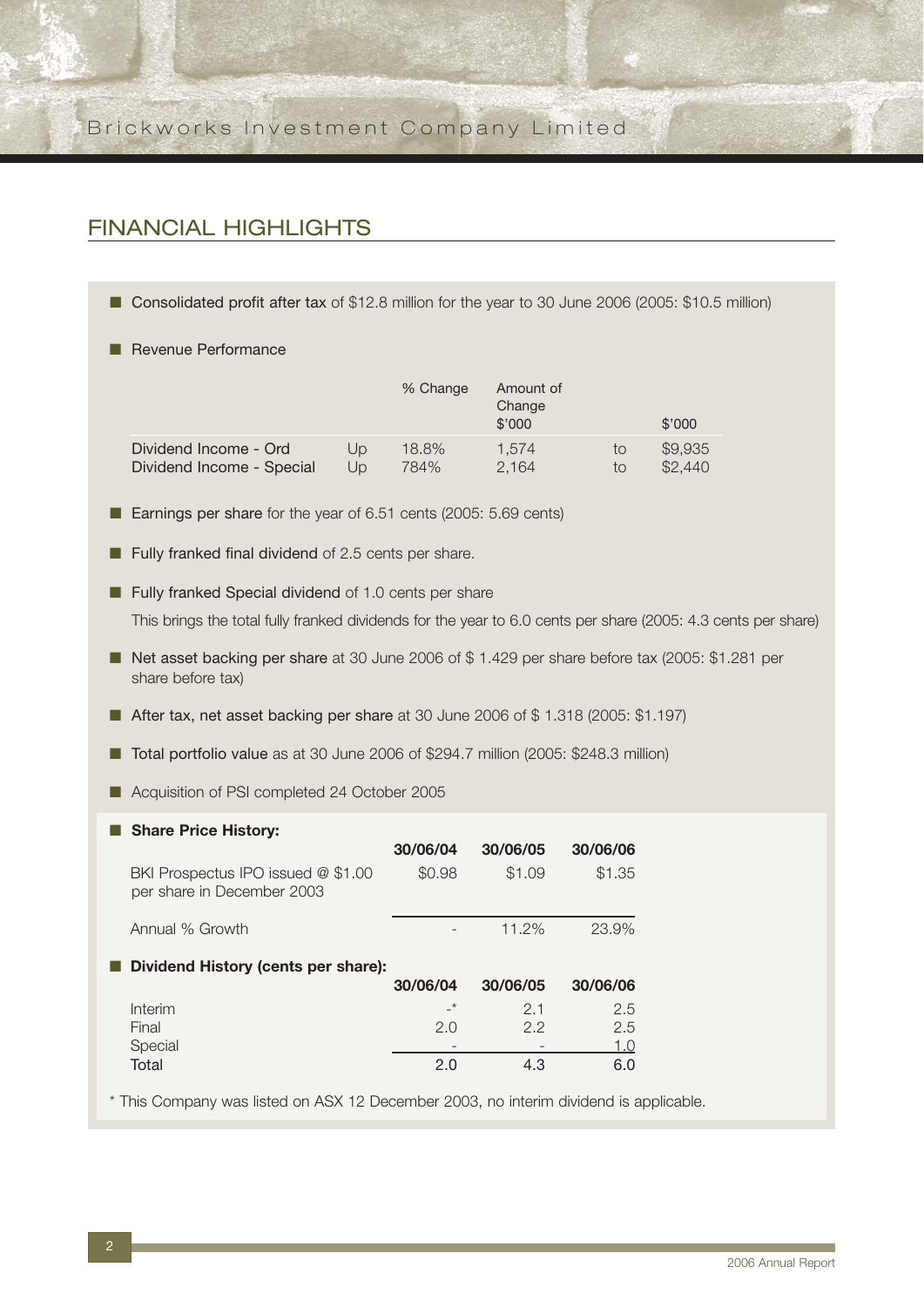## COMPANY PROFILE

Brickworks Investment Company Limited is a Listed Investment Company on the Australian Stock Exchange. The Company invests in a diversified portfolio of Australian shares, trusts and interest bearing securities.

The Company was formed on 17 October 2003 to take over the investment portfolio of Brickworks Limited.

Shares in the Company were listed on the Australian Stock Exchange Limited commencing 12 December 2003.

At 30 June 2006 the market capitalisation of the Company was \$281.2 million.

### Corporate Objectives

The Company aims to generate an increasing income stream for distribution to its shareholders in the form of fully franked dividends, to the extent of its available imputation tax credits, through long-term investment in a portfolio of assets that are also able to deliver long term capital growth to shareholders.

### Investment Strategy

The Company is a long-term investor in companies, trusts and interest bearing securities with a focus on Australian entities. It primarily seeks to invest in well-managed businesses with a profitable history and with the expectation of sound dividend and distribution growth.

### Dividend Policy

The Company will pay the maximum amount of realised profits after tax to its shareholders in the form of fully franked dividends to the extent permitted by the Corporations Act, the Income Tax Assessment Act and prudent business practices from profits obtained through interest, dividends and other income it receives from its investments.

Dividends will be declared by the Board of Directors out of realised profit after tax, excluding realised capital profit from any disposals of long-term investments.

### Portfolio Management

The Company has appointed Souls Funds Management Limited to act as Portfolio Manager and provide investment advisory services to the Board of Directors and its Investment Committee, including the implementation and execution of investment decisions and the day to day administration of the investment portfolio.

The Company also engages Corporate and Administrative Services Pty Ltd to provide accounting and company secretarial services.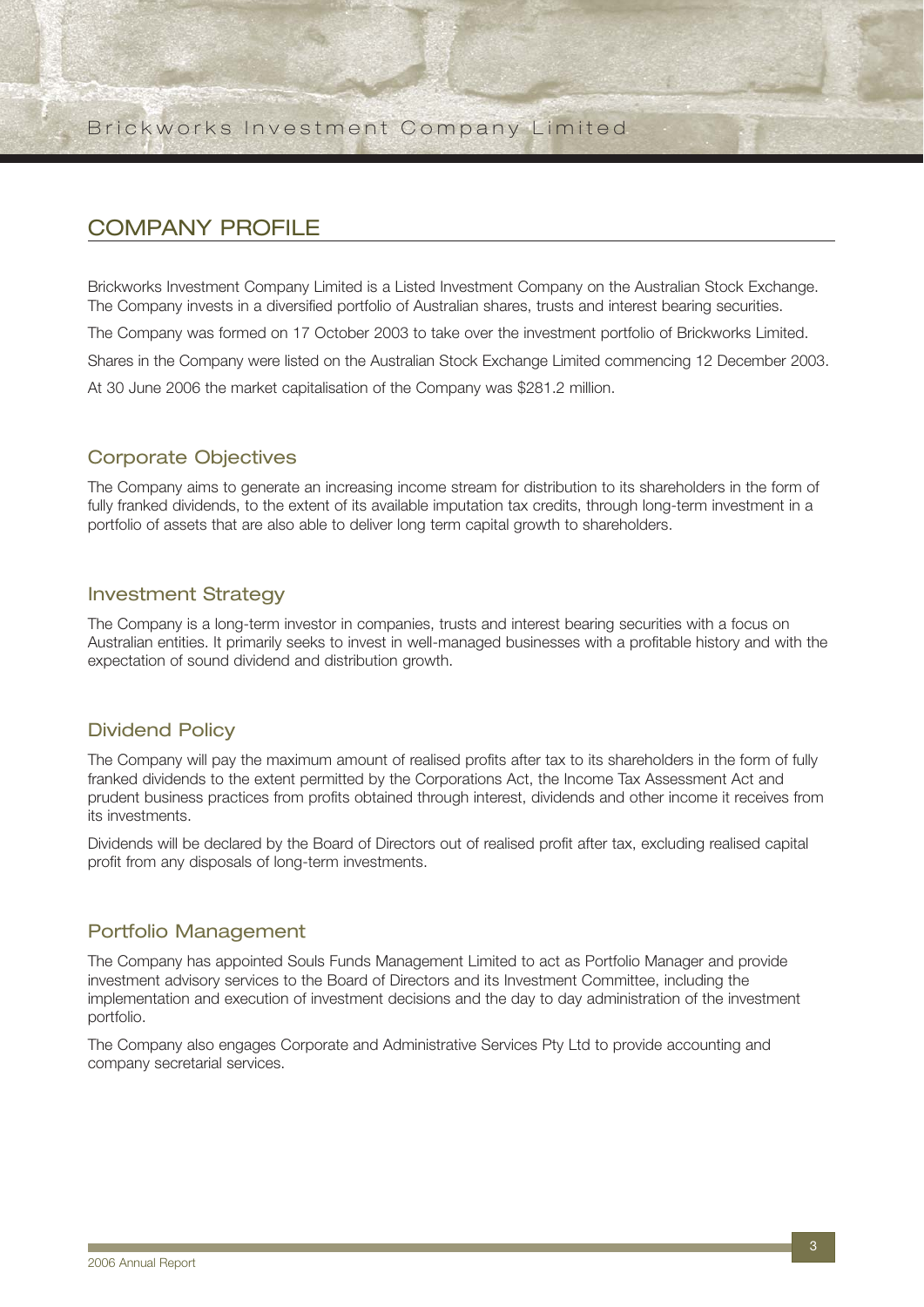## CHAIRMAN'S ADDRESS

Dear Shareholders,

I am pleased to enclose the third Annual Report of Brickworks Investment Company for the year ended 30th June 2006.

The consolidated profit of the economic entity after providing for income tax amounted to \$12,824,000 (2005 \$10,474,000).

Revenue from the investment portfolio comprising ordinary dividend income increased by 18.8% to \$9.94 million, whist revenue from special dividend income showed a dramatic increase during the year of 784% to \$2.44 million.

At the 30th June 2006 the portfolio of investments was valued at \$294.7 million compared to \$248.3 million as at June 2005. The Share Purchase Plan was supported by 3,854 shareholders who acquired a total of 12,562,212 new shares at \$1.33 per share. This provided Brickworks Investment with additional funds of \$ 16.7 million.

#### Portfolio Movements

Major investment purchases during the year were Huntley Investment Company, IAG Australia, BHP Billiton Ltd, Wesfarmers Ltd, HPAL Limited and Metcash Limited.

Total purchases amounted to \$14,473,000. The only sales were Colorado Group Limited for a total of \$708,000 and also the takeover of Foodlands by Metcash Limited.

#### **Dividends**

I am pleased to report that based on the profits earned by the company during the year the directors have declared the payment of a final fully franked dividend of 2.5 cents per share which will be paid on 31st August 2006. This brings the total ordinary dividend paid for the year ended 30th June 2006 to 5.0 cents per share compared to 4.3 cents last year.

Directors are also pleased to announce a special fully franked dividend of 1.0 cent per share which is also to be paid on 31st August 2006.

#### Earnings per Share and NTA

Earnings per share for the year were 6.51 cents (2005 - 5.69 cents).

The Net Tangible Asset Backing (NTA) of the company at 30th June 2006 was \$1.429 before tax (2005: \$1.281) and the after tax Net Asset Backing per share was \$1.318 (2005: \$1.197).

#### Outlook

The full year reporting period which commenced in late July 2006 is expected to be quite strong with most companies expected to increase their dividends. Interest rates and high fuel prices may slow the economy going forward. Your company is in a very strong position to take advantage of opportunities should they arise.

Yours sincerely,

#### **Robert Millner**

**Chairman** Sydney, 10 August 2006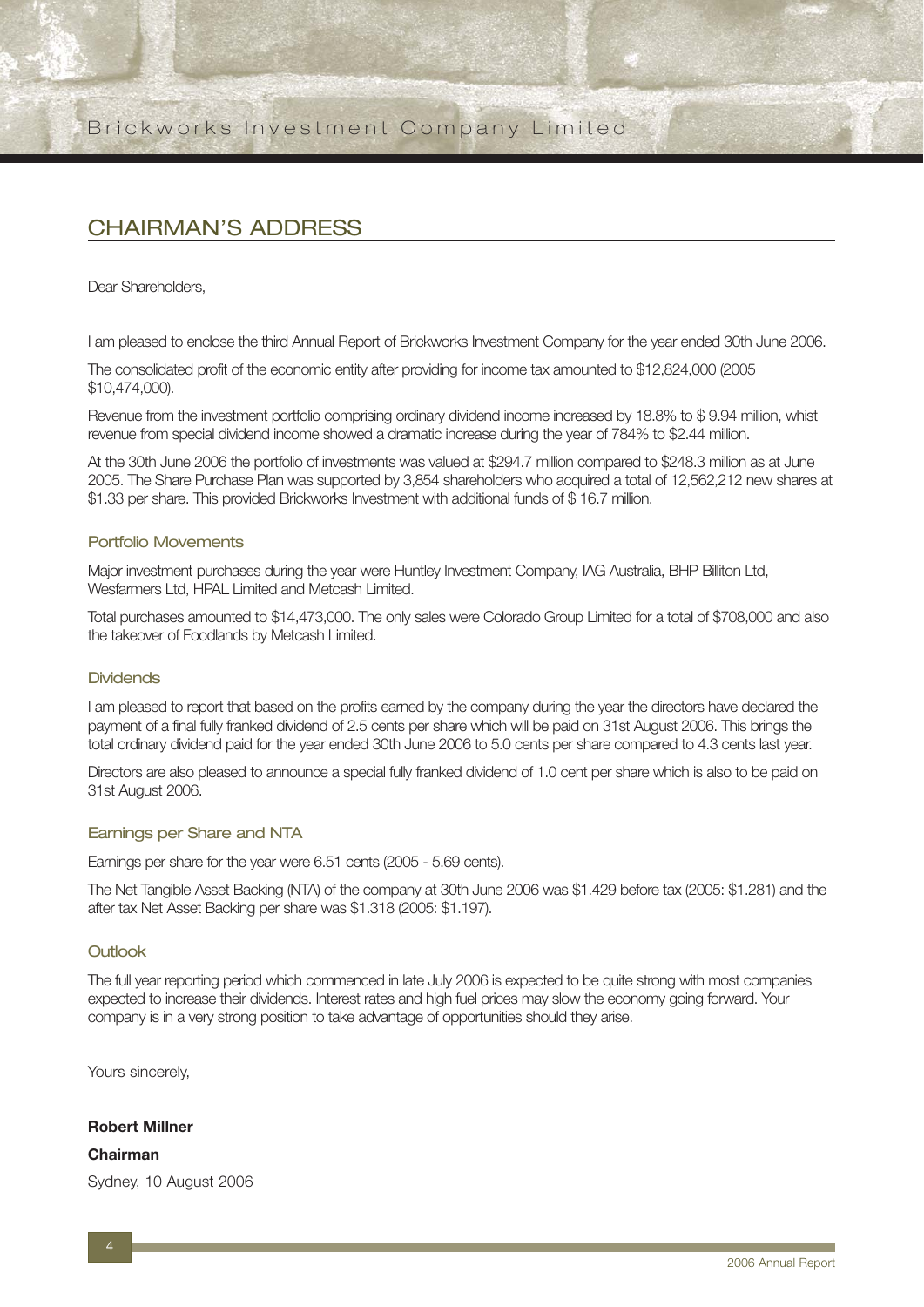**List of securities held and their market value at 30 June 2006 were:**

| <b>Stock</b>                                                   | No. of<br><b>Shares</b><br><b>Held</b> | <b>Market</b><br><b>Value</b><br>(\$'000) | <b>Portfolio</b><br>Weight<br>$\frac{0}{0}$ |
|----------------------------------------------------------------|----------------------------------------|-------------------------------------------|---------------------------------------------|
| Automobile & Components                                        |                                        |                                           |                                             |
| Coventry Group Limited                                         | 140,000                                | 581                                       | 0.2%                                        |
| <b>Banks</b>                                                   |                                        |                                           |                                             |
| Australia and New Zealand Banking Limited                      | 45,457                                 | 1,209                                     | 0.4%                                        |
| Bendigo Bank Limited                                           | 349,942                                | 4,514                                     | 1.5%                                        |
| <b>Bank of Queensland Limited</b>                              | 95,382                                 | 1,335                                     | 0.5%                                        |
| Commonwealth Bank of Australia                                 | 695,674                                | 30,895                                    | 10.5%                                       |
| National Australia Bank Limited                                | 1,573,690                              | 55,252                                    | 18.7%                                       |
| St George Bank Limited                                         | 447,750                                | 13,133                                    | 4.5%                                        |
| <b>Westpac Banking Corporation</b>                             | 123,872                                | 2,874                                     | 1.0%                                        |
|                                                                |                                        | 109,212                                   | 37.1%                                       |
| <b>Capital Goods</b>                                           |                                        |                                           |                                             |
|                                                                | 158,980                                |                                           | 0.5%                                        |
| Alesco Corporation Limited<br><b>GWA International Limited</b> | 468,128                                | 1,434<br>1,451                            | 0.5%                                        |
| <b>Wesfarmers Limited</b>                                      | 221,618                                | 7,821                                     | 2.7%                                        |
|                                                                |                                        | 10,706                                    | 3.7%                                        |
|                                                                |                                        |                                           |                                             |
| <b>Commercial Services &amp; Supplies</b>                      |                                        |                                           |                                             |
| <b>Brambles Industries Limited</b>                             | 418,952                                | 4,567                                     | 1.5%                                        |
| Coates Hire Limited                                            | 321,354                                | 2,015                                     | 0.7%                                        |
| <b>Tabcorp Holdings Limited</b>                                | 33,500                                 | 509                                       | 0.2%                                        |
|                                                                |                                        | 7,091                                     | 2.4%                                        |
| <b>Consumer Durables &amp; Apparel</b>                         |                                        |                                           |                                             |
| Gazal Corporation Limited                                      | 226,865                                | 540                                       | 0.2%                                        |
| <b>Diversified Financials</b>                                  |                                        |                                           |                                             |
| Choiseul Investments Limited                                   | 1,082,175                              | 5,919                                     | 2.0%                                        |
| Huntley Investment Company Limited                             | 3,896,502                              | 3,254                                     | 1.1%                                        |
| Macquarie Bank Limited                                         | 109,693                                | 7,536                                     | 2.6%                                        |
| Milton Corporation Limited                                     | 105,849                                | 2,106                                     | 0.7%                                        |
| Perpetual Limited                                              | 7,500                                  | 549                                       | 0.2%                                        |
| Suncorp-Metway Limited                                         | 153,028                                | 2,961                                     | 1.0%                                        |
| Westfield Group                                                | 35,501                                 | 614                                       | 0.2%                                        |
|                                                                |                                        | 22,939                                    | 7.8%                                        |

**The Co**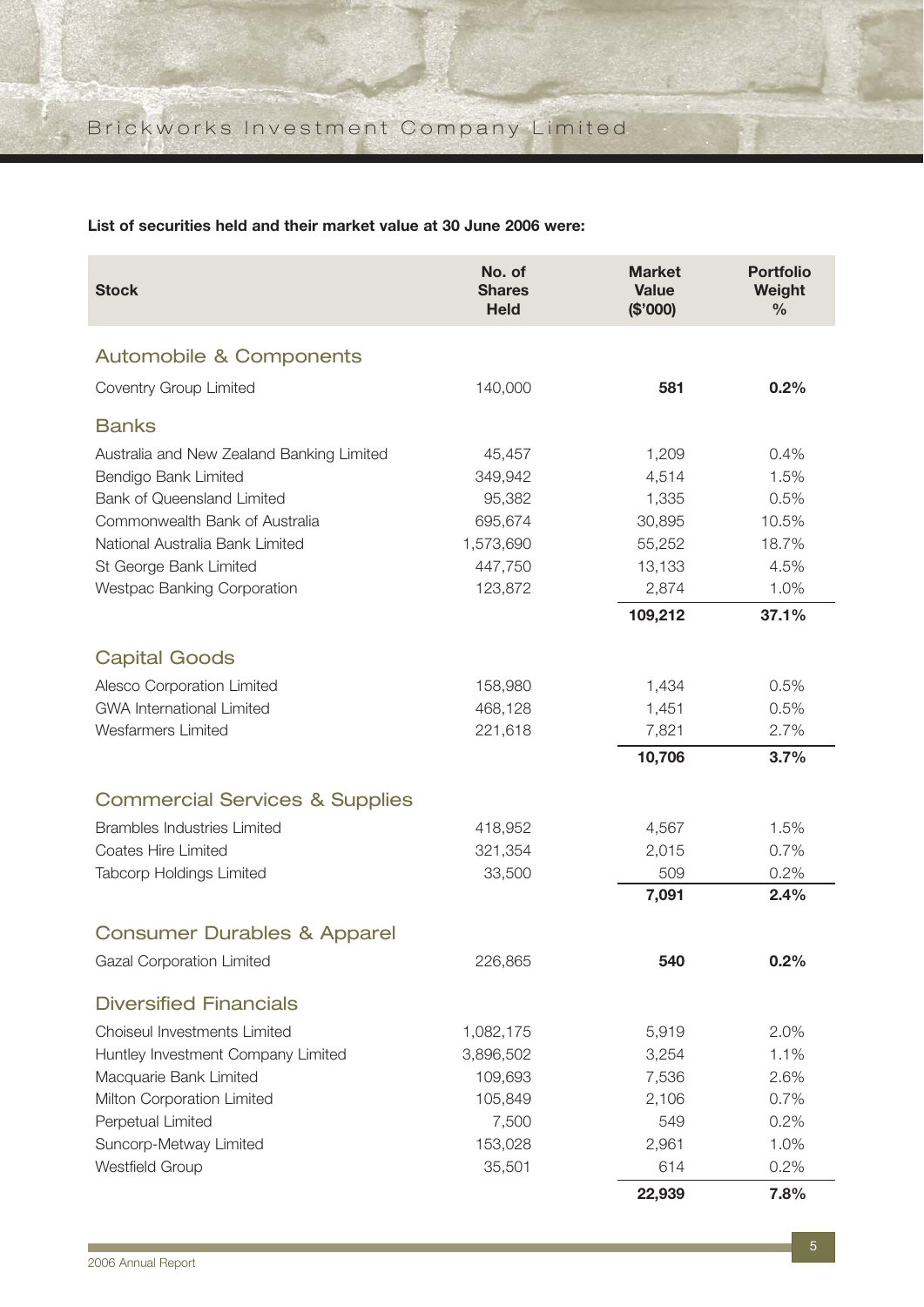| <b>Stock</b>                                | No. of<br><b>Shares</b><br><b>Held</b> | <b>Market</b><br><b>Value</b><br>(\$'000) | <b>Portfolio</b><br>Weight<br>$\frac{6}{6}$ |
|---------------------------------------------|----------------------------------------|-------------------------------------------|---------------------------------------------|
| <b>List of securities (continued)</b>       |                                        |                                           |                                             |
| Energy                                      |                                        |                                           |                                             |
| Santos Limited                              | 70,000                                 | 835                                       | 0.3%                                        |
| Woodside Petroleum Limited                  | 190,483                                | 8,379                                     | 2.8%                                        |
|                                             |                                        | 9,214                                     | 3.1%                                        |
| Food, Beverages & Tobacco                   |                                        |                                           |                                             |
| Coca-Cola Amatil Limited                    | 179,400                                | 1,267                                     | 0.4%                                        |
| Graincorp Limited                           | 90,535                                 | 732                                       | 0.2%                                        |
|                                             |                                        | 1,999                                     | 0.6%                                        |
| <b>Food &amp; Staples Retailing</b>         |                                        |                                           |                                             |
| <b>AWB Limited</b>                          | 410,000                                | 1,734                                     | 0.6%                                        |
| Metcash Limited                             | 258,700                                | 968                                       | 0.3%                                        |
| <b>Woolworths Limited</b>                   | 442,184                                | 8,888                                     | 3.0%                                        |
|                                             |                                        | 11,590                                    | 3.9%                                        |
| <b>Health Care Equipment &amp; Services</b> |                                        |                                           |                                             |
| <b>Clover Corporation Limited</b>           | 858,000                                | 120                                       | 0.0%                                        |
| Insurance                                   |                                        |                                           |                                             |
| AXA Asia Pacific Holdings Limited           | 341,000                                | 2,128                                     | 0.7%                                        |
| Insurance Australia Group Limited           | 759,200                                | 4,054                                     | 1.4%                                        |
|                                             |                                        | 6,182                                     | 2.1%                                        |
| <b>Materials</b>                            |                                        |                                           |                                             |
| Alumina Limited                             | 809,013                                | 5,453                                     | 1.9%                                        |
| <b>BHP Billiton Limited</b>                 | 870,936                                | 25,222                                    | 8.6%                                        |
| <b>Bluescope Steel Limited</b>              | 137,568                                | 1,092                                     | 0.4%                                        |
| <b>Campbell Bros Limited</b>                | 254,600                                | 4,611                                     | 1.6%                                        |
| Illuka Resources Limited                    | 340,000                                | 2,220                                     | 0.7%                                        |
| New Hope Corporation Limited                | 14,060,452                             | 17,224                                    | 5.8%                                        |
| <b>Onesteel Limited</b>                     | 125,281                                | 506                                       | 0.2%                                        |
| Orica Limited Step up Preference Securities | 10,000                                 | 1,024                                     | 0.3%                                        |
| Wattyl Limited                              | 673,881                                | 2,291                                     | 0.8%                                        |
|                                             |                                        | 59,643                                    | 20.3%                                       |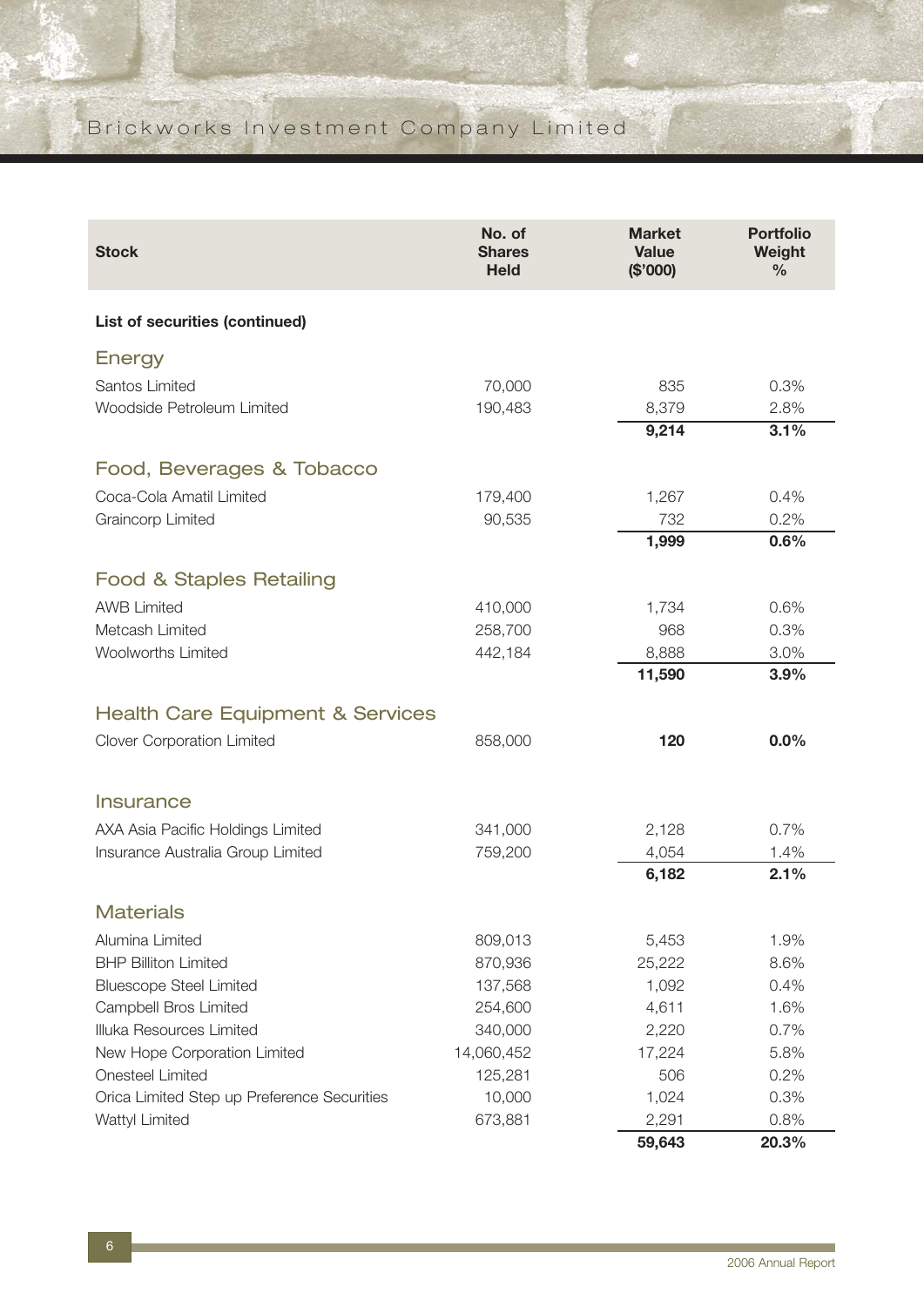| <b>Stock</b>                                 | No. of<br><b>Shares</b><br><b>Held</b> | <b>Market</b><br><b>Value</b><br>(\$'000) | <b>Portfolio</b><br>Weight<br>$\%$ |
|----------------------------------------------|----------------------------------------|-------------------------------------------|------------------------------------|
| List of securities (continued)               |                                        |                                           |                                    |
| <b>Media</b>                                 |                                        |                                           |                                    |
| Fairfax (John) Holdings Limited              | 274,749                                | 1,030                                     | 0.3%                               |
| Publishing & Broadcasting Limited            | 141,500                                | 2,574                                     | 0.9%                               |
| <b>Rural Press Limited</b>                   | 81,300                                 | 854                                       | 0.3%                               |
| Rural Press Limited - Preferred Shares       | 321,800                                | 3,379                                     | 1.1%                               |
| Ten Network Holdings Limited                 | 484,429                                | 1,274                                     | 0.4%                               |
| West Australian Newspapers Holdings Limited  | 276,800                                | 2,372                                     | 0.8%                               |
|                                              |                                        | 11,483                                    | 3.8%                               |
| <b>Pharmaceuticals &amp; Biotechnology</b>   |                                        |                                           |                                    |
| Australian Pharmaceutical Industries Limited | 248,738                                | 572                                       | 0.2%                               |
| Retailing                                    |                                        |                                           |                                    |
| Angus & Coote (Holdings) Limited             | 65,000                                 | 332                                       | 0.1%                               |
| <b>Software &amp; Services</b>               |                                        |                                           |                                    |
| <b>HPAL Limited</b>                          | 912,562                                | 1,551                                     | 0.5%                               |
| <b>Telecommunications Services</b>           |                                        |                                           |                                    |
| <b>B Digital Limited</b>                     | 3,000,000                              | 345                                       | 0.1%                               |
| SP Telemedia Limited                         | 3,322,223                              | 2,525                                     | 0.9%                               |
| <b>Telstra Corporation Limited</b>           | 1,257,000                              | 4,626                                     | 1.6%                               |
|                                              |                                        | 7,496                                     | 2.6%                               |
| Transportation                               |                                        |                                           |                                    |
| Lindsay Australia Limited                    | 1,868,000                              | 299                                       | 0.1%                               |
| Macquarie Infrastructure Group               | 762,329                                | 2,546                                     | 0.9%                               |
| Qantas Airways Limited                       | 512,500                                | 1,517                                     | 0.5%                               |
|                                              |                                        | 4,362                                     | 1.5%                               |
| <b>Utilities</b>                             |                                        |                                           |                                    |
| Alinta Limited                               | 168,060                                | 1,731                                     | 0.6%                               |
| Australian Gas Light Company                 | 242,200                                | 4,238                                     | 1.4%                               |
| Babcock & Brown Infrastructure Group         | 305,000                                | 485<br>6,454                              | 0.2%<br>2.2%                       |
|                                              |                                        |                                           |                                    |
| <b>Total Investments</b>                     |                                        | 272,067                                   | 92.3%                              |
| <b>Bank Deposit</b>                          |                                        | 22,670                                    | 7.7%                               |
|                                              | <b>TOTAL PORTFOLIO</b>                 | 294,737                                   | 100.0%                             |

The Company is not a substantial shareholder in any of the investee corporations in accordance with the Corporations Act 2001, as each equity investment represents less than 5% of issued capital of the investee corporation.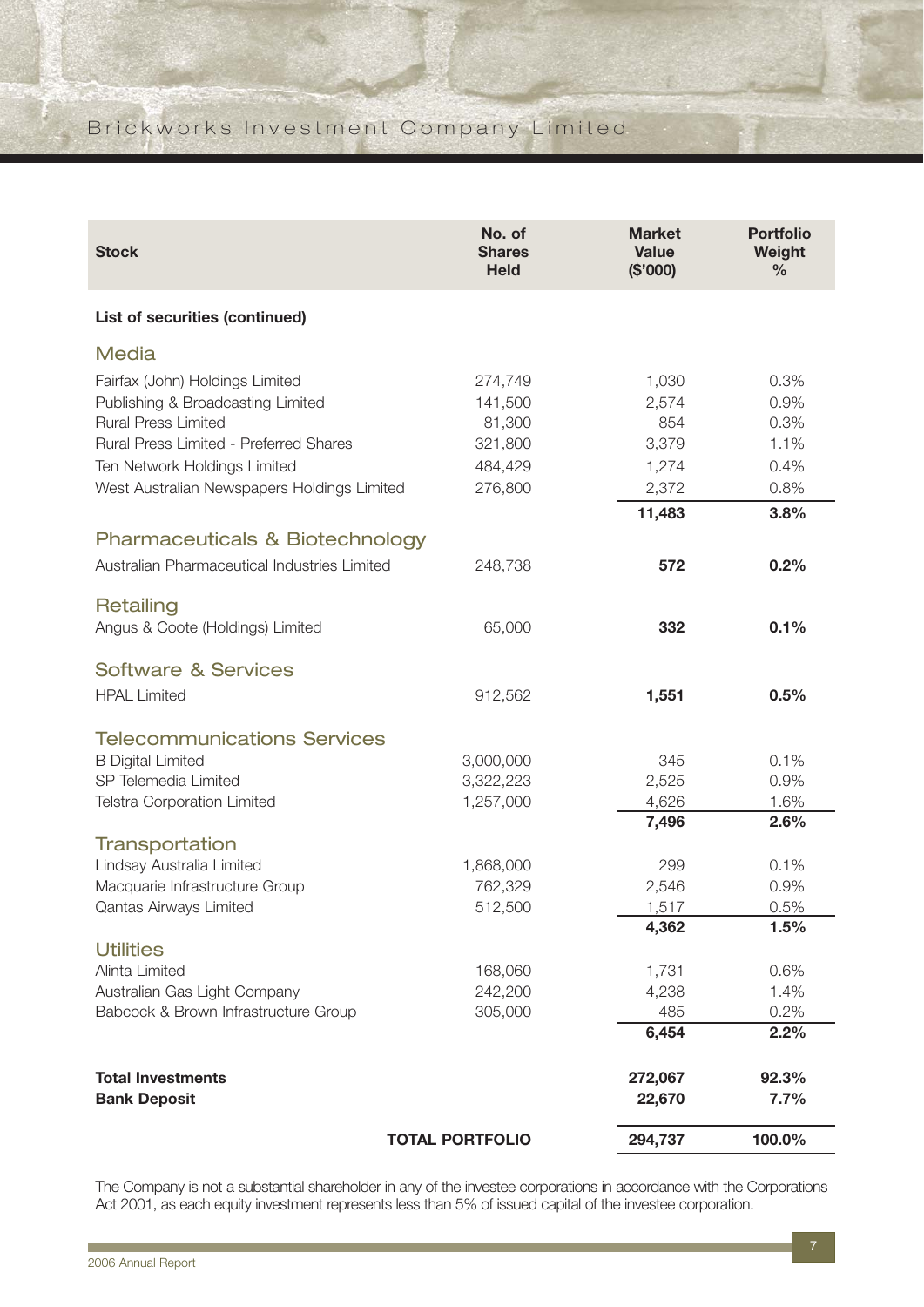## DIRECTORS' REPORT

The directors of Brickworks Investment Company Limited (the Company) present the following report for the year ended 30 June 2006.

### 1. Directors

The following persons were directors of the Company since the beginning of the financial year and up to the date of this report unless otherwise stated:

#### **Robert Dobson Millner – Non-Executive Director and Chairman**

Mr Millner has over 20 years experience as a Company Director. During the past three years, Mr Millner has also served as a director of the following listed companies:

- Milton Corporations Limited\*
- Choiseul Investments Limited\*
- New Hope Corporation Limited\*
- Washington H Soul Pattinson and Company Limited\*
- SP Telemedia Limited\*
- Brickworks Limited\*
- Souls Private Equity Limited\*
- Pacific Strategic Investments Limited\* (delisted March 2005)
- Australian Pharmaceutical Industries Limited\*
- Clover Corporation Limited
- KH Foods Limited
- \* denotes current directorship

#### **David Capp Hall, FCA, FAICD – Independent Non-Executive Director**

Mr Hall is a Chartered Accountant with experience in corporate management and finance. He holds directorships in other companies and is the Chairman of the audit committee. During the past three years, Mr Hall also served as a director of the following listed companies:

- Undercoverwear Limited\*
- Pacific Strategic Investments Limited\* (delisted March 2005)
- Ainsworth Game Technology Limited
- \* denotes current directorship

#### **Alexander James Payne, B.Comm, Dip Cm, FCPA, FCIS, FCIM - Non-Executive Director**

Mr Payne is chief financial officer of Brickworks Limited and has considerable experience in finance and investment and is a member of the audit committee.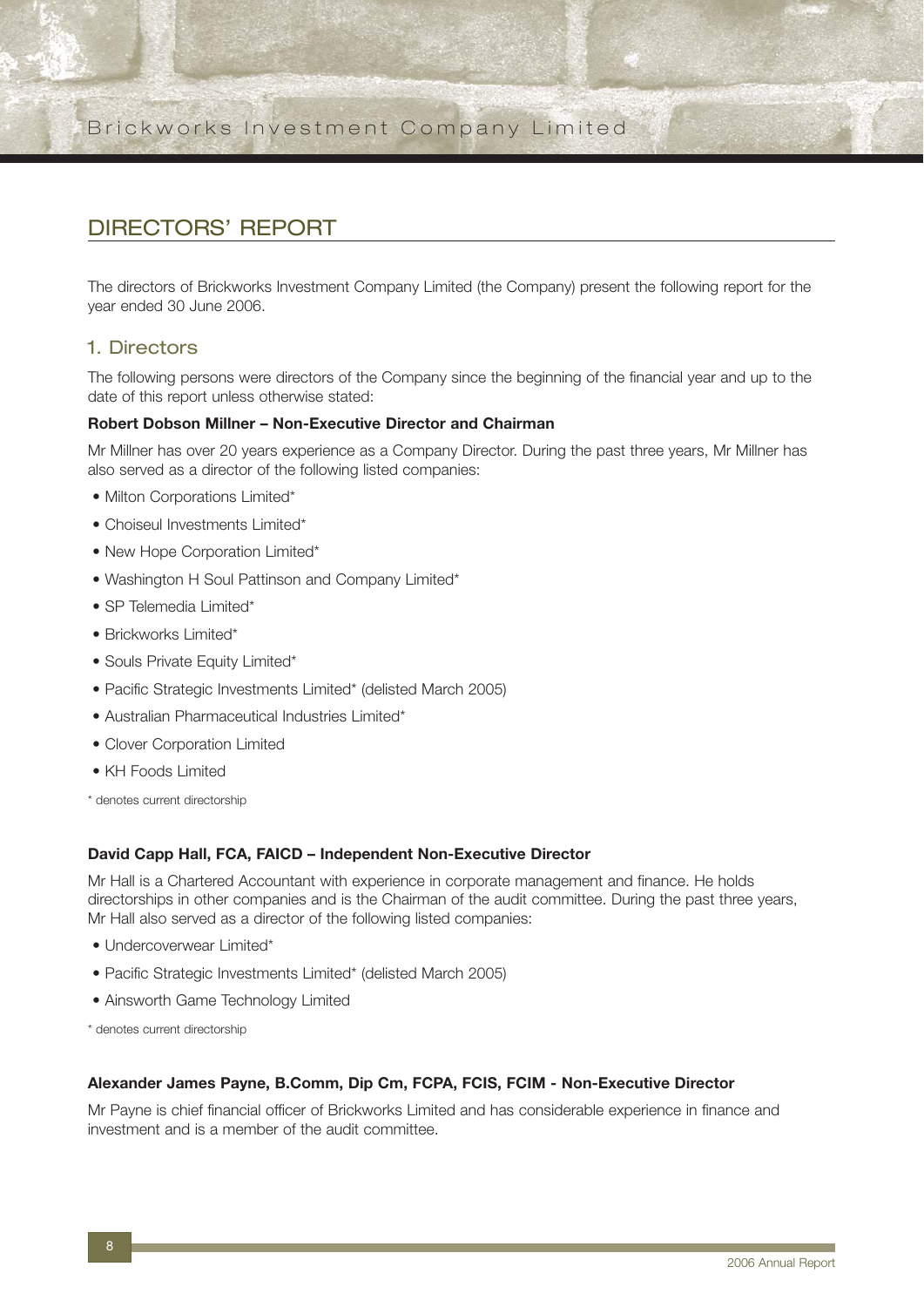## DIRECTORS' REPORT - Continued

#### **Geoffrey Guild Hill, B.Econ., MBA, FCPA, ASIA FAICD – Non-Executive Director (appointed 14 December 2005)**

A merchant banker, Mr Hill has identified and implemented mergers and takeovers and has acted for a wide range of corporate clients in Australia and overseas.

During the past three years, Mr Hill has served as a director of the following listed companies:

- Huntley Investment Company Limited\*
- Heritage Gold NZ Limited\*
- Pacific Strategic Investments Limited\* (delisted March 2005)
- Hills Industries Limited\*
- Souls Private Equity Limited\* (alternate director)
- Enterprise Energy NL
- Biron Capital Limited

\* denotes current directorship

#### 2. Company Secretary

#### **John Paul de Gouveia, B. Bus, M Com, CA**

Mr de Gouveia has acted as company secretary of Brickworks Investment Company Limited since incorporation on 17 October 2003. Mr de Gouveia is a Chartered Accountant with extensive experience in public practice.

#### 3. Principal Activities

The principal activities of the economic entity during the financial year were that of a Listed Investment Company (LIC) primarily focused on long term investment in ASX listed securities. There has been no significant changes in the nature of those activities during the year.

### 4. Operating Results

The consolidated profit of the economic entity after providing for income tax amounted to \$12,824,000 (2005: \$10,474,000).

#### 5. Review of Operations

During the year ending 30 June 2006 the company enjoyed a successful year in the investment markets with total revenue from the investment portfolio increasing by 38% and profits after tax increasing by 22%.

The investment focus during the year primarily concentrated on managing the existing portfolio by continuing to add on its existing holdings as well as adding new companies to its investment portfolio, such as Babcock & Brown Infrastructure Group, Orica Limited step up preference securities, Tabcorp Holdings Limited, Perpetual Limited and Westfield Group.

Major additional investment to existing holdings included BHP Billiton Ltd, Huntley Investment Company Ltd, HPAL Limited, IAG Australia, Metcash Limited and Westfarmers Limited.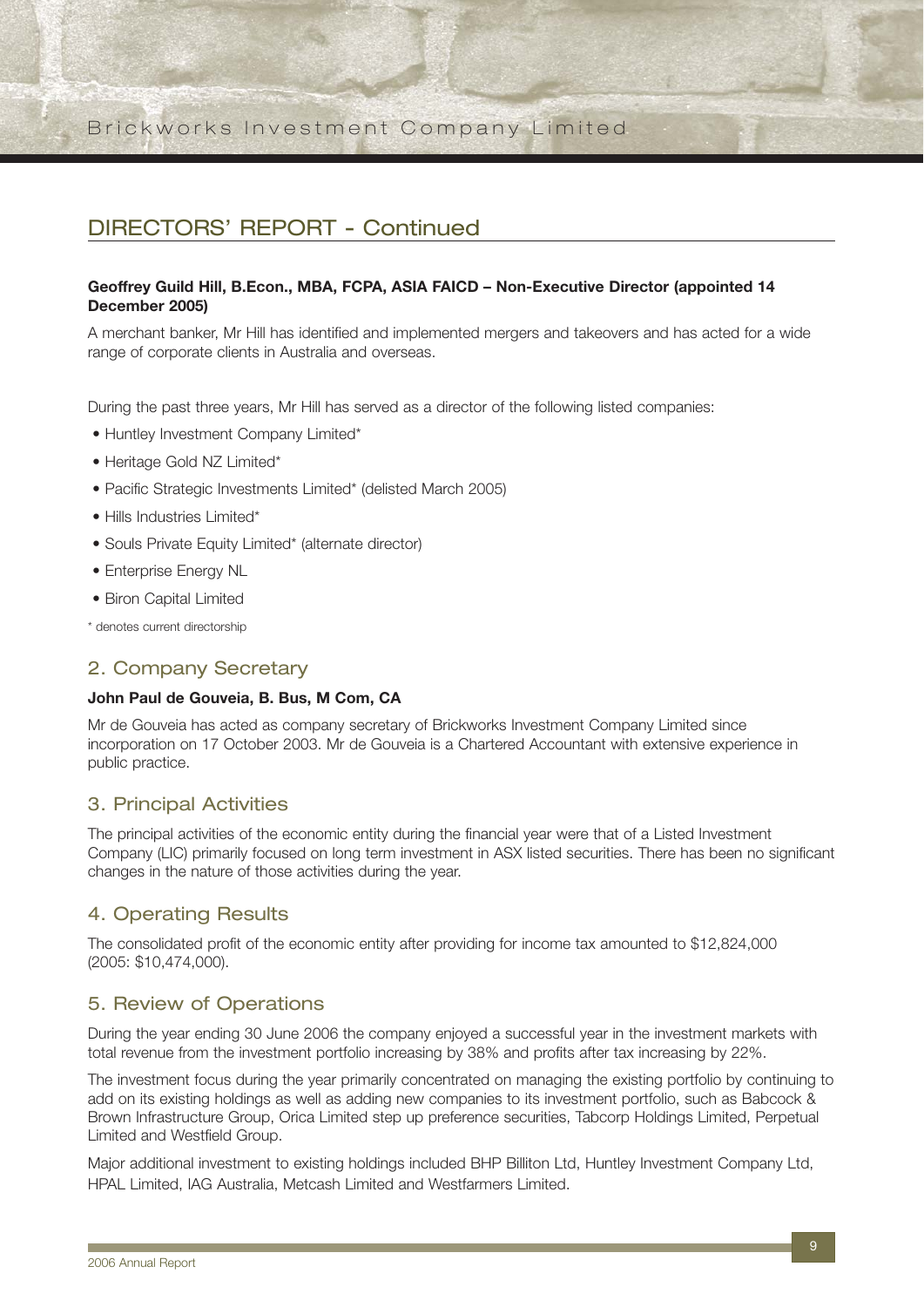## DIRECTORS' REPORT - Continued

### 6. Financial Position

The net assets of the economic entity increased during the financial year by \$ 41.5 million to \$ 275.3 million.

This increase has largely resulted from the following factors;

- Market value increase in the investment portfolio of \$19.7 million
- Proceeds from share issues raising \$ 18.3 million; and
- Balance of profits retained for future investment.

### 7. Employees

The consolidated entity has nil employees as at 30 June 2006 (2005: Nil).

### 8. Significant changes in the state of affairs

Other than as stated above and in the accompanying Financial Report, there were no significant changes in the state of affairs of the Company during the reporting year.

### 9. Likely Developments and Expected Results

The operations of the Company will continue with planned investments in Australian equities and fixed interest securities. No information is included on the expected results of those operations and the strategy for particular investments, as it is the opinion of the directors that this information would prejudice the interests of the Company if included in this report.

### 10. Significant Events after Balance Date

The directors are not aware of any matter or circumstance that has arisen since the end of the year to the date of this report that has significantly affected or may significantly affect:

- i. the operations of the Company and the entities that it control
- ii. the results of those operations; or
- iii. the state of affairs of the Company in subsequent years

#### 11. Dividends

There were two dividend payments during the year ended 30 June 2006.

On 31 August 2005, a final ordinary dividend of \$4,276,644 (2.2 cents per share fully franked) was paid out of retained profits at 30 June 2005.

On 10 March 2006, an interim ordinary dividend of \$4,877,118 (2.5 cents per share fully franked) was paid out of retained profits at 31 December 2005.

In addition, the directors have declared a final ordinary dividend of \$ 5,208,108 (2.5 cents per share fully franked) and a special dividend of \$2,083,243 (1.0 cent per share fully franked) out of retained profits at 30 June 2006 and payable on 31 August 2006.

### 12. Environmental Regulations

The Company's operations are not materially affected by environment regulations.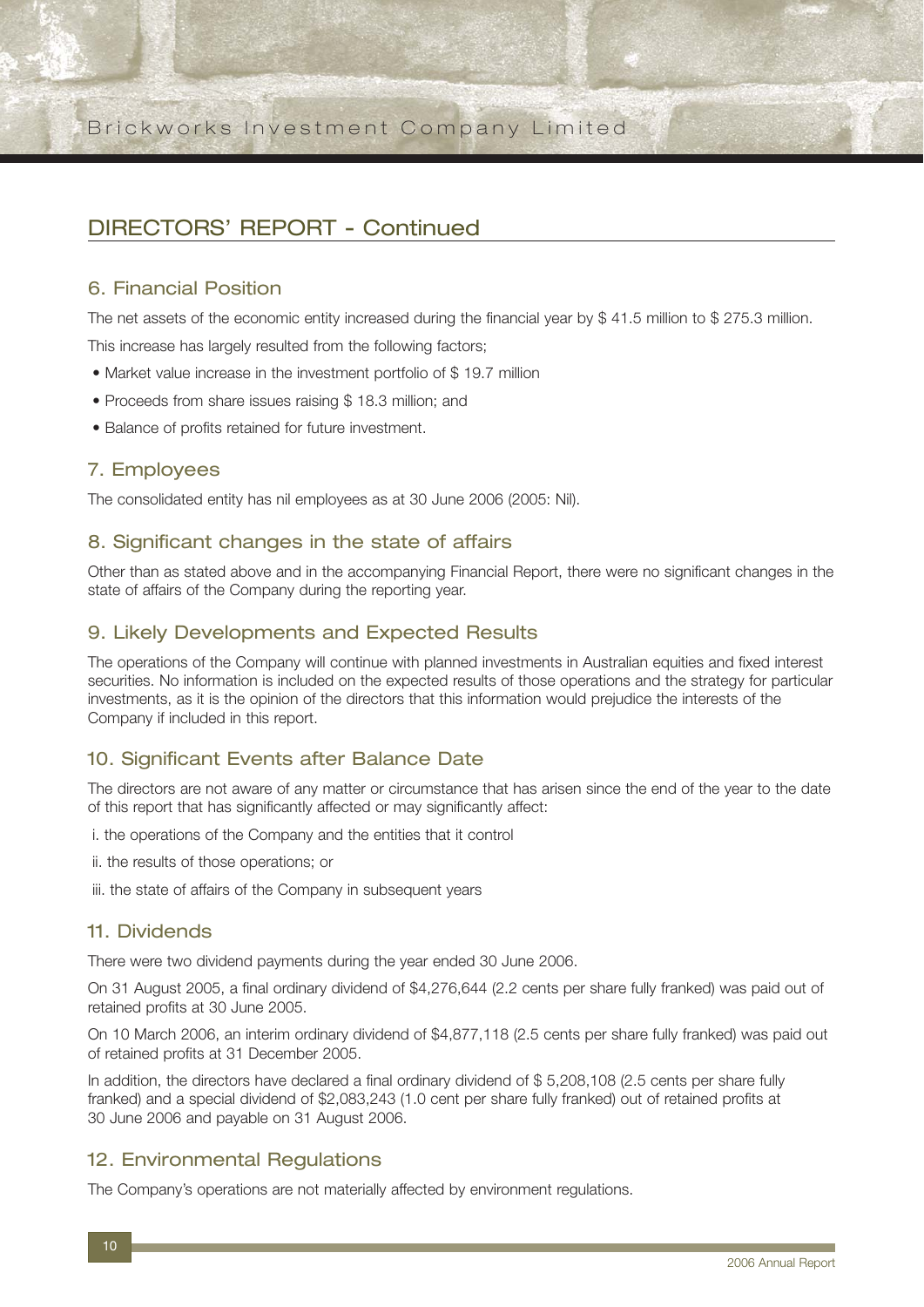## DIRECTORS' REPORT - Continued

### 13. Meetings of Directors

The numbers of meetings of the Company's Board of Directors and each board committee held during the year to 30 June 2006, and the numbers of meetings attended by each Director were:

|                   | <b>Board</b>    |                              |                 | <b>Investment</b>            | <b>Audit</b>    |                              |  |
|-------------------|-----------------|------------------------------|-----------------|------------------------------|-----------------|------------------------------|--|
|                   | <b>Attended</b> | <b>Eligible</b><br>to attend | <b>Attended</b> | <b>Eligible</b><br>to attend | <b>Attended</b> | <b>Eligible</b><br>to attend |  |
| <b>RD Millner</b> | 6               | 6                            | 15              | 15                           | $\overline{2}$  | 2                            |  |
| AJ Payne          | 6               | 6                            | 15              | 15                           | $\overline{2}$  | $\overline{2}$               |  |
| DC Hall           | 6               | 6                            | 6               | $\overline{\phantom{0}}$     | $\mathcal{P}$   | $\mathcal{P}$                |  |
| <b>GG Hill</b>    | $\overline{4}$  | 4                            | 4               | $\overline{\phantom{0}}$     |                 |                              |  |

### 14. Remuneration Report

Payment to non-executive directors is fixed at \$150,000 until shareholders, by ordinary resolution, approve some other fixed sum amount. This amount is to be divided amongst the Directors as they may determine.

These fees exclude any additional fee for any service based agreement which may be agreed from time to time, and also excludes statutory superannuation and the reimbursement of out of pocket expenses

Details of the nature and amount of each Non – Executive Director's emoluments from the Company and controlled entities in respect of the year to 30 June 2006 were:

|                   | <b>Primary</b> | <b>Superannuation</b> | <b>Equity</b>                | <b>Other</b>              | <b>Total</b>      |
|-------------------|----------------|-----------------------|------------------------------|---------------------------|-------------------|
|                   | \$             | \$                    | <b>Compensation</b><br>\$    | <b>Compensation</b><br>\$ | $\boldsymbol{\$}$ |
| <b>RD Millner</b> | 40,000         | 3,600                 | $\overline{\phantom{a}}$     | $\overline{\phantom{0}}$  | 43,600            |
| DC Hall           | 30,000         | 2,700                 | $\qquad \qquad -$            | $\overline{\phantom{a}}$  | 32,700            |
| AJ Payne          | 25,000         | 2,250                 | $\overline{\phantom{0}}$     | $\overline{\phantom{0}}$  | 27,250            |
| <b>GG Hill</b>    | 30,000         | 2,700                 | $\qquad \qquad \blacksquare$ |                           | 32,700            |
| <b>TOTAL</b>      | 125,000        | 11,250                | ۰                            | ۰                         | 136,250           |

There were no retirement allowances provided for the retirement of non-executive directors.

### 15. Beneficial and relevant interest of Directors in Shares of the Company

As at the date of this report, details of Directors who hold shares in the Company for their own benefit or who have an interest in holdings through a third party and the total number of such shares held are listed as follows:

|                   | <b>Number of Shares</b> |
|-------------------|-------------------------|
| <b>RD Millner</b> | 1,868,928               |
| DC Hall           | 162.602                 |
| AJ Payne          | 61.296                  |
| <b>GG Hill</b>    | 2,667                   |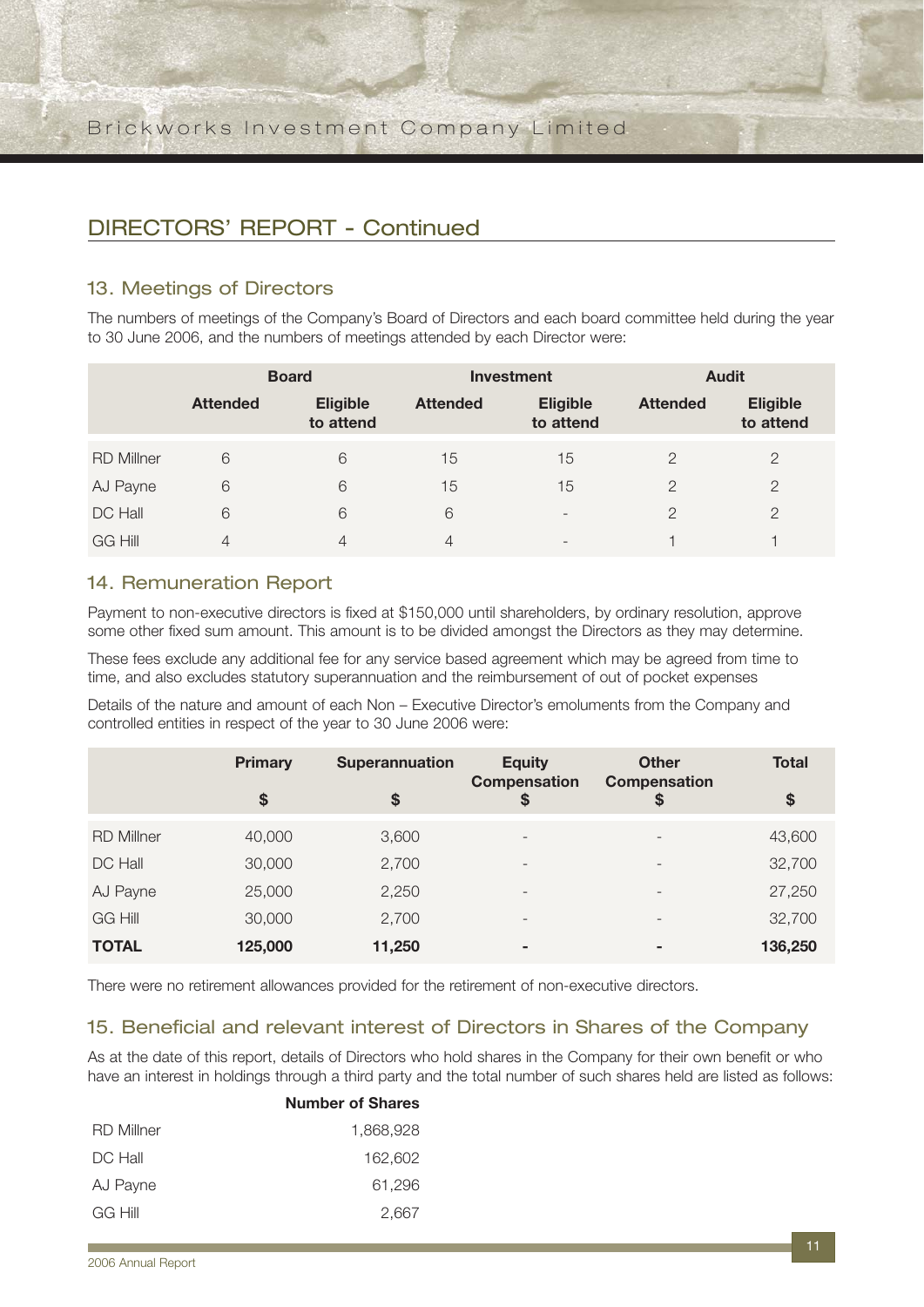## DIRECTORS' REPORT - Continued

### 16. Directors and Officers' Indemnity

The Constitution of the Company provides indemnity against liability and legal costs incurred by Directors and Officers to the extent permitted by Corporations Act.

During the year to 30 June 2006, the Company has paid premiums in respect of an insurance contract to insure each of the officers against all liabilities and expenses arising as a result of work performed in their respective capacities.

## 17. Proceedings on Behalf of Company

No person has applied for leave of Court to bring proceedings on behalf of the Company or intervene in any proceedings to which the Company is a party for the purpose of taking responsibility on behalf of the Company for all or any part of those proceedings.

The Company was not a party to any such proceedings during the year.

### 18. Non-audit Services

The board of directors is satisfied that the provision of non-audit services during the year is compatible with the general standard of independence for auditors imposed by the Corporations Act 2001. The directors are satisfied that the services disclosed below did not compromise the external auditor's independence for the following reasons:

- all non-audit services are reviewed and approved by the board of directors prior to commencement to ensure they do not adversely affect the integrity and objectivity of the auditor; and
- the nature of the services provided do not compromise the general principles relating to auditor independence as set out in the Institute of Chartered Accountants in Australia and CPA Australia's Professional Statement F1: Professional Independence.

The following fees for non-audit services were paid to the external auditor during the year ended 30 June 2006:

Taxation services  $$ 2.860$ 

### 19. Auditor's Independence Declaration

The auditor's independence declaration for the year ended 30 June 2006 has been received and can be found on page 46.

This report is made in accordance with a resolution of the directors.

#### **Robert D Millner Director**

**Sydney** 10 August 2006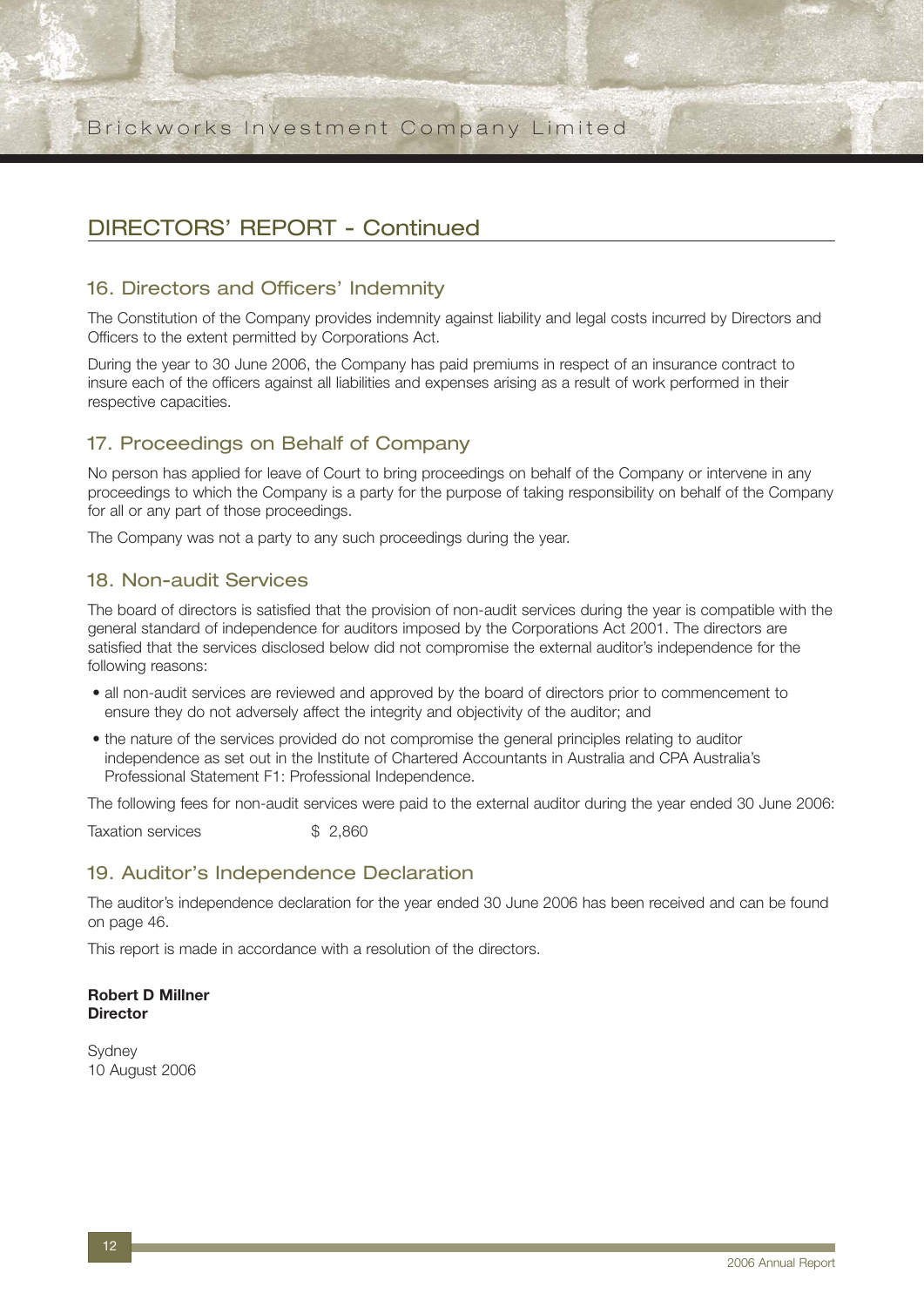## CORPORATE GOVERNANCE

Brickworks Investment Company Limited (the Company) was incorporated on 17 October 2003 and since that date the Board are committed to achieving and demonstrating the highest standards of corporate governance. Unless otherwise stated, the Company has followed best practice recommendations set by the ASX Corporate Governance Council during the reporting year.

The Board of directors (hereinafter referred to as the Board) is responsible for the corporate governance of the Company and its controlled entities. The directors of the Company and its controlled entities are required to act honestly, transparently, diligently, independently, and in the best interests of all shareholders in order to increase shareholder value.

The directors are responsible to the shareholders for the performance of the company in both the short and the longer term and seek to balance sometimes competing objectives in the best interests of the Company as a whole. Their focus is to enhance the interests of shareholders and other key stakeholders and to ensure the Company is properly managed.

The Company's main corporate governance practices in place throughout the year are discussed in this section.

#### *The Board of Directors*

The Board operates in accordance with the broad principles set out in its charter.

#### *Role of the Board*

The responsibilities of the board include:

- contributing to the development of and approving the corporate strategy
- reviewing and approving business results, business plans, the annual budget and financial plans
- authorising and monitoring the investment portfolio
- ensuring regulatory compliance
- reviewing internal controls
- ensuring adequate risk management processes
- monitoring the Board composition, director selection and Board processes and performance
- overseeing and monitoring:
	- organisational performance and the achievement of the Company's strategic goals and objectives
	- compliance with the Company's code of conduct
- monitoring financial performance including approval of the annual report and half-year financial reports and liaison with the Company's auditors
- appointment and contributing to the performance assessment of the portfolio manager and other external service providers
- enhancing and protecting the reputation of the Company
- reporting to shareholders.

The terms and conditions of appointment and retirement of new directors are set out in a formal letter of appointment that includes:

- term of the appointment
- powers and duties
- determination of remuneration
- dealings in the Company securities including notification requirements
- conflicts of interest and disclosure policies
- indemnity and insurance arrangements
- access to independent professional advice
- review of appointment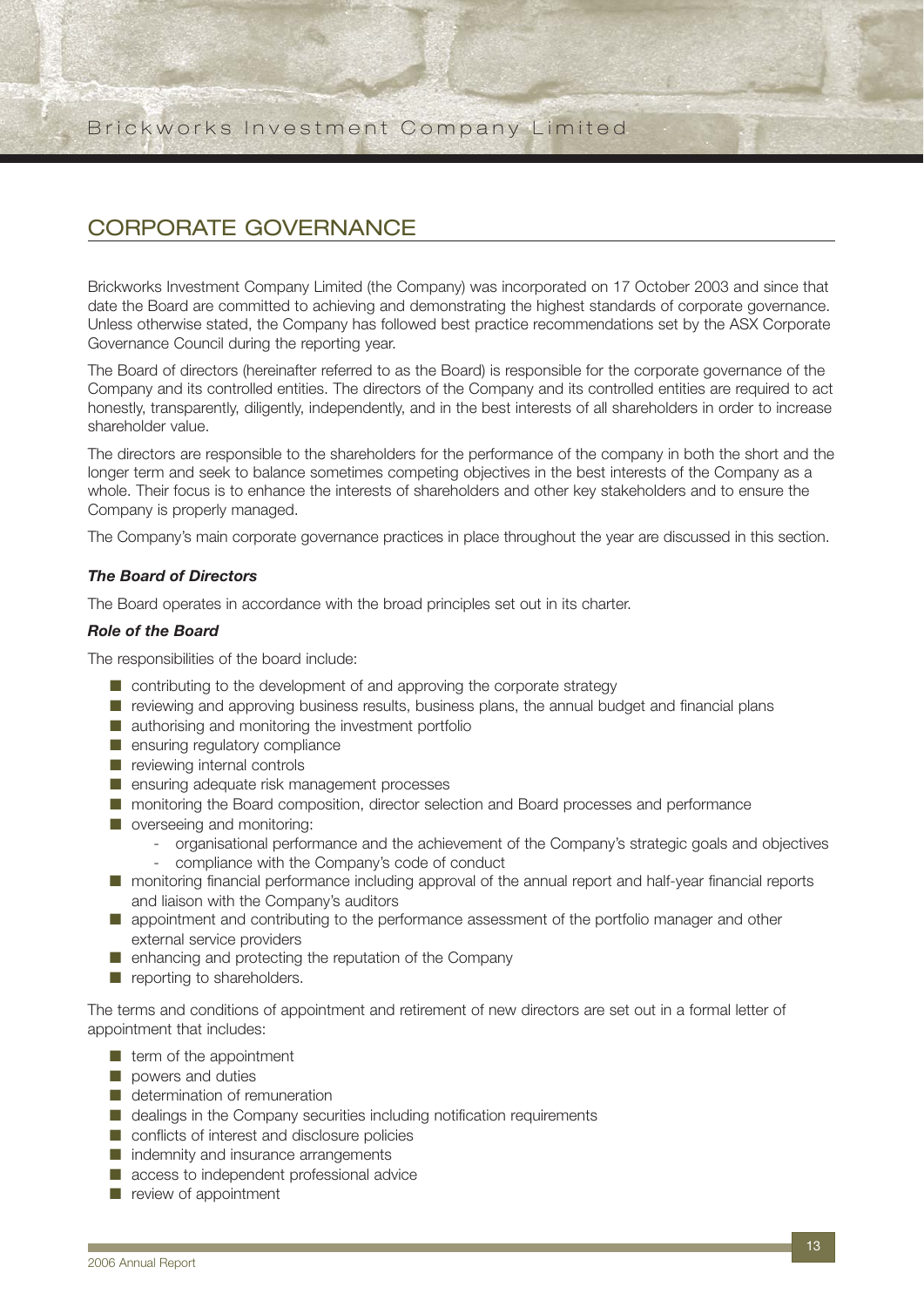## CORPORATE GOVERNANCE - Continued

#### *Board Composition*

The key elements of the Board composition include:

- ensuring, where practicable to do so, that a majority of the Board are independent directors
- the Board of the Company currently comprises 2 independent non-executive directors and 2 non executive directors
- non-executive directors bring a fresh perspective to the board's consideration of strategic, risk and performance matters and are best placed to exercise independent judgement and review and constructively challenge the performance of management
- the Company is to maintain a mix of directors on the Board from different backgrounds with complementary skills and experience
- the Board seeks to ensure that:
	- at any point in time, its membership represents an appropriate balance between directors with experience and knowledge of the Company and directors with an external perspective
	- the size of the Board is conducive to effective discussion and efficient decision making.
- in recognition of the importance placed on the investment experience of the directors and the Board's role in supervising the activities of the portfolio manager, the majority of the Board are not independent directors. Refer discussion detailed under "Directors' Independence" on page 15.

Details of the members of the Board, their experience, expertise, qualifications and independent status are set out in the directors' report under the heading "Directors".

#### *Term of Office*

The company's Constitution specifies that all directors must retire from office no later than the third annual general meeting (AGM) following their last election. Where eligible, a director may stand for re-election in accordance with company's Constitution.

#### *Chairman*

The Chairman is a non-executive director who is responsible for leading the Board, ensuring directors are properly briefed in all matters relevant to their role and responsibilities, facilitating Board discussions and managing the Board's relationship with external service providers.

#### *Board Meetings*

Details of directors' attendance at Board meetings are set out in the Directors' Report on page 8-12.

The Board meets formally at least 6 times a year. In addition, it meets whenever necessary to deal with specific matters needing attention between the scheduled meetings.

Meeting agendas are established by the Chairman and Company Secretary to ensure adequate coverage of financial, strategic, compliance and other major areas throughout the year.

Copies of Board papers are circulated in advance of meetings. Directors are always encouraged to participate with a robust exchange of views and to bring their independent judgment to bear on the issues and decisions at hand. The Board highly values its relationship with the portfolio manager which is based on openness and trust.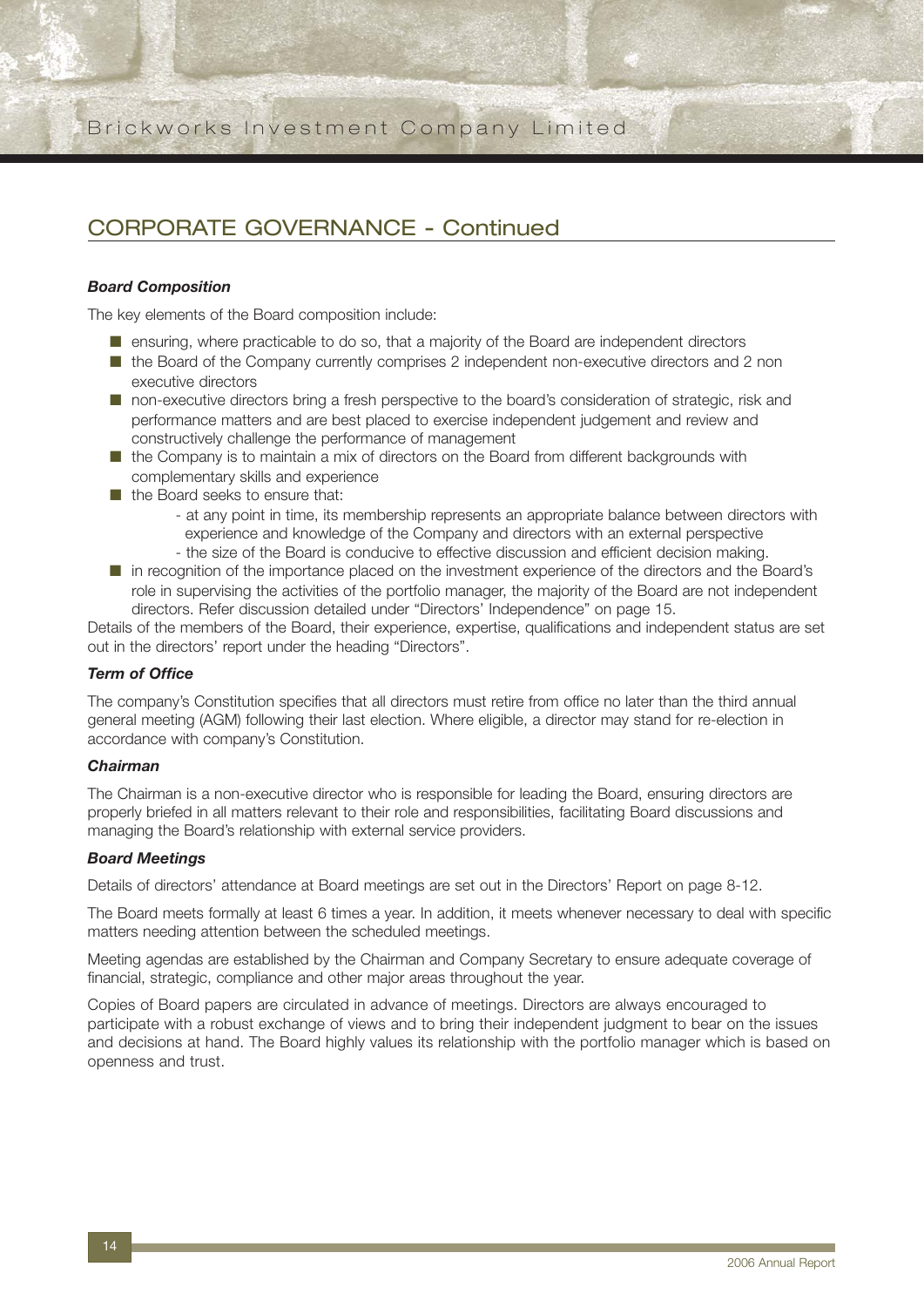## CORPORATE GOVERNANCE - Continued

#### *Performance Assessment*

The Board undertakes an annual self assessment of its collective performance. The results and any action plans are documented together with specific performance goals which are agreed for the coming year. The self assessment:

- compares the performance of the Board with the requirements of it's Charter
- sets forth the goals and objectives of the Board for the upcoming year
- effects any improvements to the Board charter deemed necessary or desirable.

The performance evaluation is conducted in such manner as the Board deems appropriate. In addition, each Board committee undertakes an annual self assessment on the performance of the committee and achievement of committee objectives.

The Chairman annually assesses the performance of individual directors where necessary, and meets privately with each director to discuss this assessment. The Chairman's performance is reviewed by the Board.

#### *Directors' Independence*

Assessing the independence of directors is undertaken in accordance with the best practice recommendations released by the Australian Stock Exchange Corporate Governance Council in March 2003.

When assessing the independence of directors and the Chairman under recommendation 2.1 and 2.2 of the best practice recommendations released by the Australian Stock Exchange Corporate Governance Council, both Mr Millner and Mr Payne, although meeting other criteria, and bringing independent judgement to bear on their respective roles, are both not defined as independent directors, primarily due to the fact that both Messrs Millner and Payne are officers of Brickworks Limited, who is a substantial shareholder of the company. The Company has not followed recommendation 2.1 and 2.2 due to the following reasons;

■ The Board are of the opinion that all directors exercise and bring to bear an unfettered and independent judgement towards their duties. Brickworks Investment Company Limited listed on the Australian Stock exchange on 12 December 2003 to take over the investment portfolio of Brickworks Limited and the Board is satisfied that both Messrs Millner and Payne play an important role in the continued success and performance of the portfolio.

In relation to director independence, materiality is determined on both quantitative and qualitative bases. An amount of over 5% of annual turnover of the Company is considered material. In addition, a transaction of any amount or a relationship is deemed material if knowledge of it impacts the shareholders' understanding of the director's performance.

#### *Avoidance of conflicts of interests of Directors*

In accordance with the Corporations Act 2001 (Cth), any director with a material personal interest in a matter being considered by the Board must not be present when the matter is being considered, and may not vote on the matter.

#### *Independent Professional Advice*

Directors and board committees have the right, in connection with their duties and responsibilities, to seek independent professional advice at the Company's expense. Prior approval of the Chairman is required, but this will not be unreasonably withheld.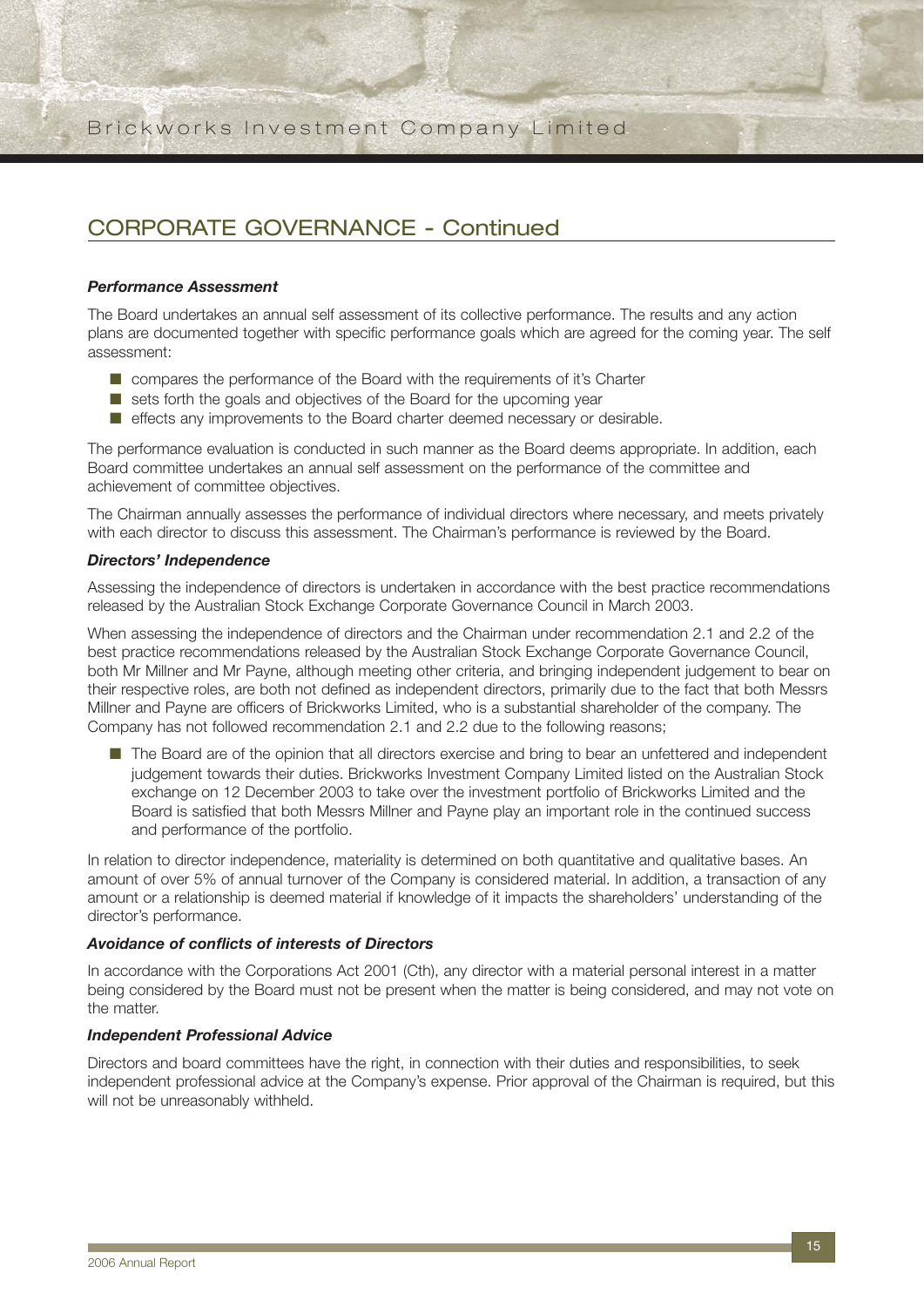## CORPORATE GOVERNANCE - Continued

#### *Corporate Reporting*

The portfolio manager and the administrative and company secretarial service provider, namely Souls Funds Management Ltd and Corporate & Administrative Services Pty Ltd have made the following certifications to the Board:

- that the Company's financial reports are complete and present a true and fair view, in all material respects, of the financial condition and operational results of the Company and its consolidated entities in accordance with all mandatory professional reporting requirements
- that the above statement is founded on a sound system of internal control and risk management which implements the policies adopted by the Board and that the Company's risk management and internal control is operating effectively and efficiently in all material respects.

The Company adopted this reporting structure for the year ended 30 June 2006.

#### *Board Committees*

The Board has established a number of committees to assist in the execution of its duties and to allow detailed consideration of complex issues. Current committees of the Board are the investment committee, nomination committee, the remuneration committee and audit committee. The committee's structure and membership is reviewed on an annual basis. All matters determined by committees are submitted to the full Board as recommendations for Board decisions.

#### *Investment Committee*

The Company has established an Investment Committee effective from 12 December 2003.

The investment committee consists of the following members:

#### **RD Millner (Chairman)**

### **AJ Payne**

Details of these directors' qualifications, experience and attendance at investment committee meetings held during the year are set out in the Directors' Report on page 8-12.

The main responsibilities of the committee are to:

- assess the information and recommendation received by the portfolio manager regarding the present and future investment needs of the Company
- assess the performance of the portfolio manager
- evaluating investment performance.

#### *Nomination Committee*

The Company has embraced the best practice recommendations released by the Australian Stock Exchange Corporate Governance Council in March 2003 and established a Nominations Committee effective from 12 December 2003.

The nomination committee consists of the following members:

**RD Millner (Chairman) DC Hall AJ Payne GG Hill**

Details of these directors' qualifications, experience and attendance at nomination committee meetings held during the year are set out in the Directors' Report on page 8-12.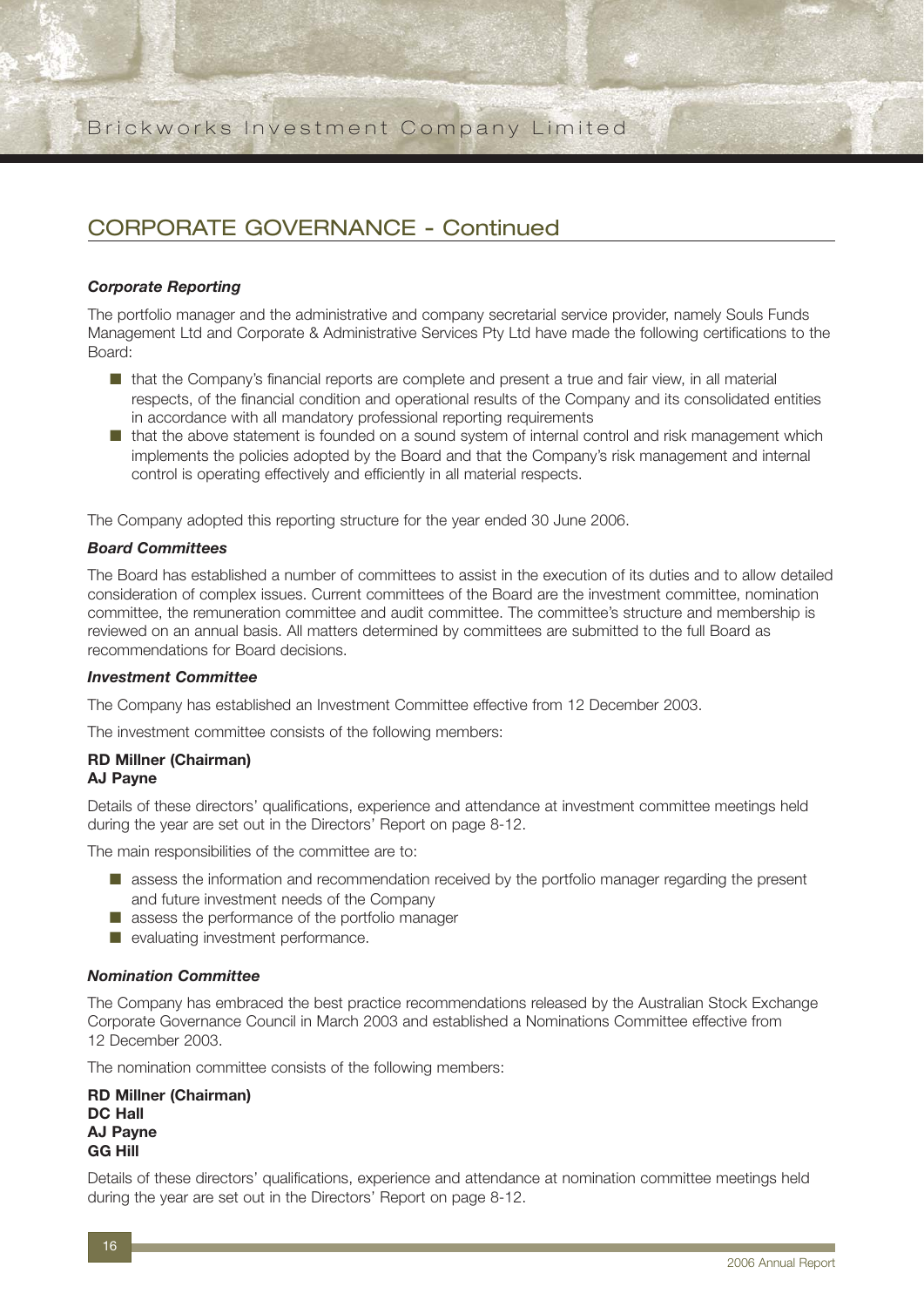## CORPORATE GOVERNANCE - Continued

#### *Nomination Committee (continued)*

The main responsibilities of the committee are to:

- assess the membership of the Board having regard to present and future needs of the Company
- assess the independence of directors to ensure where practicable to do so, that a majority of the Board are independent directors
- propose candidates for Board vacancies in consideration of qualifications, experience and domicile
- oversee board succession
- evaluating Board performance.

New directors are provided with a letter of appointment setting out their responsibilities, rights and the terms and conditions of their employment.

The nominations committee charter provides guidance for the selection and appointment of new directors

#### *Audit Committee*

The members of the audit committee at the date of this annual financial report are:

**DC Hall (Chairman) RD Millner AJ Payne GG Hill**

Details of these directors' qualification, experience and attendance at audit committee meetings are set out in the Directors' Report on page 8-12.

The audit committee operates in accordance with a charter.

The Chairman of the audit committee is an independent, non-executive director. The Chairman of the Audit Committee is also required to have accounting or related financial expertise, which includes past employment, professional qualification or other comparable experience. The other members of the audit committee are all financially literate and have a strong understanding of the industry in which the Company operates.

The audit committee's role and responsibilities, composition, structure and membership requirements are documented in an audit committee charter, which has been approved by the Board and is reviewed annually.

The main responsibilities of the committee are to:

- review, assess and approve the annual report, half-year financial report and all other financial information published by the Company or released to the market
- reviewing the effectiveness of the organisation's internal control environment covering:
	- effectiveness and efficiency of operations
	- reliability of financial reporting
	- compliance with applicable laws and regulations
- oversee the effective operation of the risk management framework
- recommend to the Board the appointment, removal and remuneration of the external auditors, and review the terms of their engagement, the scope and quality of the audit and assess performance and consider the independence and competence of the external auditor on an ongoing basis. The Audit Committee receives certified independence assurances from the external auditors
- review and approve the level of non-audit services provided by the external auditors and ensure it does not adversely impact on auditor independence. The external auditor will not provide services to the Company where the auditor would have a mutual or conflicting interest with the Company; be in a position where they audit their own work; function as management of the Company; or have their independence impaired or perceived to be impaired in any way.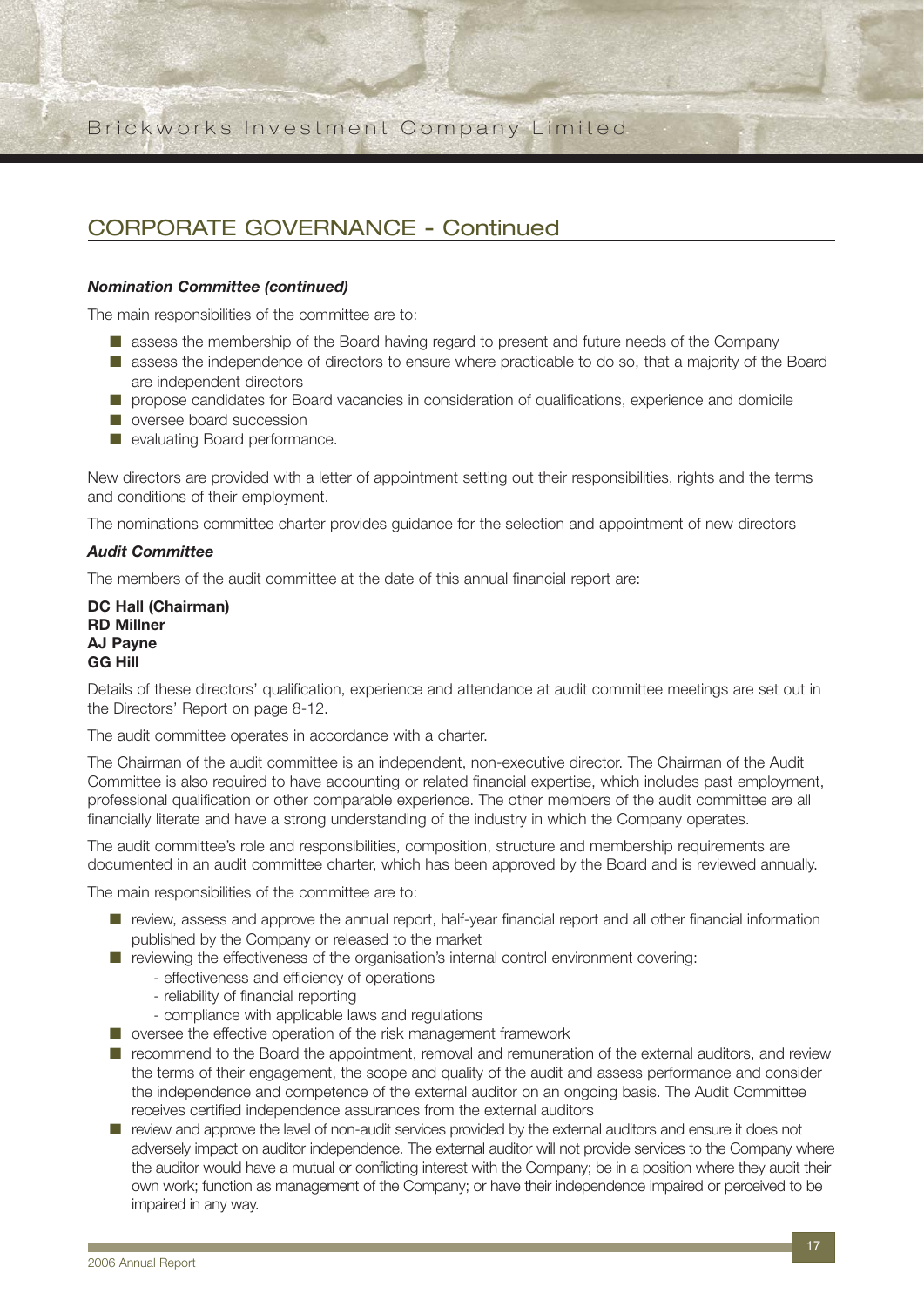## CORPORATE GOVERNANCE - Continued

#### *Audit Committee (continued)*

- review and monitor related party transactions and assess their priority
- report to the Board on matters relevant to the committee's role and responsibilities

In accordance with the audit committee charter, the Company requires that the external audit engagement partner and review partner be rotated every five years.

In fulfiling its responsibilities, the audit committee requires the portfolio manager and the administrative and company secretarial service provider, namely Souls Funds Management Ltd and Corporate & Administrative Services Pty Ltd to state in writing to the Board that the Company's financial reports presents a true and fair view, in all material respects, of the Company's and its consolidated entities financial condition, operational results and are in accordance with the relevant accounting standards.

The external auditors, the portfolio manager and the administrative and company secretarial service provider, namely Souls Funds Management Ltd and Corporate & Administrative Services Pty Ltd are invited to attend meetings at the discretion of the audit committee.

#### *Remuneration Committee & Policies*

The Company has embraced the best practice recommendations released by the Australian Stock Exchange Corporate Governance Council in March 2003 and established a Remuneration Committee effective from 12 December 2003.

The remuneration committee consists of the following members:

**RD Millner (Chairman) DC Hall AJ Payne GG Hill**

Details of these directors' qualifications, experience and attendance at remuneration committee meetings are set out in the Directors' Report on page 10-12.

The Remuneration Committee oversees and review remuneration packages and other terms of employment for executive management (if any). In undertaking their roles the Committee members consider reports from external remuneration experts on recent developments on remuneration and related matters.

The Company does not have any employees due to the nature of its business and the use of external service providers. If the use of external service providers was to change in the future, any person engaged in an executive capacity would be required sign a formal employment contract at the time of their appointment covering a range of matters including their duties, rights, responsibilities, and any entitlements on termination. In such circumstances, executive remuneration and other terms of employment would also be reviewed annually by the committee having regard to personal and corporate performance, contribution to long term growth, relevant comparative information and independent expert advice. As well as a base salary, remuneration in such circumstances could be expected to include superannuation, performance-related bonuses and fringe benefits.

Fees for non-executive directors reflect the demands on and responsibilities of our directors. Non-executive directors are remunerated by way of base fees and statutory superannuation contributions and do not participate in schemes designed for the remuneration of executives. Non-executive directors do not receive any options, bonus payments or nor are provided with retirement benefits other than statutory superannuation.

Further information on directors' and executives' remuneration is set out in the directors' report and note 20 to the financial statements.

The Remuneration Committee's terms of reference include responsibility for reviewing any transactions between the organisation and the directors, or any interest associated with the directors, to ensure the structure and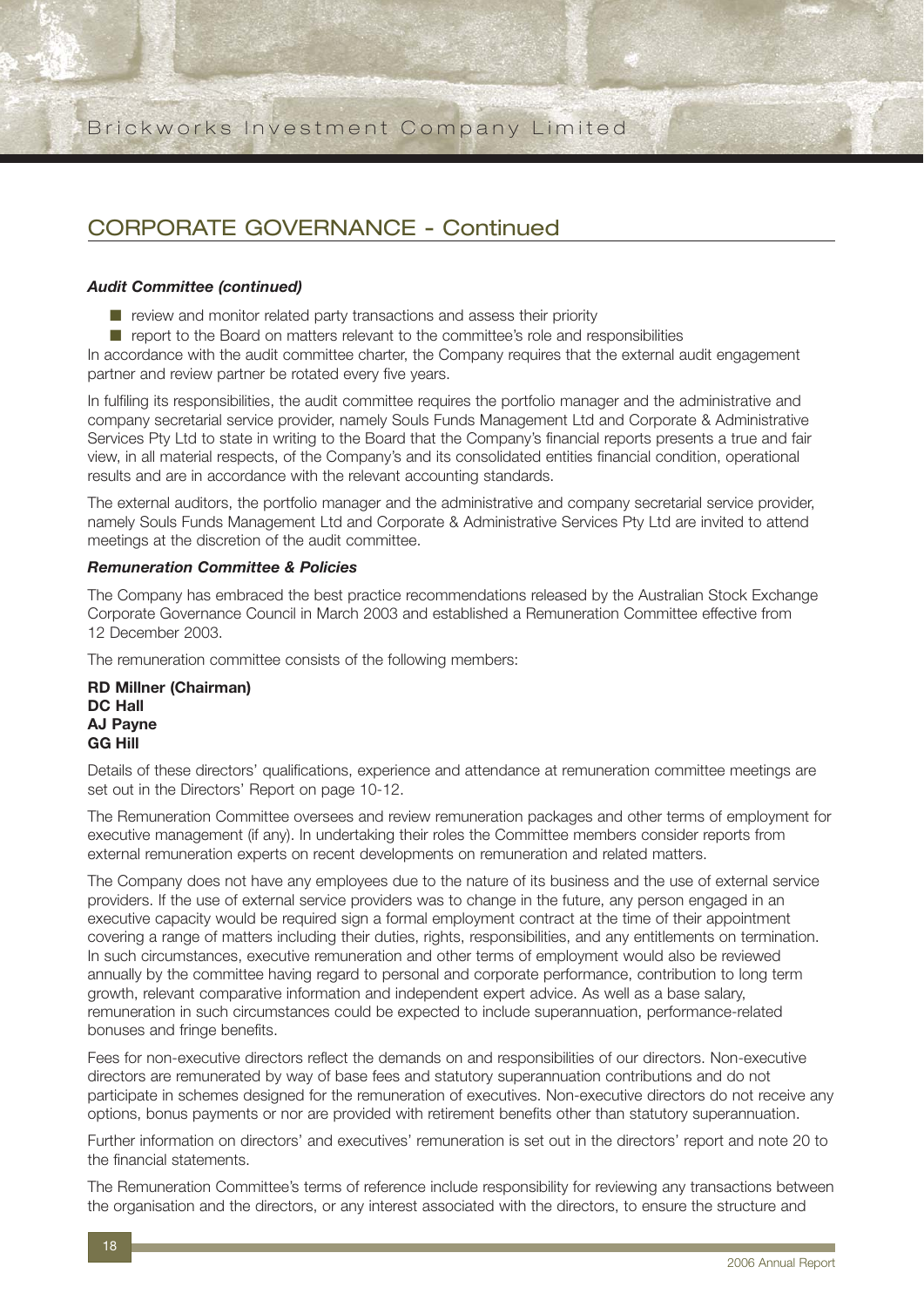## CORPORATE GOVERNANCE - Continued

#### *Remuneration Committee & Policies (continued)*

terms of the transaction are in compliance with the Corporations Act 2001 and are appropriately disclosed.

The remuneration committee operates in accordance with a charter.

#### *Corporate Governance Framework*

The Board is committed to the highest standards of corporate governance, which it requires as fundamental to all its activities.

External service providers are required to provide a Corporate Governance Declaration (the Declaration) to the Board on an annual basis.

External service providers are required to confirm in the annual Statements that to the best of their knowledge and belief and having made appropriate inquiries of their own staff and consultants regarding the Company and its controlled entities (the Group) that, in the interests of directors, shareholders and other key stakeholders the service provider has applied corporate governance practices mandated by the Board at all times.

The Declaration covers the following:

- disclosure of the Groups' operations in the Board meeting papers.
- satisfaction of all matters arising from prior Board meetings
- the maintenance of financial records that correctly record and explain the Group's transactions and financial position and performance to enable true and fair financial statements to be prepared and audited or reviewed in accordance with all applicable Accounting Standards and other mandatory professional reporting requirements
- compliance with statutory and prudential obligations and details of all lodgments in accordance with these obligations
- maintenance of ethical conduct by execution of duties with the utmost integrity, objectivity and professionalism at all times
- notification to the Company Secretary of all purchases and sales of Company securities, directly and indirectly and disclosure in the Board papers.

#### *Risk Management*

The Board is committed to the identification and quantification of risk throughout the Company's operations.

Considerable importance is placed on maintaining a strong control environment. There is an organisational structure with clearly drawn lines of accountability. Adherence to the code of conduct is required at all times and the Board actively promotes a culture of quality and integrity.

Management of investment risk is fundamental to the business of the Company being an investor in Australian listed securities. Details of investment risk management policies are held by the portfolio manager.

The Board operates to minimise its exposure to investment risk, in part, by the appointment of an external portfolio manager who has proprietary systems, processes and procedures in place to effectively manage investment risk.

#### *Code of Conduct*

The Company has developed a Code of Conduct (the Code) which has been fully endorsed by the Board and applies to all directors and external service providers and their employees. The code is regularly reviewed and updated as necessary to ensure it reflects the highest standards of behaviour and professionalism and the practices necessary to maintain confidence in the Company's integrity.

In summary, the Code requires that at all times all company personnel act with the utmost integrity, objectivity and in compliance with the letter and the spirit of the law and company policies.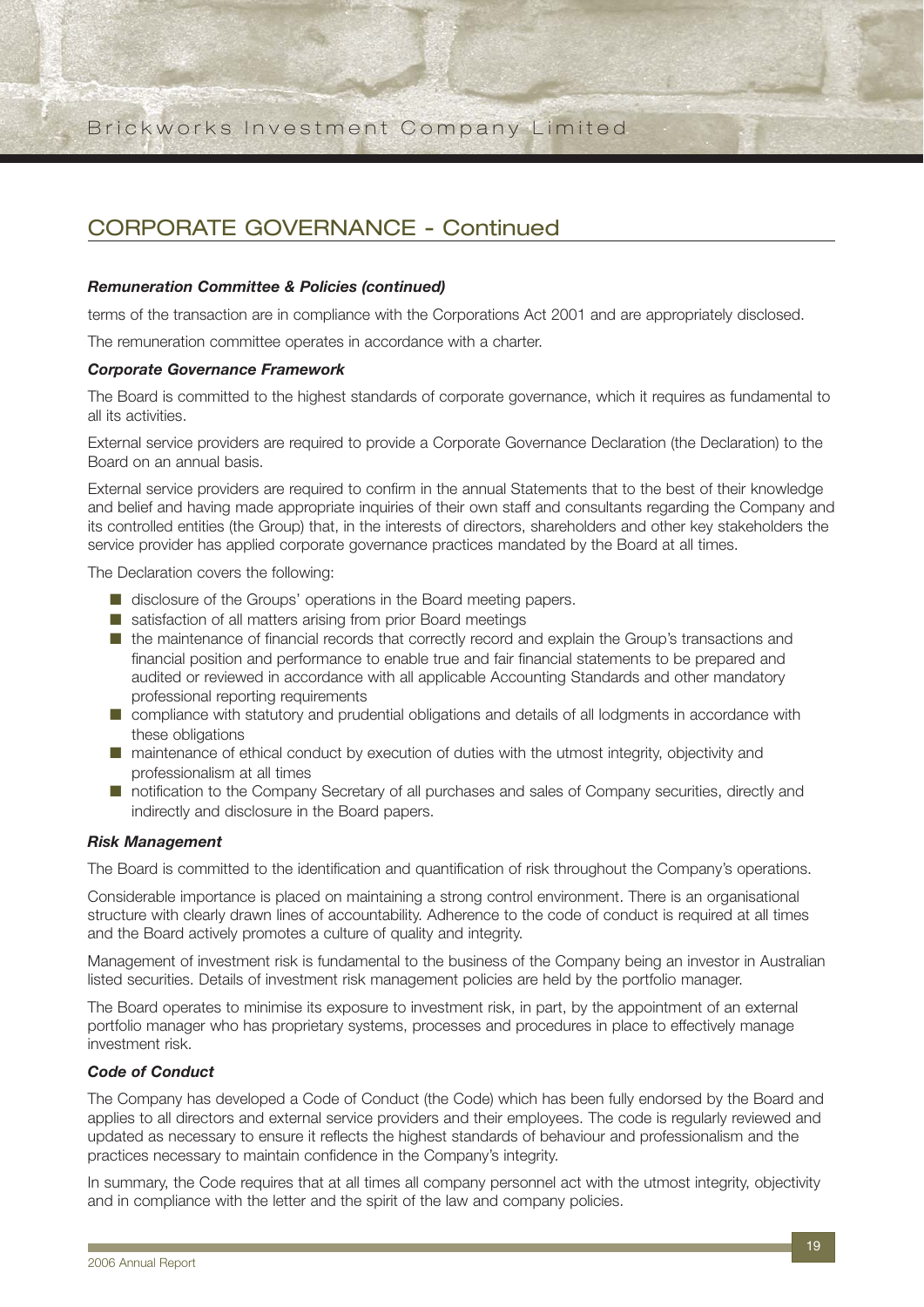## CORPORATE GOVERNANCE - Continued

#### *Share Trading Policy*

The Company has developed a Share Trading Policy which has been fully endorsed by the Board and applies to all directors and employees.

Directors, executives and employees may deal in Company securities, however they may not do so if in possession of information which is price sensitive or likely to be price sensitive to the security's market price. Changes in a Director's interest is required to be advised to the Company within 3 days for notification to the ASX".

#### *Continuous Disclosure and Shareholder Communication*

The Chairman and Company Secretary have been nominated as being responsible for communications with the Australian Stock Exchange (ASX). This role includes the responsibility for ensuring compliance with the continuous disclosure requirements in the ASX listing rules and overseeing and co-ordinating information disclosure to ASX. The Chairman is responsible for disclosure to analysts, brokers and shareholders, the media and the public.

The company has written policies and procedures on information disclosure that focus on continuous disclosure of any information concerning the Company that a reasonable person would expect to have a material effect on the price of the Company's securities.

All information disclosed to the ASX is available on the ASX's website within 24 hours of the release to the ASX. Procedures have been established for reviewing whether price sensitive information has been inadvertently disclosed, and if so, this information is also immediately released to the market.

All shareholders receive a copy of the Company's full annual report. Shareholders also are updated with the Company's operations via monthly ASX announcements of the net tangible asset (NTA) backing of the portfolio and other disclosure information. All recent ASX announcements and annual reports are available on the ASX website, or alternatively, by request via email, facsimile or post.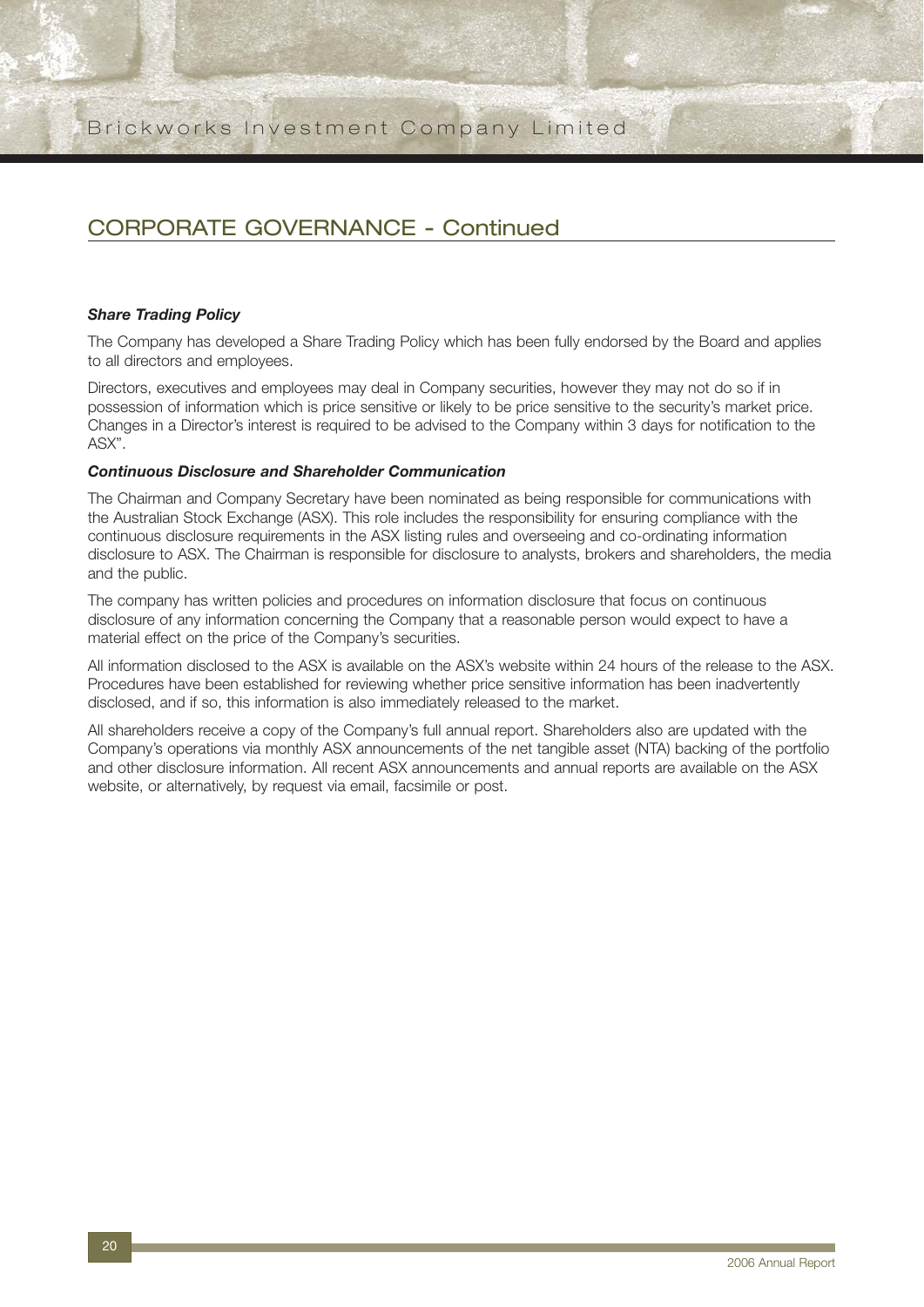## CONSOLIDATED INCOME STATEMENT

FOR THE YEAR ENDED 30 JUNE 2006

|                                                                                            | <b>Note</b>    | <b>Consolidated</b><br>30/06/06<br>30/06/05<br>\$'000<br>\$'000 |           | <b>Company</b><br>30/06/06<br>\$'000 | 30/06/05<br>\$'000 |
|--------------------------------------------------------------------------------------------|----------------|-----------------------------------------------------------------|-----------|--------------------------------------|--------------------|
|                                                                                            |                |                                                                 |           |                                      |                    |
| Revenue from investment portfolio                                                          |                | 13,289                                                          | 9,618     | 12,797                               | 12,798             |
| Revenue from bank deposits                                                                 |                | 904                                                             | 641       | 414                                  | 167                |
| Income from trading portfolio:<br>- Revenue from trading portfolio<br>- Net realised gains |                |                                                                 | 49<br>256 |                                      |                    |
|                                                                                            |                |                                                                 |           |                                      |                    |
| Other income                                                                               |                | 5                                                               | 1,706     | 5                                    |                    |
| Income from operating activities before net<br>gains on investment portfolio               | 3              | 14,198                                                          | 12,270    | 13,216                               | 12,965             |
| Administration expenses                                                                    | $\overline{4}$ | (1, 537)                                                        | (1, 561)  | (1, 423)                             | (1, 249)           |
| Operating profit before income tax expense<br>and net gains on investment portfolio        |                | 12,661                                                          | 10,709    | 11,793                               | 11,716             |
| Income tax expense                                                                         | 5              | (137)                                                           | (105)     | 12                                   | 216                |
| Net operating profit before net gains on<br>investment portfolio                           |                | 12,524                                                          | 10,604    | 11,805                               | 11,932             |
| Net gains/(losses) on investment portfolio                                                 |                | 384                                                             |           | 384                                  |                    |
| Tax expense relating to net realised gains<br>on investment portfolio                      | 5              | (78)                                                            |           | (78)                                 |                    |
| Net gains on investment portfolio                                                          |                | 306                                                             |           | 306                                  |                    |
| Profit for the year                                                                        |                | 12,830                                                          | 10,604    | 12,111                               | 11,932             |
| Profit attributable to minority interest                                                   |                | (6)                                                             | (130)     |                                      |                    |
| Profit for the year attributable to members<br>of the Company                              |                | 12,824                                                          | 10,474    | 12,111                               | 11,932             |
|                                                                                            |                | 2006                                                            | 2005      |                                      |                    |
|                                                                                            |                | <b>Cents</b>                                                    | Cents     |                                      |                    |
| Basic earnings per share                                                                   | 18             | 6.51                                                            | 5.69      |                                      |                    |
| Diluted earnings per share                                                                 | 18             | 6.51                                                            | 5.69      |                                      |                    |

This Income Statement should be read in conjunction with the accompanying notes

**The Co**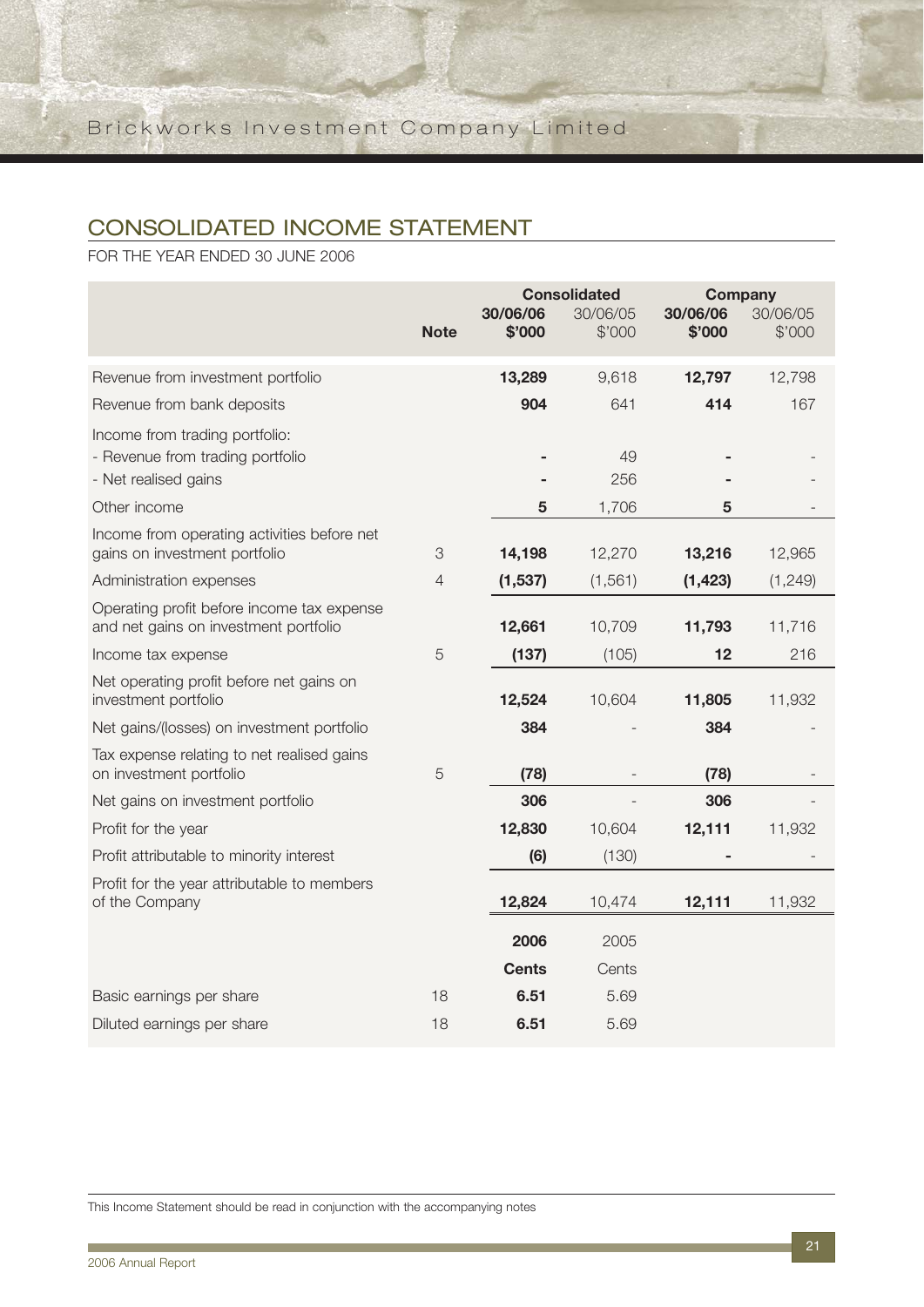## CONSOLIDATED BALANCE SHEET

AS AT 30 JUNE 2006

|                                  |                     | <b>Consolidated</b><br>30/06/06<br>30/06/05 |         | <b>Company</b><br>30/06/06 | 30/06/05 |
|----------------------------------|---------------------|---------------------------------------------|---------|----------------------------|----------|
|                                  | <b>Note</b>         | \$'000                                      | \$'000  | \$'000                     | \$'000   |
| <b>CURRENT ASSETS</b>            |                     |                                             |         |                            |          |
| Cash assets                      | $\overline{7}$      | 22,670                                      | 17,401  | 19,445                     | 5,539    |
| Receivables                      | 8                   | 3,244                                       | 2,163   | 2,501                      | 2,036    |
| Prepayments                      |                     | 20                                          | 21      | 20                         | 21       |
| <b>TOTAL CURRENT ASSETS</b>      |                     | 25,934                                      | 19,585  | 21,966                     | 7,596    |
| <b>NON-CURRENT ASSETS</b>        |                     |                                             |         |                            |          |
| Investment Portfolio             | $\mathcal{G}% _{0}$ | 272,067                                     | 230,929 | 367,453                    | 300,662  |
| Deferred tax assets              | 10                  | 693                                         | 844     | 803                        | 831      |
| TOTAL NON-CURRENT ASSETS         |                     | 272,760                                     | 231,773 | 368,256                    | 301,493  |
| <b>TOTAL ASSETS</b>              |                     | 298,694                                     | 251,358 | 390,222                    | 309,089  |
| <b>CURRENT LIABILITIES</b>       |                     |                                             |         |                            |          |
| Payables                         | 11                  | 220                                         | 1,117   | 210                        | 1,066    |
| Current tax liabilities          |                     |                                             | 173     |                            | 53       |
| <b>TOTAL CURRENT LIABILITIES</b> |                     | 220                                         | 1,290   | 210                        | 1,119    |
| <b>NON CURRENT LIABILITIES</b>   |                     |                                             |         |                            |          |
| Payables                         | 11                  |                                             |         | 92,550                     | 64,319   |
| Deferred tax liabilities         | 12                  | 23,141                                      | 16,227  | 23,141                     | 13,933   |
| TOTAL NON CURRENT LIABILITIES    |                     | 23,141                                      | 16,227  | 115,691                    | 78,252   |
| <b>TOTAL LIABILITIES</b>         |                     | 23,361                                      | 17,517  | 115,901                    | 79,371   |
| <b>NET ASSETS</b>                |                     | 275,333                                     | 233,841 | 274,321                    | 229,718  |
| <b>EQUITY</b>                    |                     |                                             |         |                            |          |
| Share capital                    | 13                  | 209,964                                     | 191,614 | 209,964                    | 191,614  |
| Revaluation reserve              | 14                  | 53,588                                      | 33,888  | 55,540                     | 32,244   |
| Realised capital gains reserve   | 15                  | 1,750                                       | 1,444   | 1,750                      | 1,444    |
| Retained profits                 | 16                  | 10,031                                      | 6,667   | 7,067                      | 4,416    |
| PARENT ENTITY INTEREST           |                     | 275,333                                     | 233,613 | 274,321                    | 229,718  |
| Minority interest                |                     |                                             | 228     |                            |          |
| <b>TOTAL EQUITY</b>              |                     | 275,333                                     | 233,841 | 274,321                    | 229,718  |

This Balance Sheet should be read in conjunction with the accompanying notes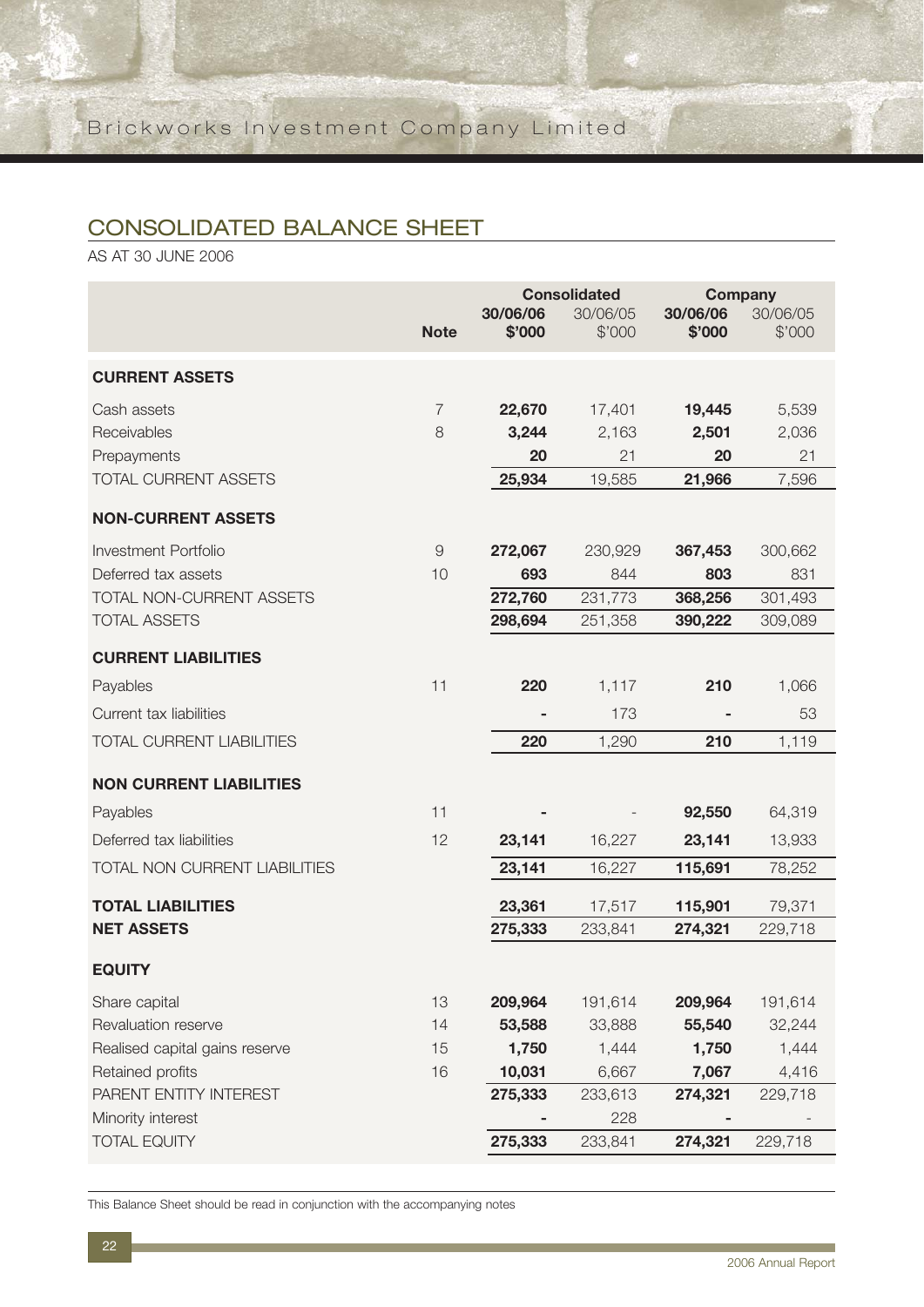## CONSOLIDATED STATEMENT OF CHANGES IN EQUITY

FOR THE YEAR ENDED 30 JUNE 2006

|                                                                                                                                                   | <b>Note</b>    | 30/06/06<br>\$'000    | <b>Consolidated</b><br>30/06/05<br>\$'000 | <b>Company</b><br>30/06/06<br>\$'000 | 30/06/05<br>\$'000  |
|---------------------------------------------------------------------------------------------------------------------------------------------------|----------------|-----------------------|-------------------------------------------|--------------------------------------|---------------------|
| Total equity at the beginning of the year                                                                                                         |                | 233,841               | 182,411                                   | 229,718                              | 167,918             |
| Dividends paid<br>Shares issued                                                                                                                   | 6              | (9, 154)              | (7, 397)                                  | (9, 154)                             | (7, 397)            |
| - Dividend Reinvestment Plan net of costs<br>- Share Purchase Plan net of costs                                                                   | 13(b)<br>13(b) | 1,674<br>16,676       | 674<br>4,964                              | 1,674<br>16,676                      | 674<br>4,964        |
| - Purchase of controlled entity                                                                                                                   |                |                       | 17,939                                    |                                      | 17,939              |
| Total transactions with equity holders in<br>their capacity as equity holders                                                                     |                | 9,196                 | 16,180                                    | 9,196                                | 16,180              |
| Direct equity adjustments:<br>Adjustment on adoption of AASB 132<br>and AASB 139:<br>Decrease in value of investment portfolio<br>Tax effect @30% | 2(e)           | (459)<br>138<br>(321) |                                           | (403)<br>121<br>(282)                |                     |
| Revaluation of investment portfolio                                                                                                               |                | 27,863                | 35,286                                    | 33,224                               | 46,927              |
| Provision for tax on unrealised gains<br>Net unrealised gains recognised directly in equity                                                       | 14             | (7, 842)<br>20,021    | (10, 738)<br>24,548                       | (9,646)<br>23,578                    | (13, 819)<br>33,108 |
| Capital profits distribution from subsidiary                                                                                                      |                |                       |                                           |                                      | 580                 |
| Profit for the year<br><b>Total recognised income (including</b>                                                                                  |                | 12,824                | 10,474                                    | 12,111                               | 11,932              |
| realised gains) and expense for the year                                                                                                          |                | 32,845                | 35,022                                    | 35,689                               | 45,620              |
| Other adjustments:                                                                                                                                |                |                       |                                           |                                      |                     |
| Increase/(decrease) in minority interest                                                                                                          |                | (228)                 | 228                                       |                                      |                     |
| Total equity at the end of the year                                                                                                               |                | 275,333               | 233,841                                   | 274,321                              | 229,718             |

This Statement of Changes in Equity should be read in conjunction with the accompanying notes

**The State**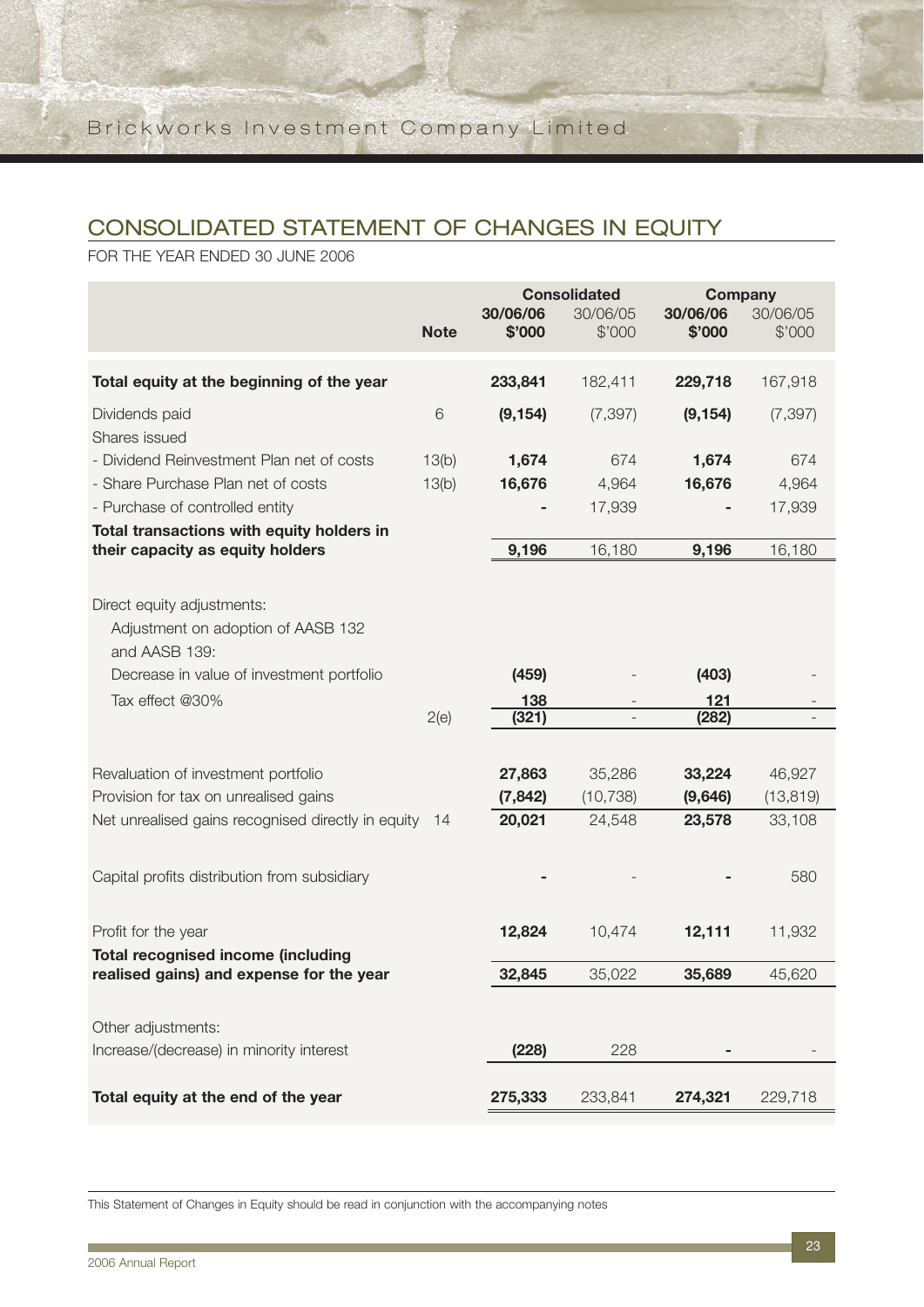## CONSOLIDATED CASH FLOW STATEMENT

FOR THE YEAR ENDED 30 JUNE 2006

|                                              |                | <b>Consolidated</b> |                    | <b>Company</b>     |                    |
|----------------------------------------------|----------------|---------------------|--------------------|--------------------|--------------------|
|                                              | <b>Note</b>    | 30/06/06<br>\$'000  | 30/06/05<br>\$'000 | 30/06/06<br>\$'000 | 30/06/05<br>\$'000 |
|                                              |                |                     |                    |                    |                    |
| <b>Cash flows from operating activities</b>  |                |                     |                    |                    |                    |
| Payments to suppliers and employees          |                | (1, 511)            | (1, 575)           | (1, 376)           | (1, 275)           |
| Other receipts in the course of operations   |                | 54                  | 40                 | 52                 | 34                 |
| Proceeds on sale of current investments      |                |                     | 2,879              |                    |                    |
| Payment for current investments              |                |                     | (16)               |                    |                    |
| Dividends and distributions received         |                | 12,922              | 9,513              | 12,328             | 4                  |
| Interest received                            |                | 915                 | 640                | 414                | 167                |
| Income tax paid                              |                | (987)               | (306)              | (105)              |                    |
| Net Cash Inflow/(Outflow) from               | 17(a)          | 11,393              | 11,175             | 11,313             | (1,070)            |
| operating activities                         |                |                     |                    |                    |                    |
| <b>Cash flows from investing activities</b>  |                |                     |                    |                    |                    |
| Payment for subsidiary, net of cash acquired | 17(b)          | (1, 211)            | (590)              | (1, 211)           | (4,005)            |
| Payment for non current investments          |                | (14, 953)           | (12, 865)          | (14, 473)          | (1,878)            |
| Proceeds on sale of non current investments  |                | 864                 | 8,650              | 864                | 3,621              |
| Net Cash Inflow/(Outflow) from               |                | (15, 300)           | (4,805)            | (14, 820)          | (2, 262)           |
| investing activities                         |                |                     |                    |                    |                    |
| <b>Cash flows from financing activities</b>  |                |                     |                    |                    |                    |
| Proceeds from issue of ordinary shares       |                | 16,640              | 4,960              | 16,640             | 4,960              |
| Proceeds from borrowings                     |                |                     |                    | 8,237              |                    |
| Dividends paid                               |                | (7, 464)            | (6, 721)           | (7, 464)           | (6, 721)           |
| Repayment from subsidiary entities           |                |                     |                    |                    | 4,797              |
| Net Cash Inflow/(Outflow) from               |                | 9,176               | (1,761)            | 17,413             | 3,036              |
| financing activities                         |                |                     |                    |                    |                    |
| Net increase/(decrease) in cash held         |                | 5,269               | 4,609              | 13,906             | (296)              |
| Cash at the beginning of the year            |                | 17,401              | 12,792             | 5,539              | 5,835              |
| Cash at the end of the year                  | $\overline{7}$ | 22,670              | 17,401             | 19,445             | 5,539              |

This Cash Flow Statement should be read in conjunction with the accompanying notes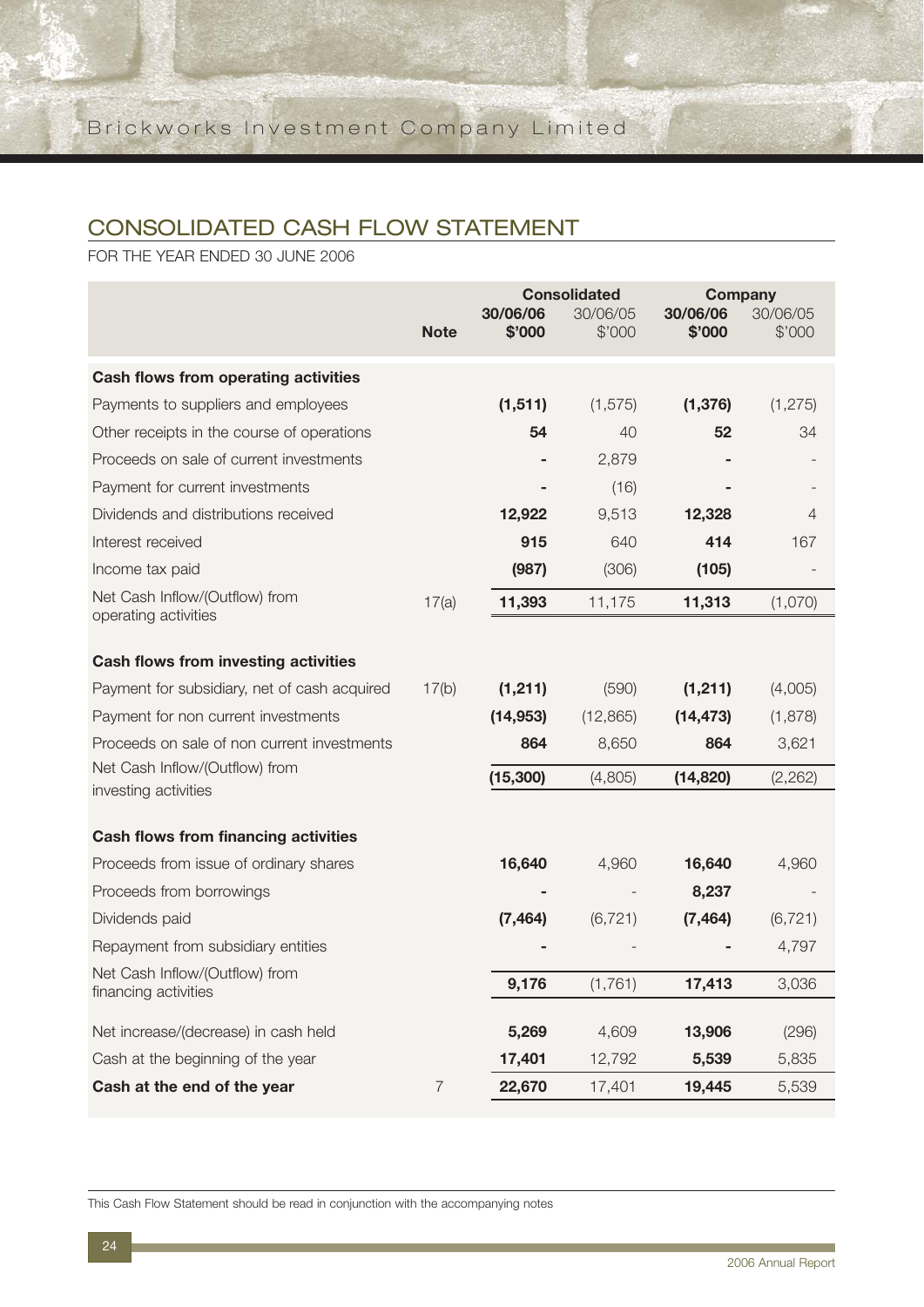## NOTES TO THE FINANCIAL STATEMENTS

FOR THE YEAR ENDED 30 JUNE 2006

### 1. SUMMARY OF SIGNIFICANT ACCOUNTING POLICIES

The financial report is a general purpose financial report that has been prepared in accordance with Australian Accounting Standards, Urgent Issues Group Interpretations, other authoritative pronouncements of the Australian Accounting Standards Board and the Corporations Act 2001.

The financial report covers the economic entity of Brickworks Investment Company Limited and controlled entities, and Brickworks Investment Company Limited as an individual parent entity. Brickworks Investment Company Limited is a listed public company, incorporated and domiciled in Australia.

The financial report of Brickworks Investment Company Limited and controlled entities, and Brickworks Investment Company Limited as an individual parent entity comply with all Australian equivalents to International Financial Reporting Standards (AIFRS) in their entirety.

The following is a summary of the material accounting policies adopted by the economic entity in the preparation of the financial report. The accounting policies have been consistently applied, unless otherwise stated.

#### *Basis of Preparation*

#### First-time Adoption of Australian Equivalents to International Financial Reporting Standards

Brickworks Investment Company Limited and controlled entities, and Brickworks Investment Company Limited as an individual parent entity have prepared financial statements in accordance with the Australian equivalents to International Financial Reporting Standards (AIFRS) from 1 July 2005.

In accordance with the requirements of AASB 1: First-time Adoption of Australian Equivalents to International Financial Reporting Standards, adjustments to the parent entity and consolidated entity accounts resulting from the introduction of AIFRS have been applied retrospectively to 2005 comparative figures excluding cases where optional exemptions available under AASB 1 have been applied. These consolidated accounts are the first Annual financial statements of Brickworks Investment Company Limited to be prepared in accordance with Australian equivalents to IFRS.

The accounting policies set out below have been consistently applied to all years presented. The parent and consolidated entities have however elected to adopt the exemptions available under AASB 1 relating to AASB 132: Financial Instruments: Disclosure and Presentation, and AASB 139: Financial Instruments: Recognition and Measurement.

Reconciliations of the transition from previous Australian GAAP to AIFRS have been included in Note 2 to this report.

#### *Reporting Basis and Conventions*

The financial report has been prepared on an accruals basis and is based on historical costs modified by the revaluation of selected non-current assets, financial assets and financial liabilities for which the fair value basis of accounting has been applied.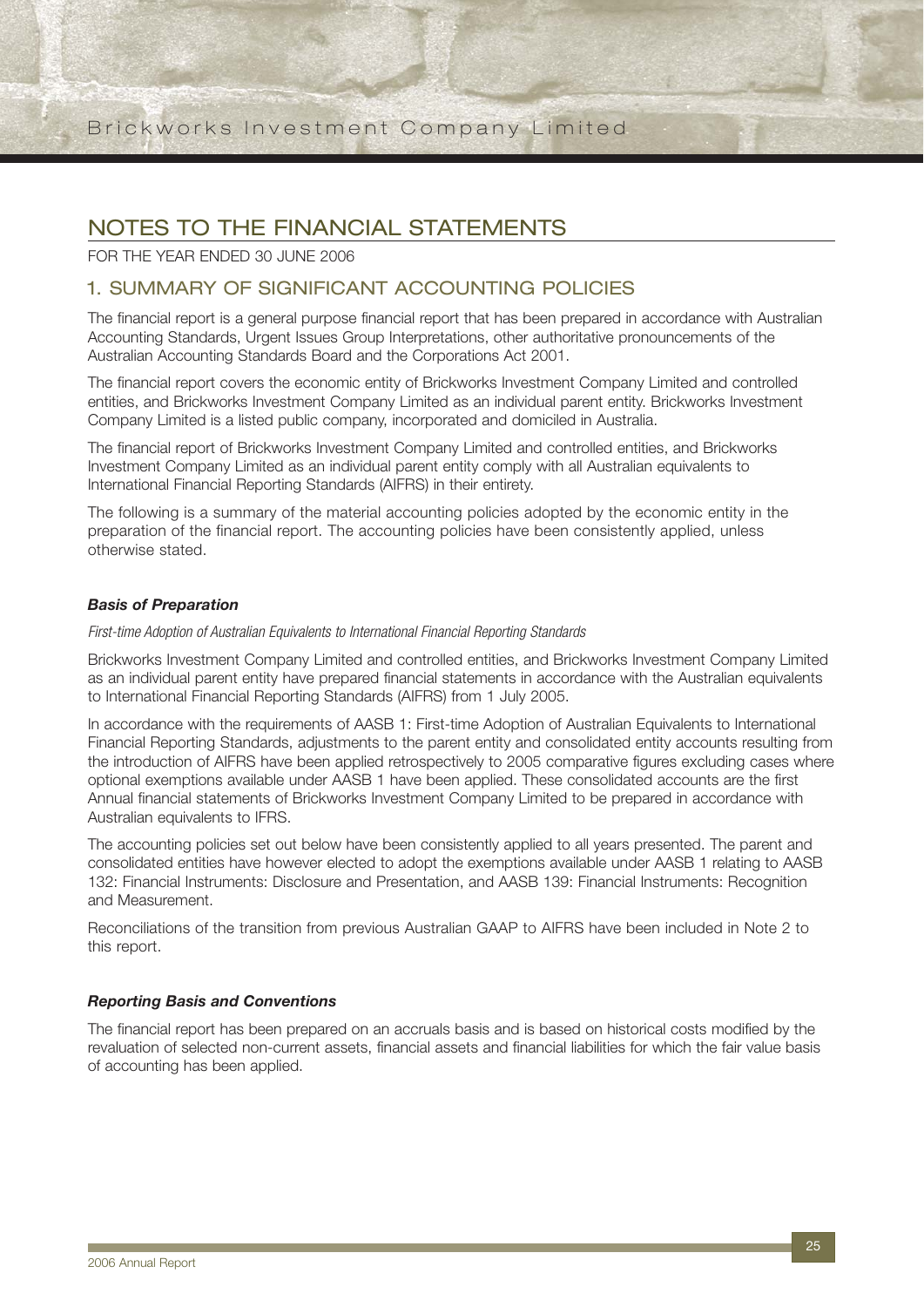## NOTES TO THE FINANCIAL STATEMENTS

FOR THE YEAR ENDED 30 JUNE 2006 (continued)

### 1. SUMMARY OF SIGNIFICANT ACCOUNTING POLICIES (continued)

#### *Accounting Policies*

#### **(a) Principles of Consolidation**

A controlled entity is any entity Brickworks Investment Company Limited has the power to control the financial and operating policies of so as to obtain benefits from its activities.

A list of controlled entities is contained in Note 22 to the financial statements. All controlled entities have a June financial year-end.

All inter-company balances and transactions between entities in the economic entity, including any unrealised profits or losses, have been eliminated on consolidation. Accounting policies of subsidiaries have been changed where necessary to ensure consistencies with those policies applied by the parent entity.

Where controlled entities have entered or left the economic entity during the year, their operating results have been included/excluded from the date control was obtained or until the date control ceased.

Minority equity interests in the equity and results of the entities that are controlled are shown as a separate item in the consolidated financial report.

#### **(b) Income Tax**

The charge for current income tax expense is based on the profit for the year adjusted for any nonassessable or disallowed items. It is calculated using the tax rates that have been enacted or are substantially enacted by the balance sheet date.

Deferred tax is accounted for using the balance sheet liability method in respect of temporary differences arising between the tax bases of assets and liabilities and their carrying amounts in the financial statements. No deferred income tax will be recognised from the initial recognition of an asset or liability, excluding a business combination, where there is no effect on accounting or taxable profit or loss.

Deferred tax is calculated at the tax rates that are expected to apply to the period when the asset is realised or liability is settled. Deferred tax is credited in the income statement except where it relates to items that may be credited directly to equity, in which case the deferred tax is adjusted directly against equity.

Deferred income tax assets are recognised to the extent that it is probable that future tax profits will be available against which deductible temporary differences can be utilised.

The amount of benefits brought to account or which may be realised in the future is based on the assumption that no adverse change will occur in income taxation legislation and the anticipation that the economic entity will derive sufficient future assessable income to enable the benefit to be realised and comply with the conditions of deductibility imposed by the law.

Brickworks Investment Company Limited and its wholly-owned Australian subsidiaries have formed an income tax consolidated group under the tax consolidation regime. Each entity in the group recognises its own current and deferred tax liabilities, except for any deferred tax liabilities resulting from unused tax losses and tax credits, which are immediately assumed by the parent entity. The current tax liability of each group entity is then subsequently assumed by the parent entity. The group notified the Australian Tax Office that it had formed an income tax consolidated group to apply from 12 December 2003. The tax consolidated group has entered a tax sharing agreement whereby each company in the group contributes to the income tax payable in proportion to their contribution to the net profit before tax of the tax consolidated group.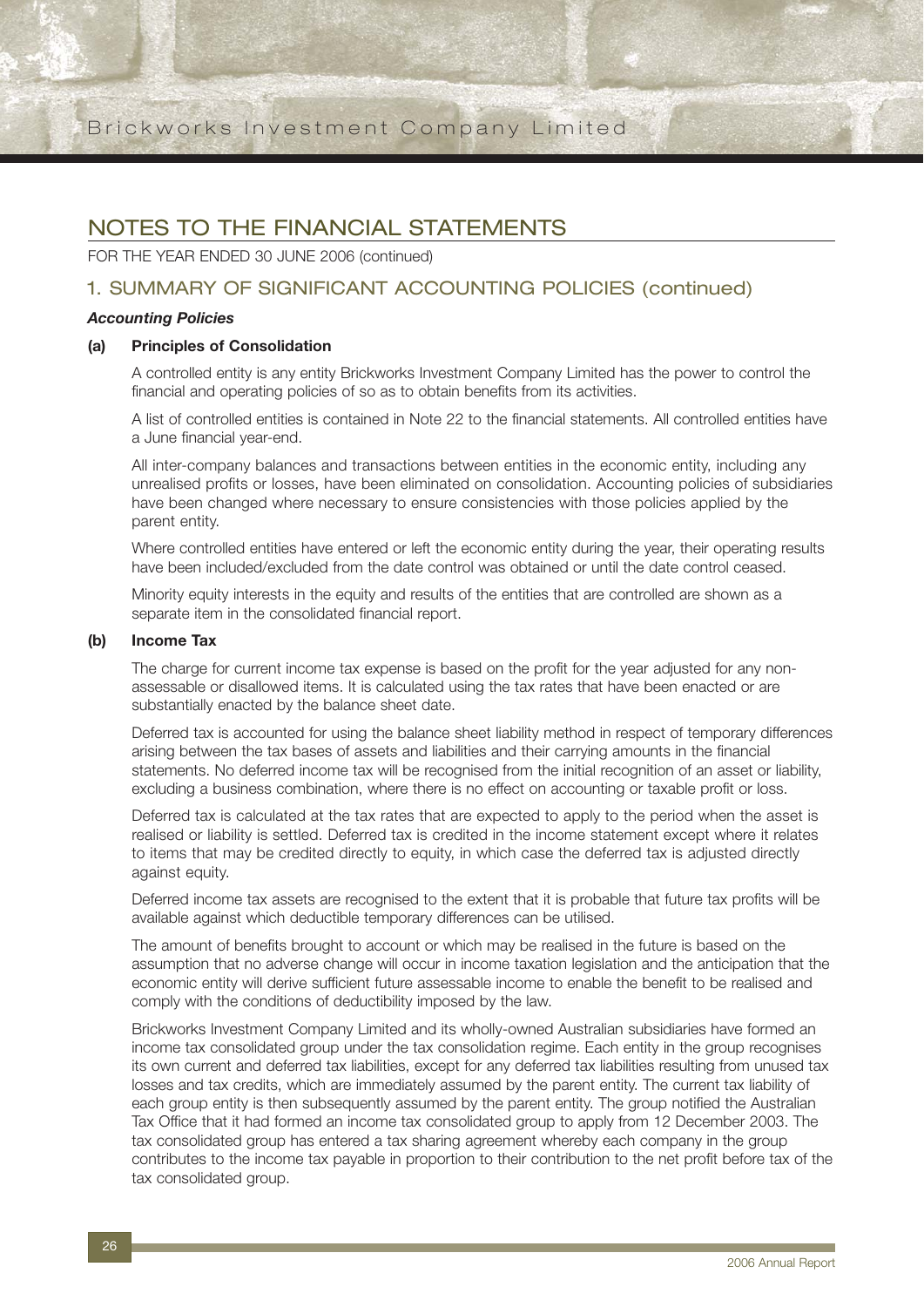## NOTES TO THE FINANCIAL STATEMENTS

FOR THE YEAR ENDED 30 JUNE 2006 (continued)

## 1. SUMMARY OF SIGNIFICANT ACCOUNTING POLICIES (continued)

#### **(c) Financial Instruments**

#### *Recognition*

Financial instruments are initially measured at cost on trade date, which includes transaction costs, when the related contractual rights or obligations exist. Subsequent to initial recognition these instruments are measured as set out below.

#### *Financial assets at fair value through income*

A financial asset is classified in this category if acquired principally for the purpose of selling in the short term or if so designated by management and within the requirements of AASB 139: Recognition and Measurement of Financial Instruments. Derivatives are also categorised as held for trading unless they are designated as hedges. Realised and unrealised gains and losses arising from changes in the fair value of these assets are included in the income statement in the period in which they arise.

#### *Loans and receivables*

Loans and receivables are non-derivative financial assets with fixed or determinable payments that are not quoted in an active market and are stated at amortised cost using the effective interest rate method.

#### *Held-to-maturity investments*

These investments have fixed maturities, and it is the group's intention to hold these investments to maturity. Any held-to-maturity investments held by the group are stated at amortised cost using the effective interest rate method.

#### *Available-for-sale financial assets*

Available-for-sale financial assets include any financial assets not included in the above categories. Available-for-sale financial assets are reflected at fair value. Unrealised gains and losses arising from changes in fair value are taken directly to equity.

#### *Fair value*

Fair value is determined based on current bid prices for all quoted investments. Valuation techniques are applied to determine the fair value for all unlisted securities, including recent arm's length transactions, reference to similar instruments and option pricing models.

#### **(d) Impairment of Assets**

At each reporting date, the group reviews the carrying values of its tangible and intangible assets to determine whether there is any indication that those assets have been impaired. If such an indication exists, the recoverable amount of the asset, being the higher of the asset's fair value less costs to sell and value in use, is compared to the asset's carrying value. Any excess of the asset's carrying value over its recoverable amount is expensed to the income statement.

### **(e) Cash and Cash Equivalents**

Cash and cash equivalents include cash on hand, deposits held at call with banks, other short-term highly liquid investments with original maturities of 12 months or less, and bank overdrafts. Bank overdrafts are shown within short-term borrowings in current liabilities on the balance sheet.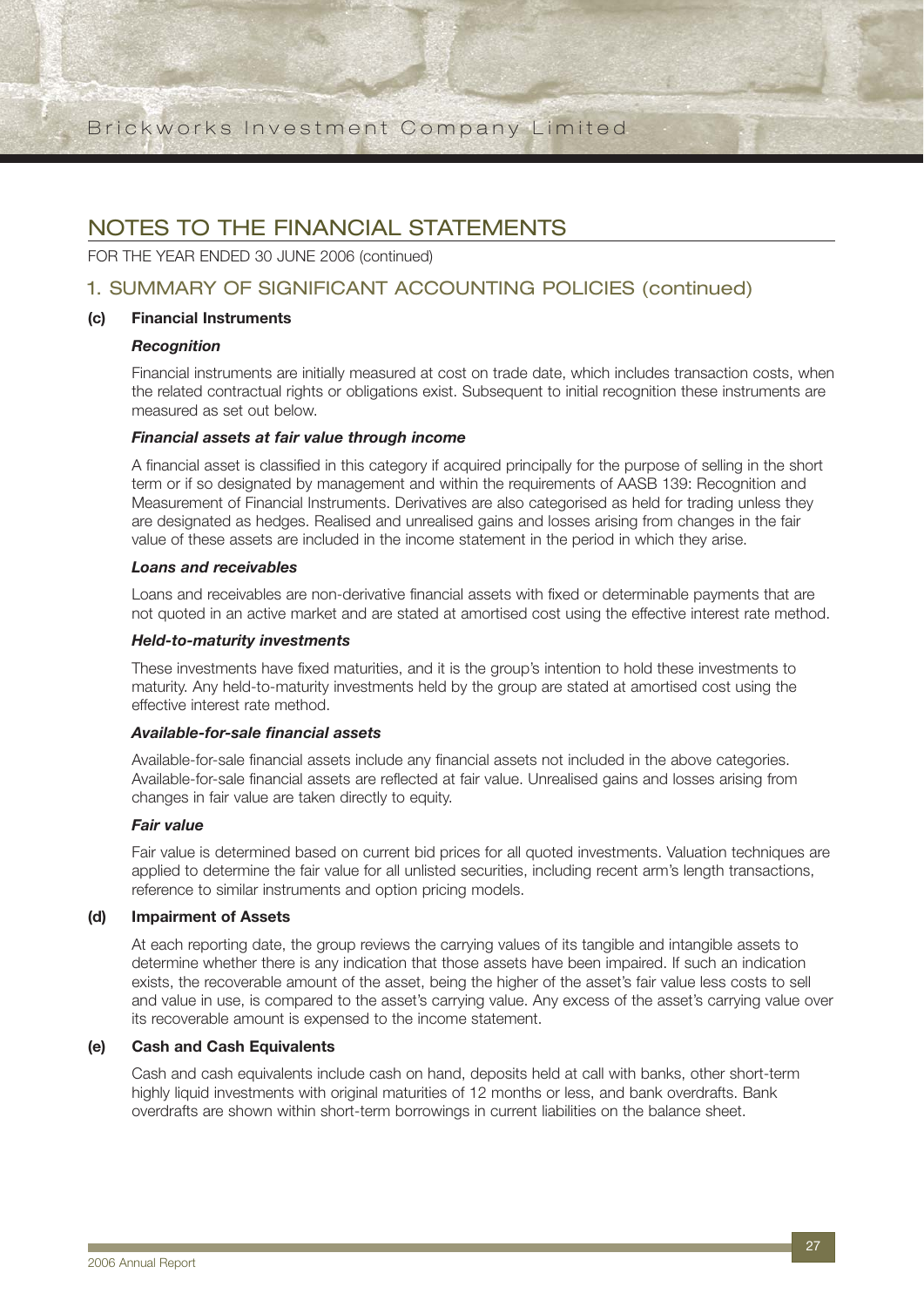## NOTES TO THE FINANCIAL STATEMENTS

FOR THE YEAR ENDED 30 JUNE 2006 (continued)

### 1. SUMMARY OF SIGNIFICANT ACCOUNTING POLICIES (continued)

#### **(f) Revenue**

Sale of investments occur when the control of the right to equity has passed to the buyer.

Interest revenue is recognised on a proportional basis taking into account the interest rates applicable to the financial assets.

Dividend revenue is recognised when the right to receive a dividend has been established.

Revenue from the rendering of a service is recognised upon the delivery of the service to the customers.

All revenue is stated net of the amount of goods and services tax (GST).

#### **(g) Goods and Services Tax (GST)**

Revenues, expenses and assets are recognised net of the amount of GST, except where the amount of GST incurred is not recoverable from the Australian Tax Office. In these circumstances the GST is recognised as part of the cost of acquisition of the asset or as part of an item of the expense. Receivables and payables in the balance sheet are shown inclusive of GST.

Cash flows are presented in the cash flow statement on a gross basis, except for the GST component of investing and financing activities, which are disclosed as operating cash flows.

#### **(h) Comparative Figures**

When required by Accounting Standards, comparative figures have been adjusted to conform to changes in presentation for the current financial year.

#### **(i) Rounding of Amounts**

The parent entity has applied the relief available to it under ASIC Class Order 98/100 and accordingly, amounts in the financial report and directors' report have been rounded off to the nearest \$1,000.

#### *Critical Accounting Estimates and Judgments*

The preparation of this financial report requires the use of certain critical estimates based on historical knowledge and best available current information. This requires the directors and management to exercise their judgement in the process of applying the Company's accounting policies.

The carrying amounts of certain assets and liabilities are often determined based on estimates and assumptions of future events. In accordance of AASB 112: Income Taxes deferred tax liabilities have been recognised for Capital Gains Tax on unrealised gains in the investment portfolio at the current tax rate of 30%.

As the Company does not intend to dispose of the portfolio, this tax liability may not be crystallised at the amount disclosed in Note 12. In addition, the tax liability that arises on disposal of those securities may be impacted by changes in tax legislation relating to treatment of capital gains and the rate of taxation applicable to such gains at the time of disposal.

Apart from this, there are no other key assumptions or sources of estimation uncertainty that have a risk of causing a material adjustment to the carrying amount of certain assets and liabilities within the next reporting period.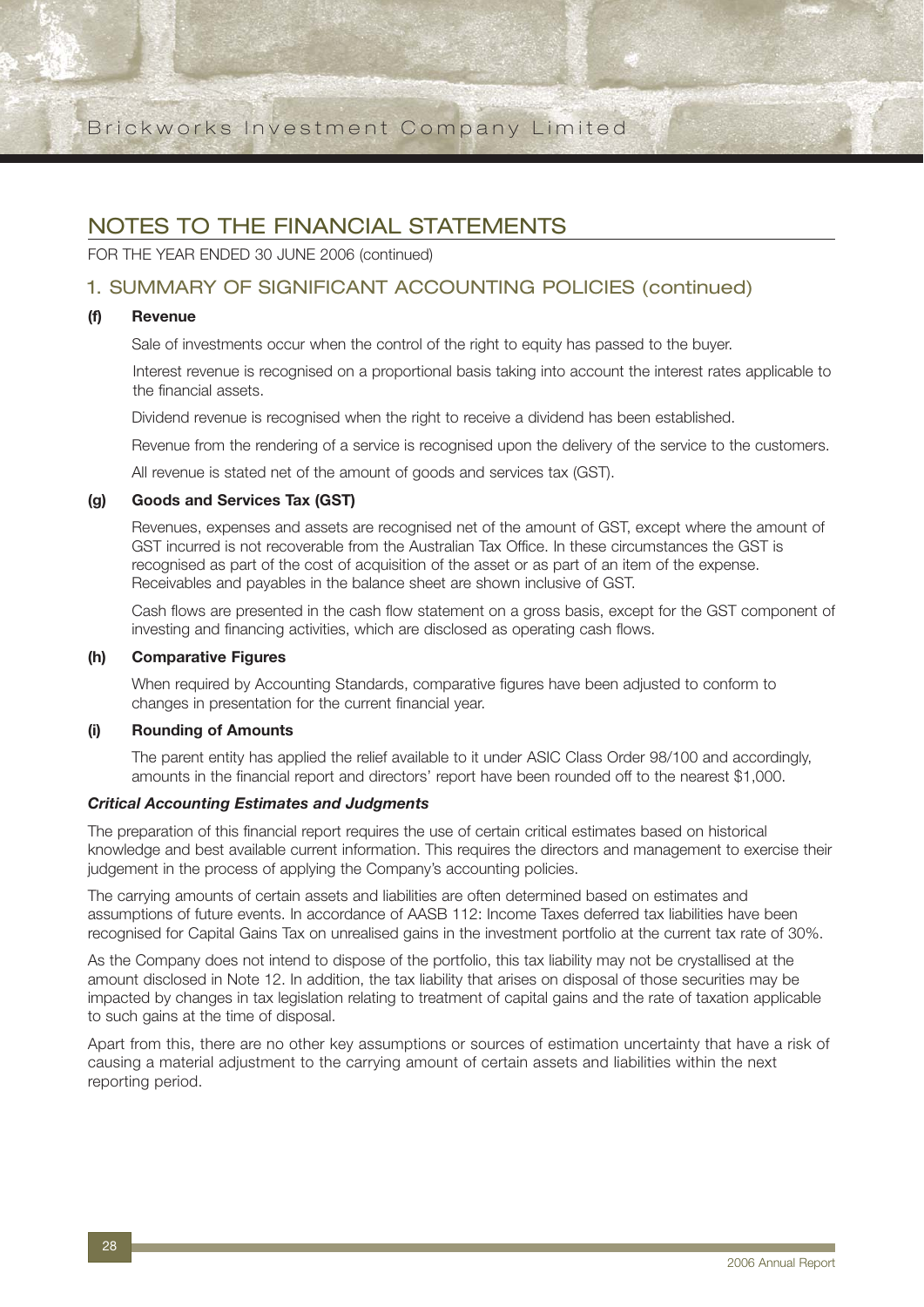## NOTES TO THE FINANCIAL STATEMENTS

FOR THE YEAR ENDED 30 JUNE 2006 (continued)

## 2. EXPLANATION OF TRANSITION TO AUSTRALIAN EQUIVALENTS TO IFRS

An explanation of how the transition from previous AGAAP to AIFRS has affected the entity's financial position, financial performance and cash flows is set out below.

(a) AASB 1 Transitional Exemptions

AASB 1: First-time Adoption of Australian Equivalents to International Financial Reporting Standards requires prior period information to be presented as comparative information. However, the economic entity is applying the exemption allowed by AASB 1 which exempts an entity from the requirement to restate comparative information as if the requirements of AASB 132 Financial Instruments: Disclosure and Presentation and AASB 139 Financial Instruments: Recognition and Measurement had always applied.

#### (b) Reconciliation of total equity as presented under previous AGAAP to that under AIFRS, **had the exemption under AASB 1 not been applied.**

|                                                                                                                                                  | <b>Consolidated</b> |                    | Company            |                    |
|--------------------------------------------------------------------------------------------------------------------------------------------------|---------------------|--------------------|--------------------|--------------------|
|                                                                                                                                                  | 01/07/05<br>\$'000  | 01/07/04<br>\$'000 | 01/07/05<br>\$'000 | 01/07/04<br>\$'000 |
| Total equity under AGAAP<br>Adjustments to equity:<br>Decrease in value of investment portfolio by<br>valuing investments using BID price rather | 233,841             | 182.411            | 229.718            | 167,918            |
| than last sale price                                                                                                                             | (459)               | (1, 449)           | (403)              |                    |
| Income tax effect on change in valuation                                                                                                         | 138                 | 435                | 121                |                    |
| <b>Total equity under AIFRS</b>                                                                                                                  | 233,520             | 181,397            | 229,436            | 167.918            |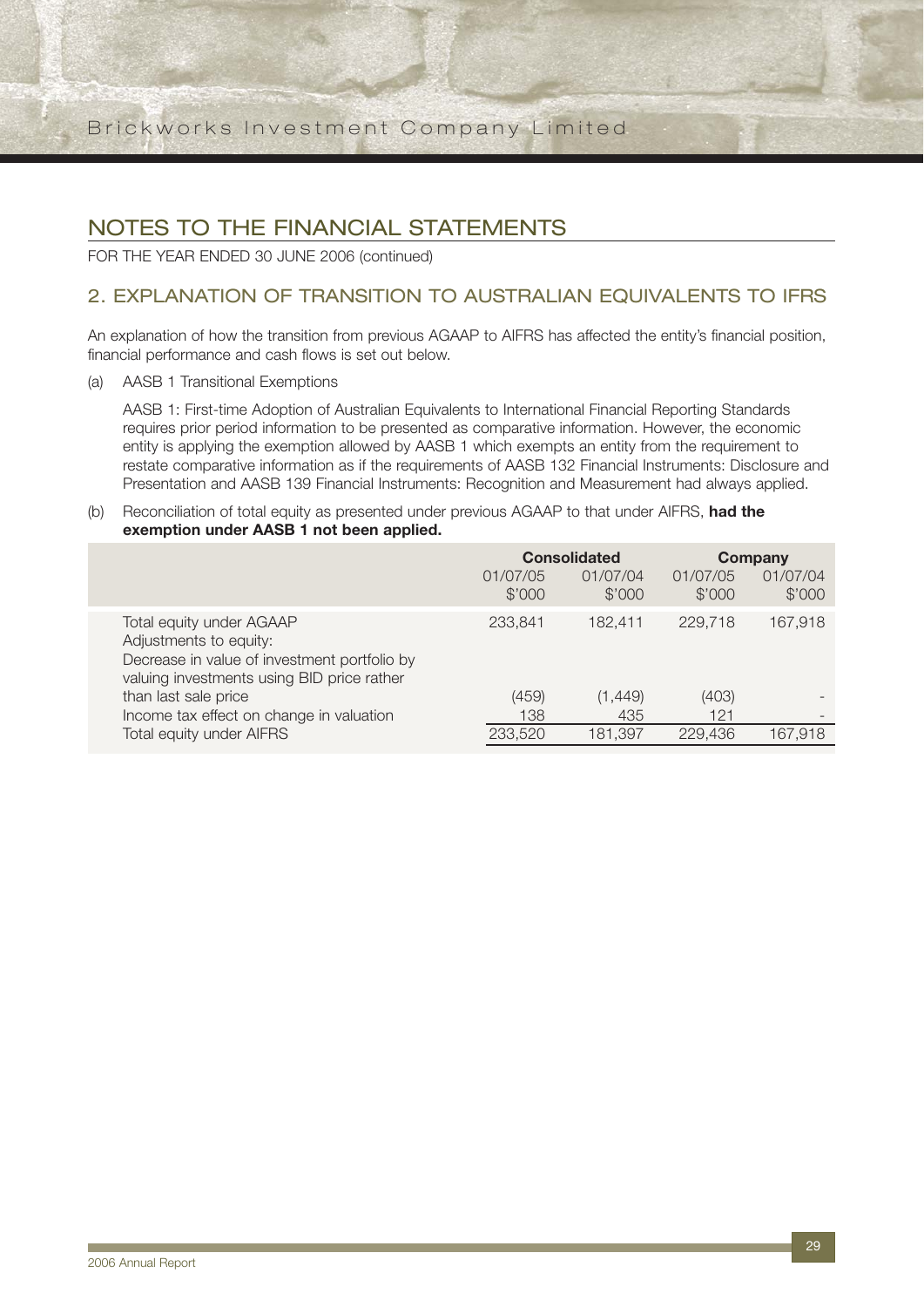## NOTES TO THE FINANCIAL STATEMENTS

FOR THE YEAR ENDED 30 JUNE 2006 (continued)

## 2. EXPLANATION OF TRANSITION TO AUSTRALIAN EQUIVALENTS TO IFRS (continued)

(c) Effect of AIFRS on income statement for the year ended 30 June 2005

The economic entity is applying the exemption allowed by AASB 1.

Effect of AIFRS on income statement for the year ended 30 June 2005, **had the exemption under AASB 1 not been applied.**

|                                                                              |                | <b>Consolidated</b><br><b>AIFRS</b> |                |                | <b>Company</b><br><b>AIFRS</b> |                |
|------------------------------------------------------------------------------|----------------|-------------------------------------|----------------|----------------|--------------------------------|----------------|
|                                                                              | <b>AGAAP</b>   | Adjustment                          | <b>AIFRS</b>   | <b>AGAAP</b>   | Adjustment                     | <b>AIFRS</b>   |
|                                                                              | 2005<br>\$'000 | 2005<br>\$'000                      | 2005<br>\$'000 | 2005<br>\$'000 | 2005<br>\$'000                 | 2005<br>\$'000 |
| Revenue from investment portfolio                                            | 9,618          |                                     | 9,618          | 12,798         | 580                            | 13,378         |
| Revenue from bank deposits                                                   | 641            |                                     | 641            | 167            |                                | 167            |
| Income from trading portfolio                                                |                |                                     |                |                |                                |                |
| - Revenue from trading portfolio                                             | 49             |                                     | 49             |                |                                |                |
| - Net realised gains                                                         | 256            |                                     | 256            |                |                                |                |
| Other income                                                                 | 1,706          |                                     | 1,706          |                |                                |                |
| Income from operating activities before<br>net gains on investment portfolio | 12,270         |                                     | 12,270         | 12,965         | 580                            | 13,545         |
| Administration expenses                                                      | (1, 561)       |                                     | (1, 561)       | (1, 249)       |                                | (1, 249)       |
| Profit from ordinary activities before<br>income tax expense                 | 10,709         |                                     | 10,709         | 11,716         | 580                            | 12,296         |
| Income tax expense relating to<br>ordinary activities                        | (105)          |                                     | (105)          | 216            |                                | 216            |
| Operating profit after income tax                                            | 10,604         |                                     | 10,604         | 11,932         | 580                            | 12,512         |
| Net realised gains on investment portfolio                                   |                | 2,063                               | 2,063          |                | 1,234                          | 1,234          |
| Income tax expense relating to net<br>realised gains on investment portfolio |                | (619)                               | (619)          |                | (370)                          | (370)          |
|                                                                              |                | 1,444                               | 1,444          |                | 864                            | 864            |
| Profit for the year                                                          | 10,604         | 1,444                               | 12,048         | 11,932         | 1,444                          | 13,376         |
| Profit attributable to minority interest                                     | (130)          |                                     | (130)          |                |                                |                |
| Net profit from operating activities                                         | 10,474         | 1,444                               | 11,918         | 11,932         | 1,444                          | 13,376         |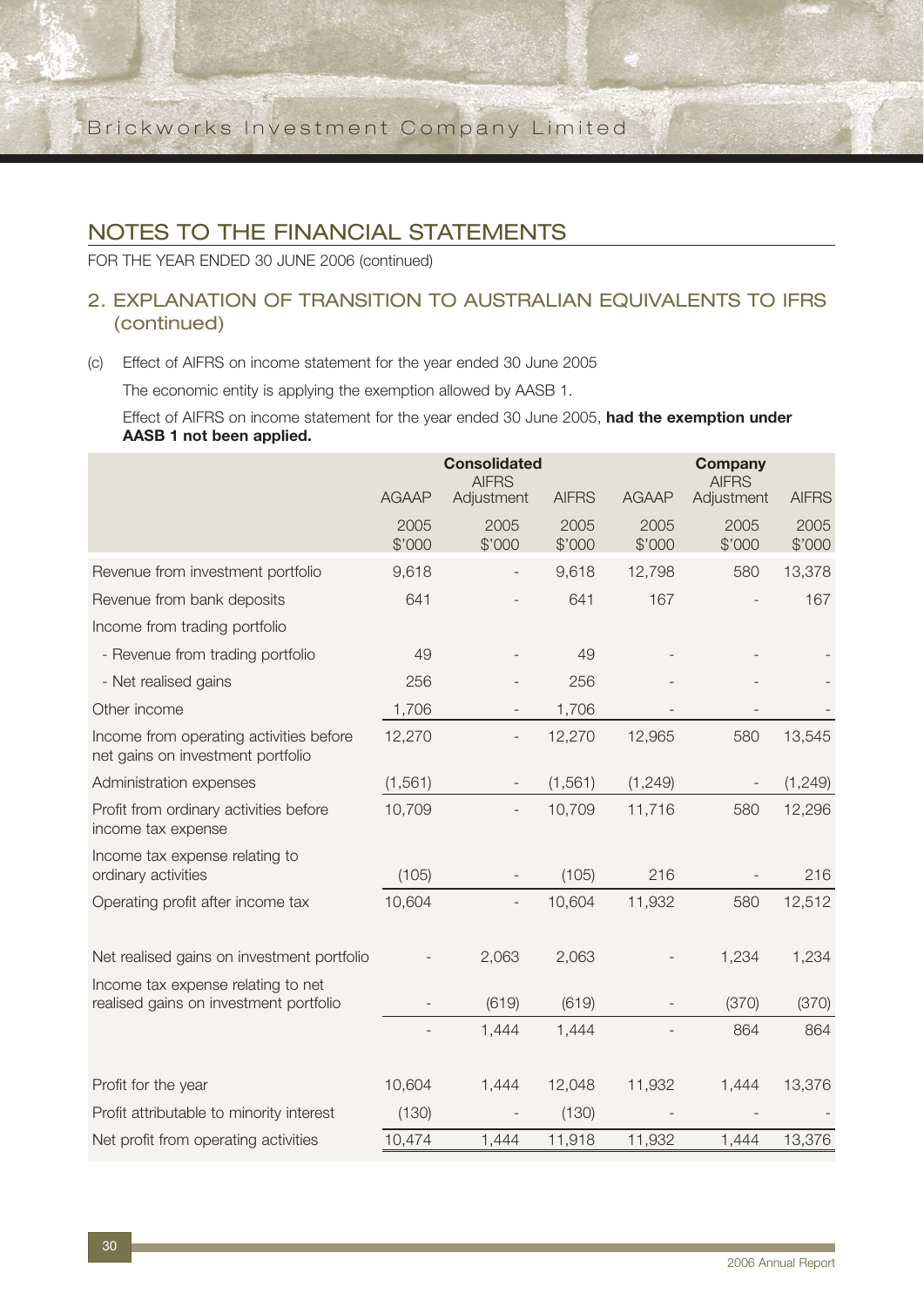## NOTES TO THE FINANCIAL STATEMENTS

FOR THE YEAR ENDED 30 JUNE 2006 (continued)

## 2. EXPLANATION OF TRANSITION TO AUSTRALIAN EQUIVALENTS TO IFRS (continued)

#### (d) Cashflow statements

There are no material differences between the cash flow statements presented under AIFRS and those presented under previous AGAAP.

(e) Change in accounting policy

As discussed at note 2(a) the group has adopted AASB 132 and AASB 139 and has elected to apply the exemption not to adjust comparative information resulting from the introduction of these standards from 1 July 2005 as permitted under the transitional provisions. The changes resulting from the adoption of AASB 132 relate primarily to increased disclosures required under the standard and do not affect the value of amounts reported in the financial statements. The adoption of AASB 139 has resulted in differences in the measurement of the group's financial instruments. A direct equity adjustment has been made to reflect the financial effect of the change in accounting policy to use BID price rather than last sale price to determine fair value for the Investment portfolio. Realised gains on the investment portfolio are now accounted for through the income statement and are therefore part of the Profit Attributable to Members. The aggregate effect of the change in accounting policy on the annual financial statements for the year ended 30 June 2006 is as follows:

### **Income Statement**

|                                                               |                             | <b>Consolidated</b> |                |                          | Company                        |                |
|---------------------------------------------------------------|-----------------------------|---------------------|----------------|--------------------------|--------------------------------|----------------|
|                                                               | <b>Previously</b><br>stated | Adjustment          | Restated       | stated                   | Previously Adjustment Restated |                |
|                                                               | 2006<br>\$'000              | 2006<br>\$'000      | 2006<br>\$'000 | 2006<br>\$'000           | 2006<br>\$'000                 | 2006<br>\$'000 |
| Net gains on investment portfolio                             |                             | 384                 | 384            | $\overline{\phantom{a}}$ | 384                            | 384            |
| Tax expense relating to investment portfolio                  |                             | (78)                | (78)           |                          | (78)                           | (78)           |
| Profit for the year                                           | 12,524                      | 306                 | 12,830         | 11,805                   | 306                            | 12,111         |
| Profit for the year attributable to<br>members of the Company | 12,518                      | 306                 | 12,824         | 11,805                   | 306                            | 12,111         |
| Basic earnings per share (cents/share)                        | 6.36                        | 0.15                | 6.51           |                          |                                |                |
| Diluted earnings per share (cents/share)                      | 6.36                        | 0.15                | 6.51           |                          |                                |                |
| <b>Balance Sheet</b>                                          |                             |                     |                |                          |                                |                |
| Investment portfolio                                          | 272,724                     | (657)               | 272,067        | 368,110                  | (657)                          | 367,453        |
| Deferred tax liability                                        | 23,338                      | (197)               | 23,141         | 23,338                   | (197)                          | 23,141         |
| Revaluation reserve                                           | 54,048                      | (460)               | 53,588         | 56,000                   | (460)                          | 55,540         |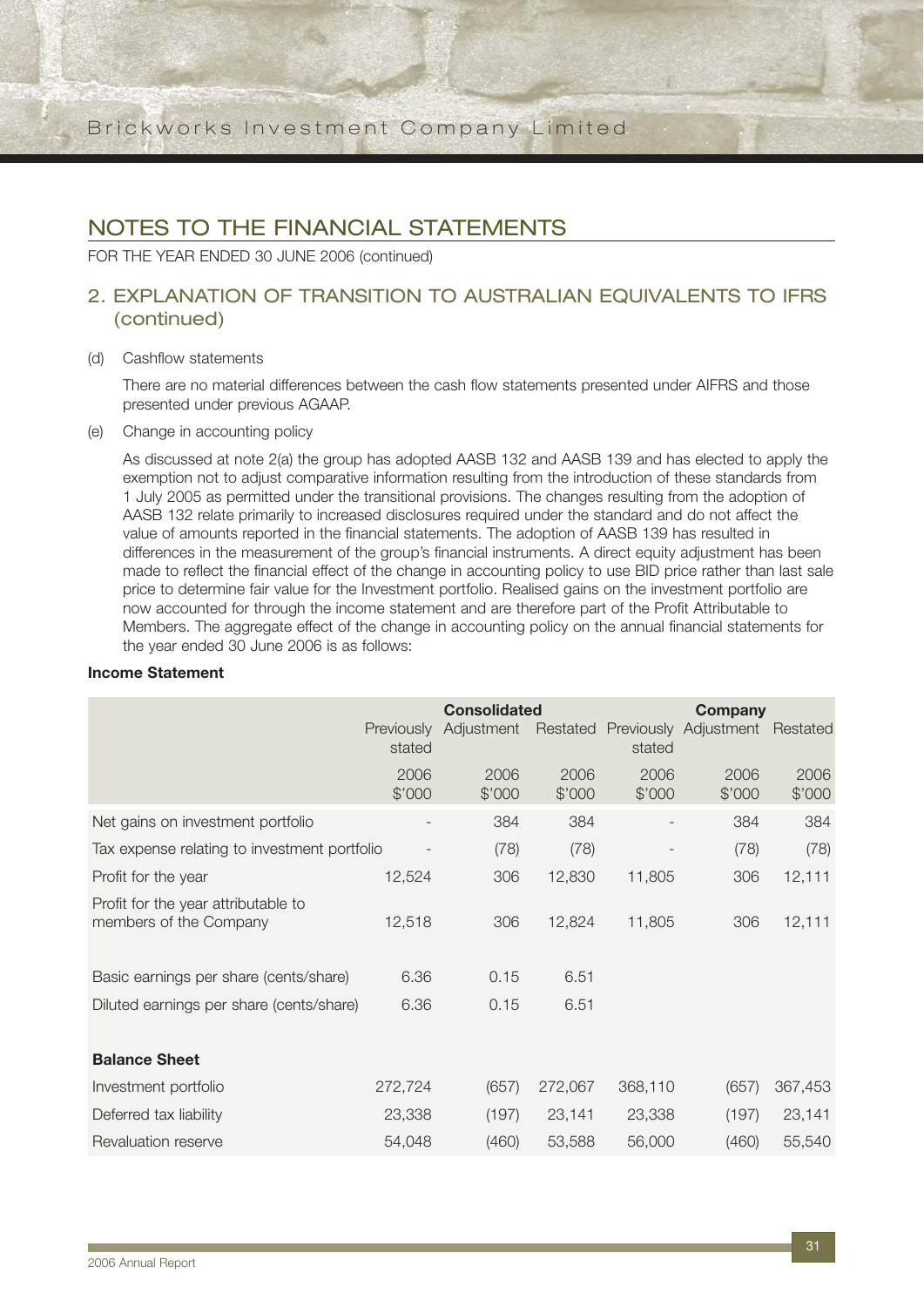FOR THE YEAR ENDED 30 JUNE 2006 (continued)

### 2. EXPLANATION OF TRANSITION TO AUSTRALIAN EQUIVALENTS TO IFRS (continued)

#### (f) Australian Accounting Standards not yet effective

The economic entity has not yet applied any Australian Accounting Standards or UIG interpretations that have been issued as at balance date but are not yet operative for the year ended 30 June 2006 ("the inoperative standards"). The impact of the inoperative standards has been assessed and the impact has been identified as not being material. The Company only intends to adopt inoperative standards at the date which their adoption becomes mandatory.

### 3. REVENUE

|                                                | 30/06/06<br>\$'000 | <b>Consolidated</b><br>30/06/05<br>\$'000 | 30/06/06<br>\$'000       | <b>Company</b><br>30/06/05<br>\$'000 |
|------------------------------------------------|--------------------|-------------------------------------------|--------------------------|--------------------------------------|
| Investment portfolio:                          |                    |                                           |                          |                                      |
| Rebateable dividends:                          |                    |                                           |                          |                                      |
| - other corporations                           | 9,935              | 8,361                                     | 9,487                    | 1,492                                |
| - wholly-owned subsidiary                      |                    |                                           |                          | 10,782                               |
| Rebateable dividends - special:                |                    |                                           |                          |                                      |
| - other corporations                           | 2,440              | 276                                       | 2,421                    |                                      |
| Non - rebateable dividends:                    |                    |                                           |                          |                                      |
| - other corporations                           | 591                | 869                                       | 566                      | 261                                  |
| - wholly-owned subsidiary                      |                    |                                           |                          | 158                                  |
| <b>Distributions:</b>                          |                    |                                           |                          |                                      |
| - other corporations                           | 323                | 105                                       | 323                      | 105                                  |
| Interest received - notes                      |                    | 7                                         |                          |                                      |
|                                                | 13,289             | 9,618                                     | 12,797                   | 12,798                               |
| <b>Interest received - bank deposits</b>       | 904                | 641                                       | 414                      | 167                                  |
| Income portfolio:                              |                    |                                           |                          |                                      |
| Rebateable dividends:                          |                    |                                           |                          |                                      |
| - other corporations                           |                    | 45                                        |                          |                                      |
| Non - rebateable dividends:                    |                    |                                           |                          |                                      |
| - other corporations                           |                    | 4                                         |                          |                                      |
|                                                | $\overline{a}$     | 49                                        | $\overline{\phantom{a}}$ |                                      |
| Net realised gains:                            |                    |                                           |                          |                                      |
| Proceeds from sale of current investments      |                    | 2,879                                     |                          |                                      |
| Carrying costs of current investments disposed |                    | 2,623                                     |                          |                                      |
|                                                |                    | 256                                       |                          |                                      |
| <b>Other income:</b>                           |                    |                                           |                          |                                      |
| Other income                                   | 5                  | 25                                        | 5                        |                                      |
| Discount on acquisition of subsidiary          |                    | 1,681                                     |                          |                                      |
|                                                | 5                  | 1,706                                     | 5                        |                                      |
| Income from operating activities               | 14,198             | 12,270                                    | 13,216                   | 12,965                               |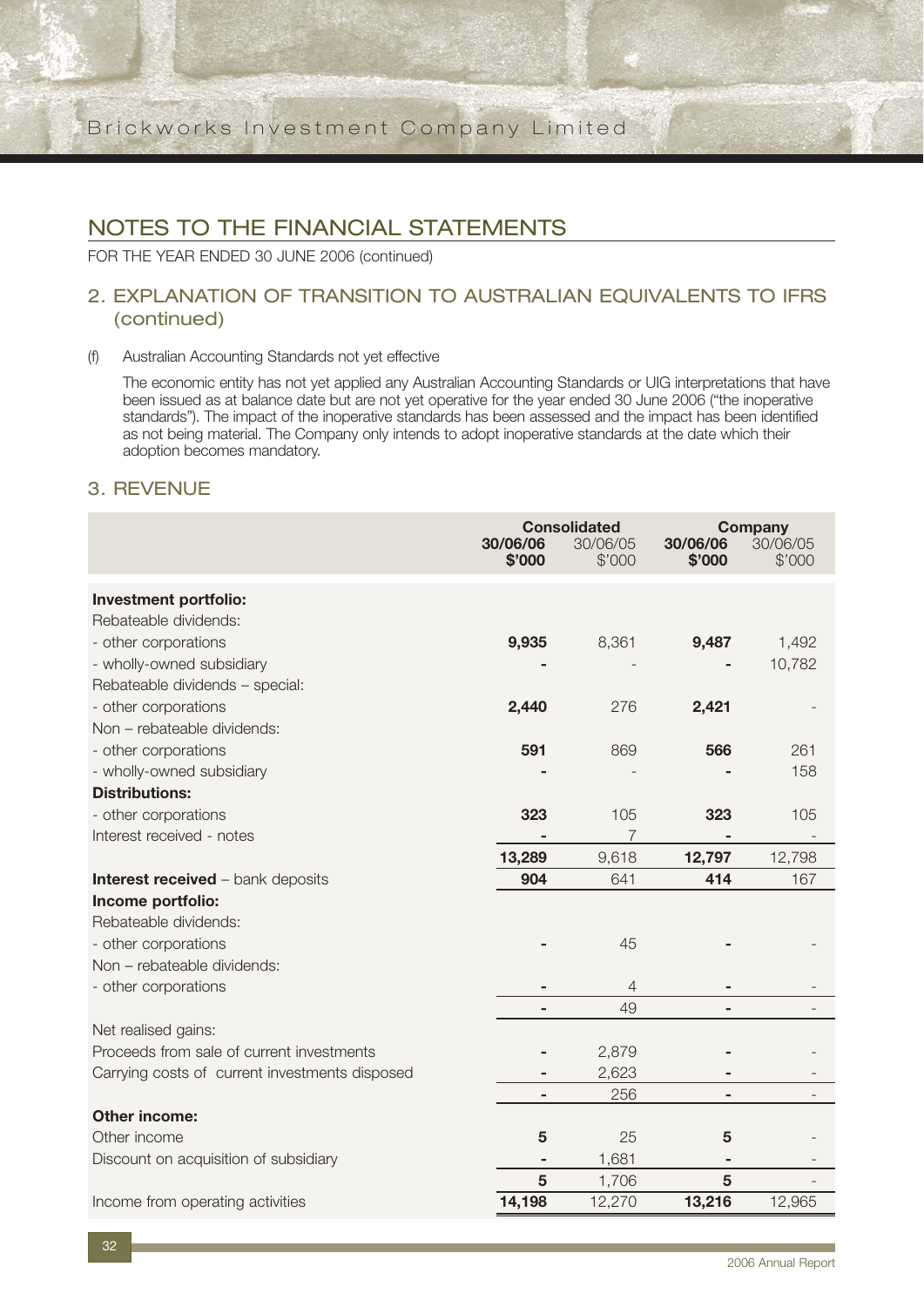FOR THE YEAR ENDED 30 JUNE 2006 (continued)

## 4. EXPENSES

|                                     | 30/06/06<br>\$'000 | <b>Consolidated</b><br>30/06/05<br>\$'000 | 30/06/06<br>\$'000 | Company<br>30/06/05<br>\$'000 |
|-------------------------------------|--------------------|-------------------------------------------|--------------------|-------------------------------|
| <b>Administration expenses:</b>     |                    |                                           |                    |                               |
| Directors fees and related expenses | 136                | 188                                       | 117                | 104                           |
| Management expenses                 | 967                | 801                                       | 932                | 736                           |
| Professional costs                  | 184                | 220                                       | 150                | 119                           |
| General expenses                    | 234                | 352                                       | 224                | 290                           |
| Acquisition costs not capitalised   | 16                 | $\overline{\phantom{0}}$                  |                    |                               |
|                                     | 1,537              | 1.561                                     | 1.423              | 1,249                         |

## 5. TAX EXPENSES

(a) The aggregate amount of income tax expense attributable to the year differs from the amount prima facie payable on profits from ordinary activities.The difference is reconciled as follows:

| Operating profit before income tax expense and net                                                                                        |         |         |         |         |
|-------------------------------------------------------------------------------------------------------------------------------------------|---------|---------|---------|---------|
| gains on investment portfolio                                                                                                             | 12,661  | 10,709  | 11,793  | 11,716  |
| Tax calculated at 30% (2005: 30%)<br>Tax effect of amounts which are not deductible<br>(taxable) in calculating taxable income            | 3,798   | 3,213   | 3,537   | 3,515   |
| - Discount on acquisition of subsidiary                                                                                                   |         | (504)   |         |         |
| - Acquisition costs not capitalised                                                                                                       | 5       |         |         |         |
| - Dividends from wholly owned subsidiary                                                                                                  |         |         |         | (3,283) |
| - Franked dividends and distributions received                                                                                            | (3,749) | (2,604) | (3,603) | (448)   |
| - Under provision in prior year                                                                                                           | 83      |         | 54      |         |
| Income tax expense on operating profit before                                                                                             |         |         |         |         |
| net gains on investments                                                                                                                  | 137     | 105     | (12)    | (216)   |
| Net gains on investments                                                                                                                  | 384     |         | 384     |         |
| Tax calculated at 30% (2005: 30%)                                                                                                         | 115     |         | 115     |         |
| Tax effect of amounts which are not deductible<br>(taxable) in calculating taxable income<br>- Difference between accounting and tax cost |         |         |         |         |
| bases for capital gains purposes                                                                                                          | (37)    |         | (37)    |         |
| Tax expense on net gains on investment portfolio                                                                                          | 78      |         | 78      |         |
| Total tax expense                                                                                                                         | 215     | 105     | 66      | (216)   |
| (b) The components of tax expense comprise:                                                                                               |         |         |         |         |
| Current tax                                                                                                                               |         | 204     |         | 53      |
| Deferred tax                                                                                                                              | 132     | (99)    | 12      | (269)   |
| Under provision in respect of prior years                                                                                                 | 83      |         | 54      |         |
|                                                                                                                                           | 215     | 105     | 66      | (216)   |
|                                                                                                                                           |         |         |         |         |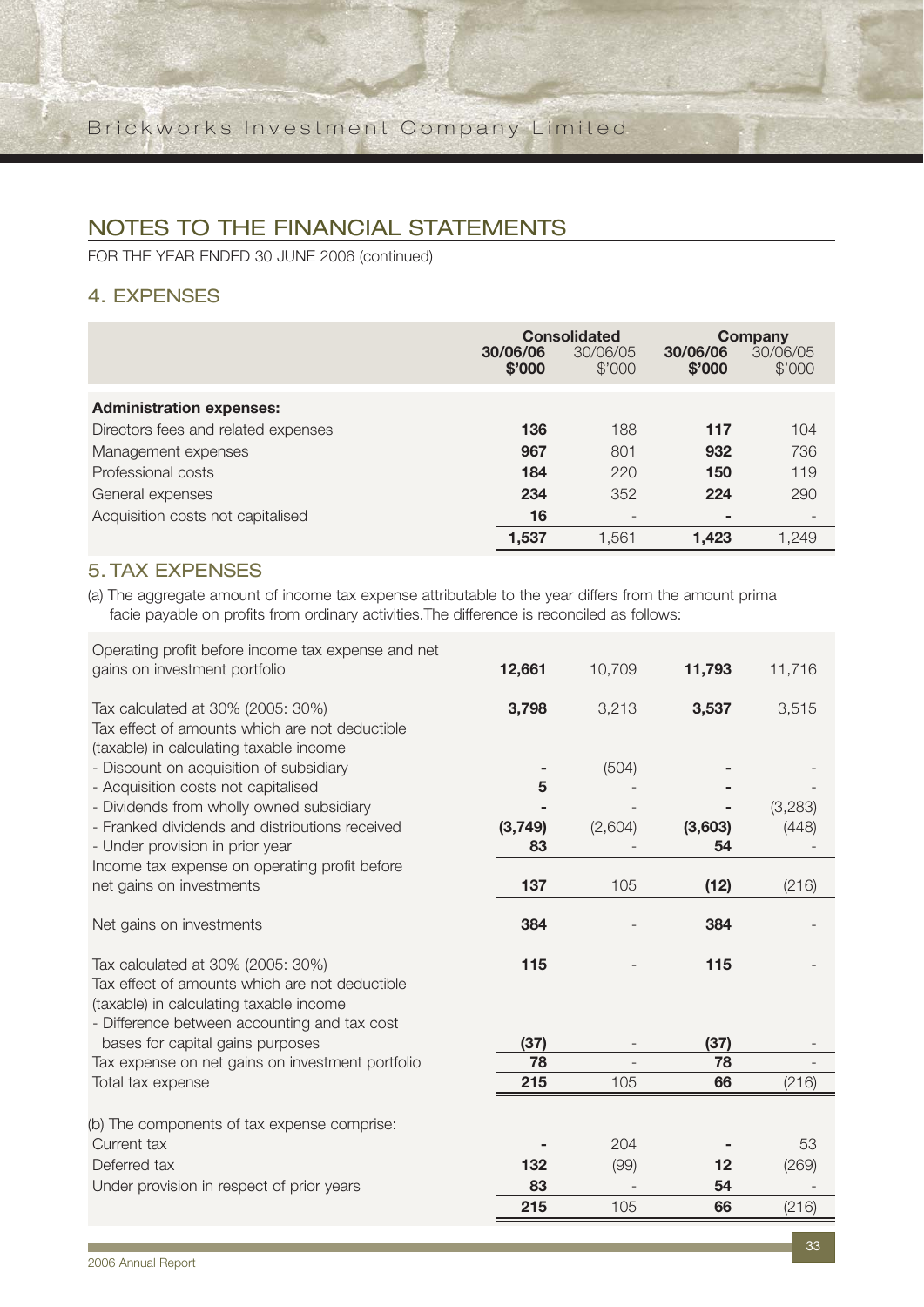FOR THE YEAR ENDED 30 JUNE 2006 (continued)

### 6. DIVIDENDS

| (a) Dividends paid during the year                                                                                                                                                                                                                                                                                                                 | 30/06/06<br>\$'000 | <b>Consolidated</b><br>30/06/05<br>\$'000 | 30/06/06<br>\$'000 | <b>Company</b><br>30/06/05<br>\$'000 |
|----------------------------------------------------------------------------------------------------------------------------------------------------------------------------------------------------------------------------------------------------------------------------------------------------------------------------------------------------|--------------------|-------------------------------------------|--------------------|--------------------------------------|
|                                                                                                                                                                                                                                                                                                                                                    |                    |                                           |                    |                                      |
| Final dividend for the year ended 30 June 2005 of<br>2.2 cents per share (2004: 2.0 cents per share) fully<br>franked at the tax rate of 30%, paid on 31 August 2005.                                                                                                                                                                              | 4,277              | 3,424                                     | 4,277              | 3,424                                |
| Interim dividend for the year ended 30 June 2006 of<br>2.5 cents per share (2005: 2.1 cents per share) fully<br>franked at the tax rate of 30%, paid on 10 March 2006.<br><b>Total</b>                                                                                                                                                             | 4,877<br>9,154     | 3,973<br>7,397                            | 4,877<br>9,154     | 3,973<br>7,397                       |
|                                                                                                                                                                                                                                                                                                                                                    |                    |                                           |                    |                                      |
| Dividends paid in cash or reinvested in shares under<br>the dividend reinvestment plan ("DRP")                                                                                                                                                                                                                                                     |                    |                                           |                    |                                      |
| Paid in cash                                                                                                                                                                                                                                                                                                                                       | 7,464              | 6,723                                     | 7,464              | 6,723                                |
| Reinvested in shares via DRP                                                                                                                                                                                                                                                                                                                       | 1,690              | 674                                       | 1,690              | 674                                  |
| <b>Total</b>                                                                                                                                                                                                                                                                                                                                       | 9,154              | 7,397                                     | 9,154              | 7,397                                |
| <b>Franking Account Balance</b><br>Balance of the franking account after allowing for tax<br>payable in respect of the current year's profits and the<br>receipt of dividends recognised as receivables<br>Impact on the franking account of dividends declared<br>but not recognised as a liability at the end of the<br>financial year (b) below | 5,416<br>(3, 125)  | 2,646<br>(1,833)                          | 5,416<br>(3, 125)  | 2,646<br>(1,833)                     |
| Net available                                                                                                                                                                                                                                                                                                                                      | 2,291              | 813                                       | 2,291              | 813                                  |

#### **(b) Dividends declared after balance date**

Since the end of the financial year the directors have declared a final dividend for the year ended 30 June 2006 of 2.5 cents per share (2005: 2.2 cents per share) and a special dividend of 1.0 cents per share, both fully franked at the tax rate of 30% payable on 31 August 2006, but not recognised as a liability at the end of the financial year.

### 7. CASH ASSETS

| Cash at bank            | 12.670 | 17.401 | 9.445  | 5,539 |
|-------------------------|--------|--------|--------|-------|
| Short-term bank deposit | 10,000 | i and  | 10,000 | $-$   |
|                         | 22.670 | 17.401 | 19.445 | 5.539 |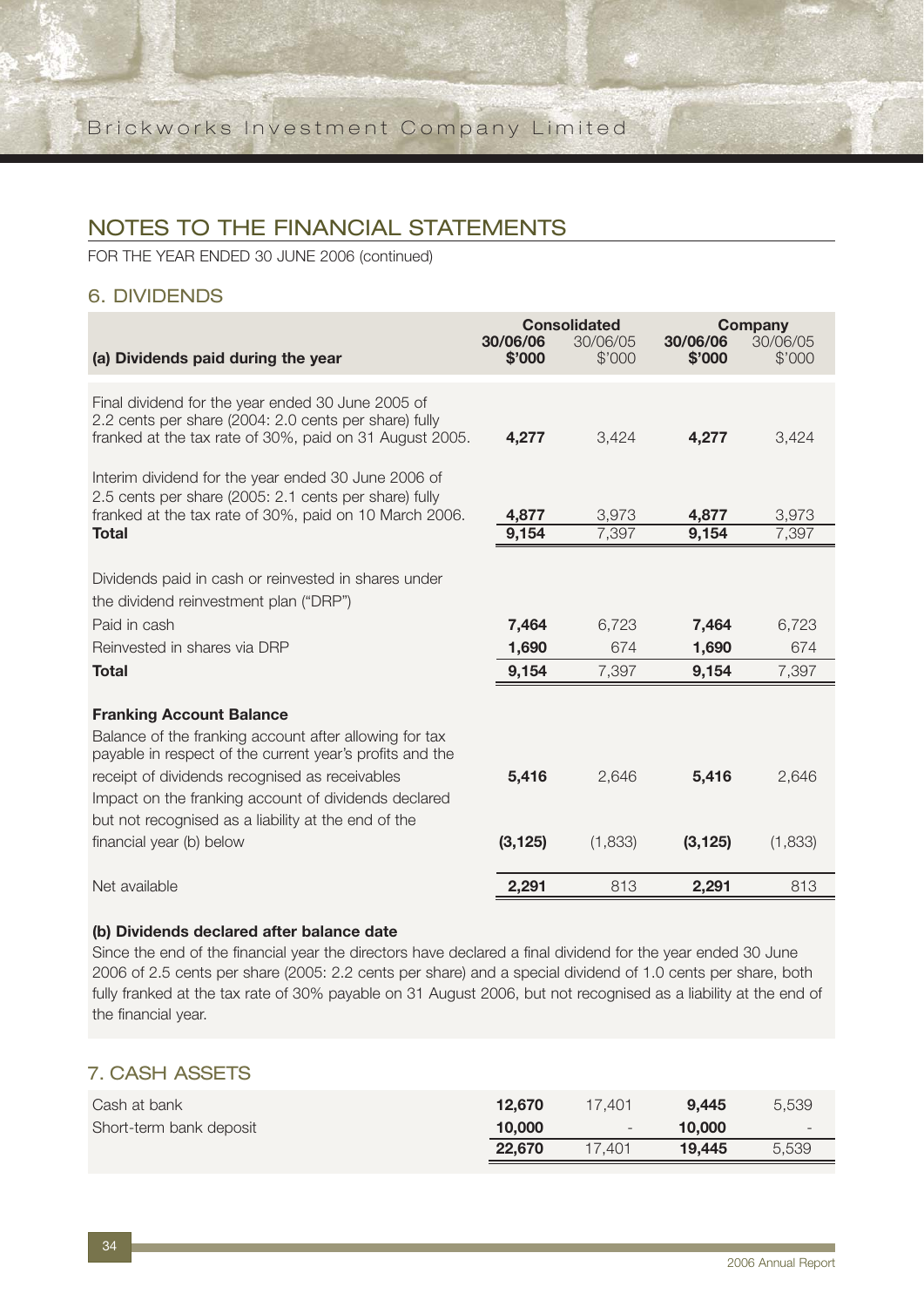FOR THE YEAR ENDED 30 JUNE 2006 (continued)

## 8. RECEIVABLES

|                                                                                                                                       | 30/06/06     | <b>Consolidated</b><br>30/06/05 | <b>Company</b><br>30/06/05<br>30/06/06 |                   |  |
|---------------------------------------------------------------------------------------------------------------------------------------|--------------|---------------------------------|----------------------------------------|-------------------|--|
|                                                                                                                                       | \$'000       | \$'000                          | \$'000                                 | \$'000            |  |
| Dividends receivable<br>Distributions receivable                                                                                      | 2,094<br>104 | 2,011<br>105                    | 2,094<br>104                           | 1,907<br>105      |  |
| Interest receivable<br>Outstanding settlements<br>Sundry debtors                                                                      | 131<br>915   | 11<br>36                        | 131<br>172                             | 24                |  |
|                                                                                                                                       | 3,244        | 2,163                           | 2,501                                  | 2,036             |  |
| 9. INVESTMENT PORTFOLIO                                                                                                               |              |                                 |                                        |                   |  |
| Listed securities at fair value:<br>- Shares in other corporations<br>Shares in controlled entities at cost                           | 272,067      | 230,929                         | 272,067<br>95,386                      | 205,528<br>95,134 |  |
|                                                                                                                                       | 272,067      | 230,929                         | 367,453                                | 300,662           |  |
| <b>10. DEFERRED TAX ASSETS</b><br>The deferred tax asset balance comprises the following<br>timing differences and unused tax losses: |              |                                 |                                        |                   |  |
| Transaction costs on equity issues                                                                                                    | 567          | 825                             | 566                                    | 825               |  |
| Accrued expenses<br>Current year tax losses                                                                                           | 6<br>120     | 19                              | 6<br>231                               | 6                 |  |
|                                                                                                                                       | 693          | 844                             | 803                                    | 831               |  |
| Deferred tax asset credited/(charged) directly in equity                                                                              | 20           | 4                               | 20                                     | 4                 |  |
| Deferred tax credited/(charged) to income statement                                                                                   | (171)        | 208                             | (48)                                   | 375               |  |
| <b>11. PAYABLES</b>                                                                                                                   |              |                                 |                                        |                   |  |
| <b>Current liabilities:</b><br>Creditors and accruals<br><b>Non current liabilities:</b>                                              | 220          | 1,117                           | 210                                    | 1,066             |  |
| Amount due to controlled entities                                                                                                     |              |                                 | 92,550                                 | 64,319            |  |
| <b>12. DEFERRED TAX LIABILITIES</b>                                                                                                   |              |                                 |                                        |                   |  |
| The deferred tax liability balance comprises the<br>following timing differences:                                                     |              |                                 |                                        |                   |  |
| Revaluation of investments held<br>Non rebateable dividend receivable<br>Interest receivable                                          | 23,063<br>78 | 16,110<br>114<br>3              | 23,063<br>78                           | 13,819<br>114     |  |
|                                                                                                                                       | 23,141       | 16,227                          | 23,141                                 | 13,933            |  |
| Deferred tax asset credited/(charged) directly in equity                                                                              | 6,953        | 11,488                          | 9,244                                  | 9,197             |  |
| Deferred tax credited/(charged) to income statement                                                                                   | (39)         | 109                             | (36)                                   | 106               |  |

T.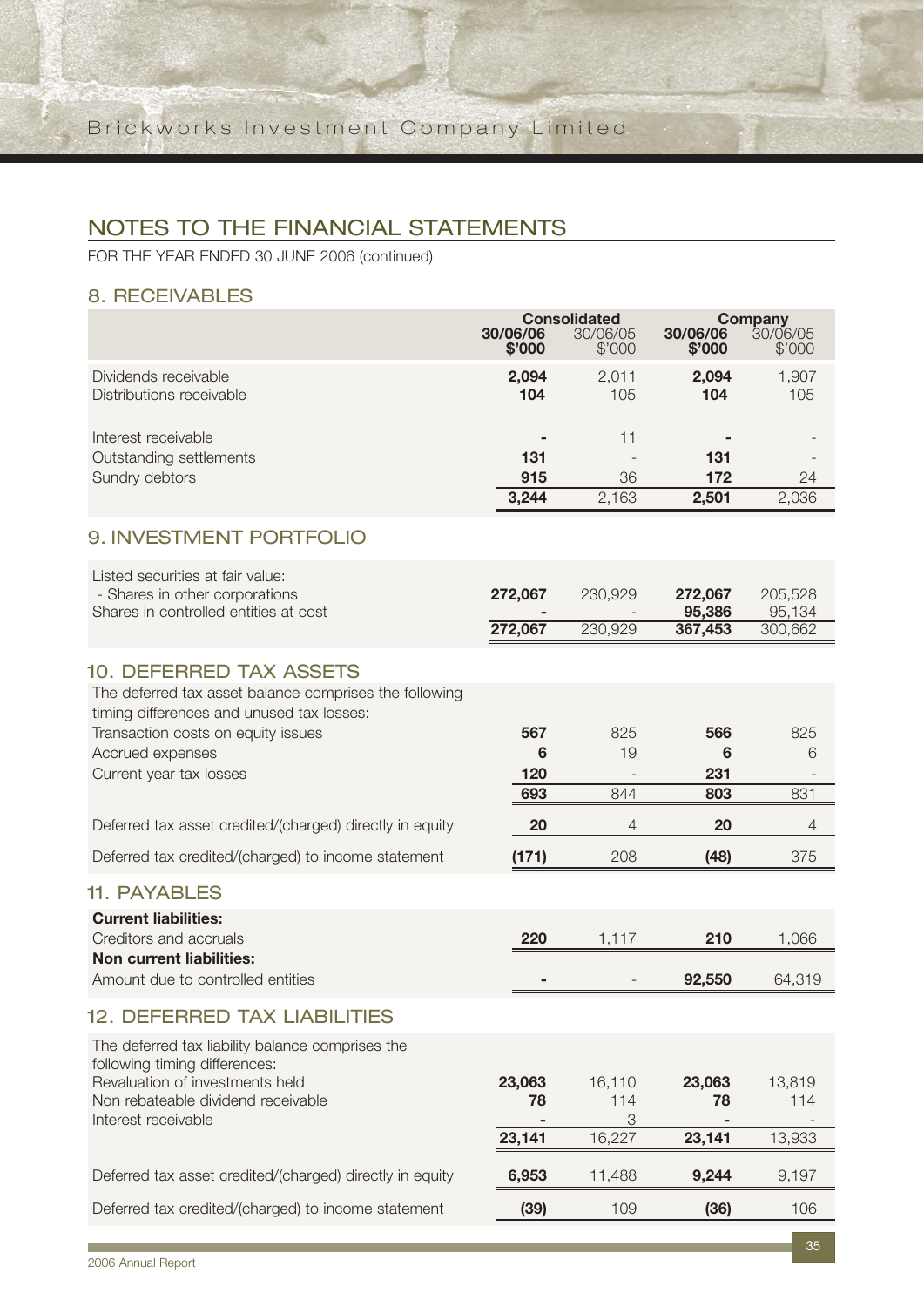FOR THE YEAR ENDED 30 JUNE 2006 (continued)

## 13. SHARE CAPITAL

The Company does not have an authorised share capital and the ordinary shares on issue have no par value.

|                                                                          | <b>Consolidated</b>        |                    |                            | Company            |
|--------------------------------------------------------------------------|----------------------------|--------------------|----------------------------|--------------------|
|                                                                          | 30/06/06<br>\$'000         | 30/06/05<br>\$'000 | 30/06/06<br>\$'000         | 30/06/05<br>\$'000 |
|                                                                          |                            |                    |                            |                    |
| (a) Issued and paid-up capital<br>208,324,328 ordinary shares fully paid |                            |                    |                            |                    |
| (2005: 194, 392, 926)                                                    | 209,964                    | 191,614            | 209,964                    | 191,614            |
| (b) Movement in ordinary shares                                          | 2006                       |                    |                            | 2005               |
|                                                                          | Number of<br><b>Shares</b> | \$'000             | Number of<br><b>Shares</b> | \$'000             |
|                                                                          |                            |                    |                            |                    |
| Beginning of the financial year<br>Issued during the year:               | 194,392,926                |                    | 191,614 171,226,981        | 168,037            |
| - purchase of controlled equity                                          |                            |                    | 17,943,561                 | 17,939             |
| - dividend reinvestment plan                                             | 1,369,190                  | 1,690              | 596,479                    | 674                |
| - share purchase plan                                                    | 12,562,212                 | 16,708             | 4,625,905                  | 4,973              |
| - less net transaction costs                                             |                            | (48)               |                            | (9)                |
| End of the financial year                                                | 208,324,328                | 209,964            | 194.392.926                | 191,614            |

Holders of ordinary shares participate in dividends and the proceeds on a winding up of the parent entity in proportion to the number of shares held.

At shareholders meetings each ordinary share is entitled to one vote when a poll is called, otherwise each shareholder has one vote on a show of hands.

## 14. REVALUATION RESERVE

The Revaluation reserve is used to record increments and decrements on the revaluation of the investment portfolio.

|                                                       |                    | <b>Consolidated</b> | <b>Company</b>     |                    |
|-------------------------------------------------------|--------------------|---------------------|--------------------|--------------------|
|                                                       | 30/06/06<br>\$'000 | 30/06/05<br>\$'000  | 30/06/06<br>\$'000 | 30/06/05<br>\$'000 |
|                                                       |                    |                     |                    |                    |
| Balance at the beginning of the year                  | 33,888             | 10.784              | 32.244             |                    |
| Adjustment on adoption of AASB 132 and AASB 139:      |                    |                     |                    |                    |
| Decrease in value of investment portfolio, net of tax | (321)              |                     | (282)              |                    |
| Revaluation of investment portfolio                   | 20,021             | 24,548              | 23,578             | 33,108             |
| Transfer to Realised capital gains reserve            | ۰                  | (1,444)             |                    | (864)              |
| Balance at the end of the year                        | 53,588             | 33,888              | 55,540             | 32,244             |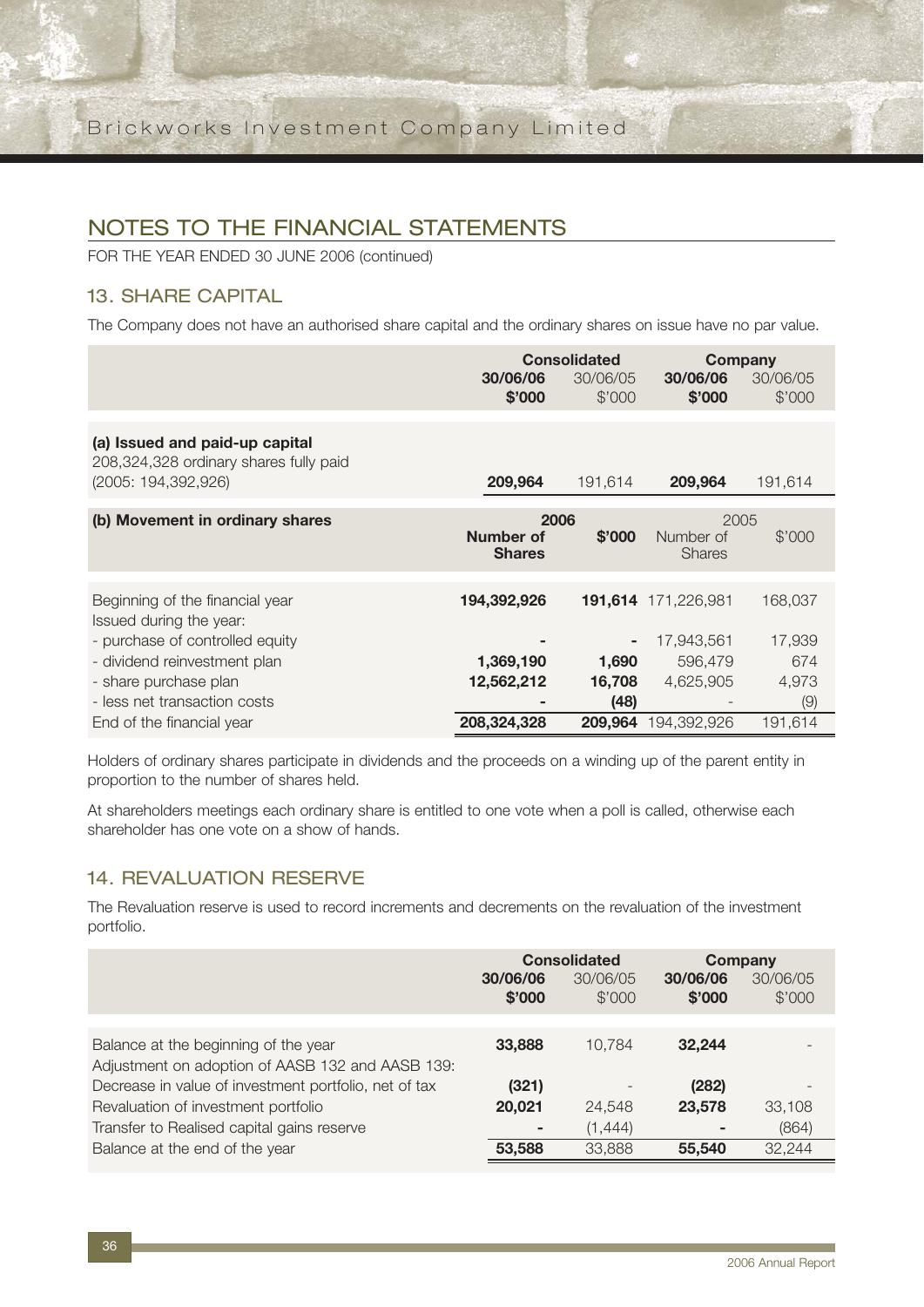FOR THE YEAR ENDED 30 JUNE 2006 (continued)

## 15. REALISED CAPITAL GAINS RESERVE

The Realised capital gains reserve records gains or losses after applicable taxation arising from the disposal of securities in the investment portfolio.

|                                                                                                                                               | 30/06/06<br>\$'000 | <b>Consolidated</b><br>30/06/05<br>\$'000 | 30/06/06<br>\$'000 | <b>Company</b><br>30/06/05<br>\$'000 |
|-----------------------------------------------------------------------------------------------------------------------------------------------|--------------------|-------------------------------------------|--------------------|--------------------------------------|
| Balance at the beginning of the year<br>Net gains on investment portfolio transferred from                                                    | 1,444              |                                           | 1,444              |                                      |
| retained profits<br>Capital profits distribution from subsidiary<br>Net gains on investment portfolio transferred from                        | 306                |                                           | 306                | 580                                  |
| revaluation reserve<br>Balance at the end of the year                                                                                         | 1,750              | 1,444<br>1,444                            | 1,750              | 864<br>1,444                         |
| <b>16. RETAINED PROFITS</b>                                                                                                                   |                    |                                           |                    |                                      |
| Balance at the beginning of the year<br>Net profit attributable to members of the company<br>Net gains on investment portfolio transferred to | 6,667<br>12,824    | 3,590<br>10,474                           | 4,416<br>12,111    | (119)<br>11,932                      |
| realised capital gains reserve                                                                                                                | (306)              |                                           | (306)              |                                      |

## 17. CASH FLOW RECONCIL IATION

#### **(a) Reconciliation of cash flow from operations with profits from ordinary activities after income tax**

Dividends provided for or paid **(9,154)** (7,397) **(9,154)** (7,397) Retained profits at the end of the year **10,031** 6,667 **7,067** 4,416

| Net profit / (loss) after income tax                    | 12,830 | 10,604  | 12,111 | 11,932    |
|---------------------------------------------------------|--------|---------|--------|-----------|
| Dividends from subsidiary entities                      |        |         |        | (10, 940) |
| Non cash item - discount on acquisition                 |        | (1,681) |        |           |
| - Net gains on investment portfolio                     | (306)  |         | (306)  |           |
| - distribution reclassification                         | (167)  |         | (167)  |           |
| - acquisition costs not capitalised                     | 16     |         |        |           |
| Change in assets and liabilities, net of the effects of |        |         |        |           |
| purchase of subsidiaries                                |        |         |        |           |
| (Increase) / Decrease in current investments            |        | 2,974   |        |           |
| (Increase) / Decrease in receivables and prepayments    | (923)  | (110)   | (307)  | (2,020)   |
| Increase / (Decrease) in creditors and accruals         | 62     | (32)    | 101    | 14        |
| Increase / (Decrease) in deferred tax liabilities       | (39)   | (213)   | (36)   | 110       |
| Increase / (Decrease) in provision for current          |        |         |        |           |
| investments revaluation                                 |        | (537)   |        |           |
| Increase / (Decrease) in provision for tax              | (173)  | (120)   | (53)   | 53        |
| (Increase) / Decrease in future tax benefit             | 93     | 290     | (30)   | (219)     |
| Net cash (outflow) / inflow from operating activities   | 11,393 | 11,175  | 11,313 | (1,070)   |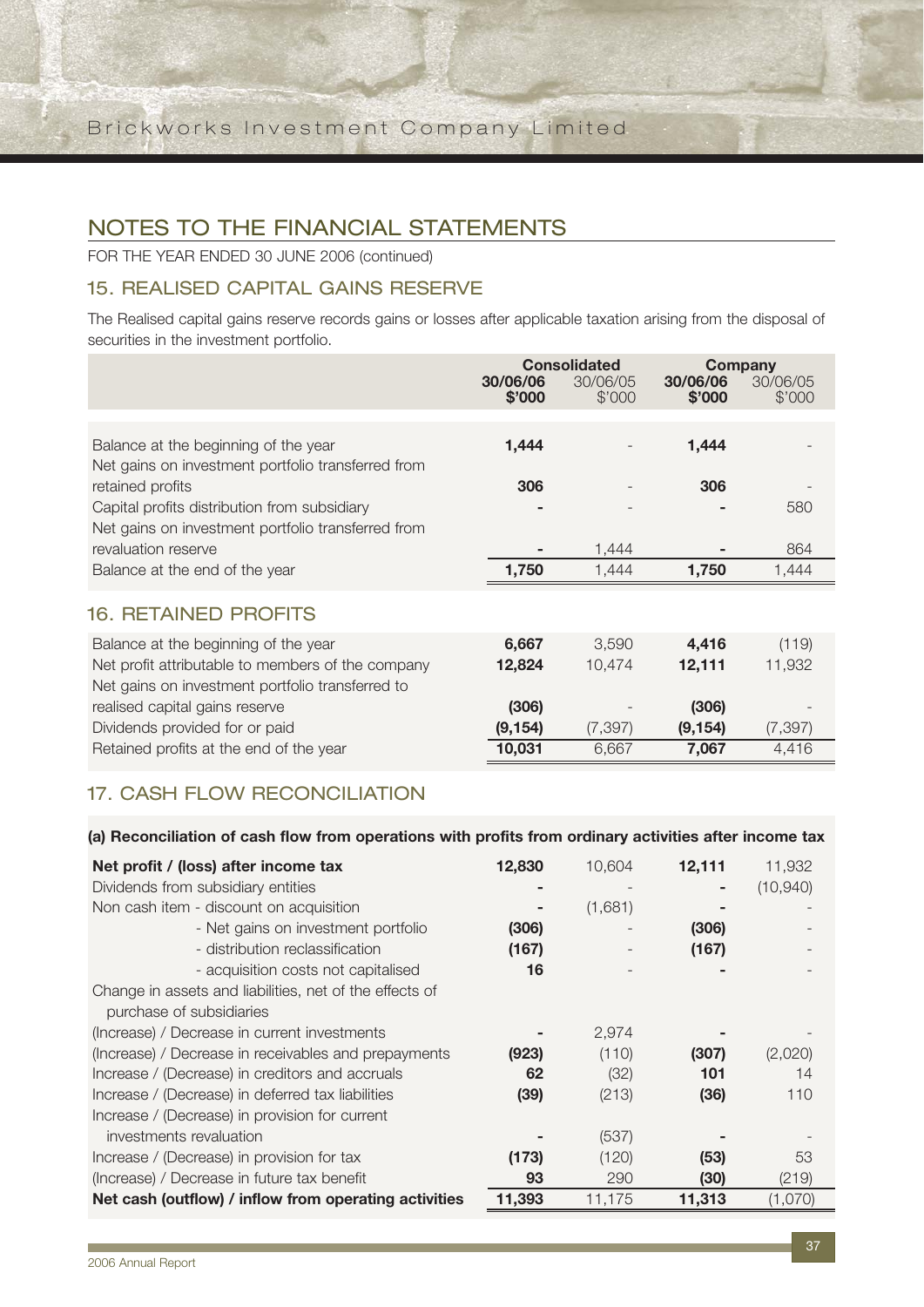FOR THE YEAR ENDED 30 JUNE 2006 (continued)

## 17. CASH FLOW RECONCILIATION (continued)

#### **(b) Acquisition of subsidiary entities**

During the year to 30 June 2006, the Company acquired the remaining 0.84% of the controlled entity, Pacific Strategic Investments Limited ("PSI") (2005: 99.16%).

Details of the transaction are:

|                                                                                                                                                                                                                                                                                                        | 30/06/06<br>\$'000             | <b>Consolidated</b><br>30/06/05<br>\$'000                                     | 30/06/06<br>\$'000 | <b>Company</b><br>30/06/05<br>\$'000 |
|--------------------------------------------------------------------------------------------------------------------------------------------------------------------------------------------------------------------------------------------------------------------------------------------------------|--------------------------------|-------------------------------------------------------------------------------|--------------------|--------------------------------------|
| <b>Purchase consideration:</b>                                                                                                                                                                                                                                                                         |                                |                                                                               |                    |                                      |
| Acquisition                                                                                                                                                                                                                                                                                            | <b>PSI</b>                     | PSI                                                                           | <b>PSI</b>         | PSI                                  |
| % holdings                                                                                                                                                                                                                                                                                             | 0.84%                          | 99.16%                                                                        | 0.84%              | 99.16%                               |
| Shares issued nil (2005: 17,943,561)                                                                                                                                                                                                                                                                   |                                | 17,939                                                                        |                    | 17,939                               |
| Share issuing costs                                                                                                                                                                                                                                                                                    |                                | 285                                                                           |                    | 285                                  |
| Cash consideration                                                                                                                                                                                                                                                                                     | 251                            | 4,680                                                                         | 251                | 4,680                                |
| <b>Total consideration</b>                                                                                                                                                                                                                                                                             | 251                            | 22,904                                                                        | 251                | 22,904                               |
| Fair value of identifiable net assets of controlled<br>entities acquired:<br>Cash<br>Receivables<br>Prepayments<br>Deferred tax assets<br><b>Fixed assets</b><br>Listed securities<br>Creditors<br>Current tax liabilities<br>Deferred tax liabilities<br>Discount on acquisition<br>Acquisition costs | 34<br>223<br>(1)<br>(21)<br>16 | 3,482<br>47<br>25<br>42<br>1<br>23,026<br>(87)<br>(260)<br>(1,691)<br>(1,681) |                    |                                      |
| <b>Total consideration</b>                                                                                                                                                                                                                                                                             | 251                            | 22,904                                                                        |                    |                                      |
| Net cash effect:<br>Cash paid for current year acquisition<br>Cash paid for prior year acquisition<br>Share issuing costs                                                                                                                                                                              | (251)<br>(960)                 | (3,720)<br>(285)                                                              | (251)<br>(960)     | (3,720)<br>(285)                     |
| Cash balance acquired<br>Total cash outflows on acquisition of                                                                                                                                                                                                                                         |                                | 3,415                                                                         |                    |                                      |
| controlled entities                                                                                                                                                                                                                                                                                    | (1, 211)                       | (590)                                                                         | (1, 211)           | (4,005)                              |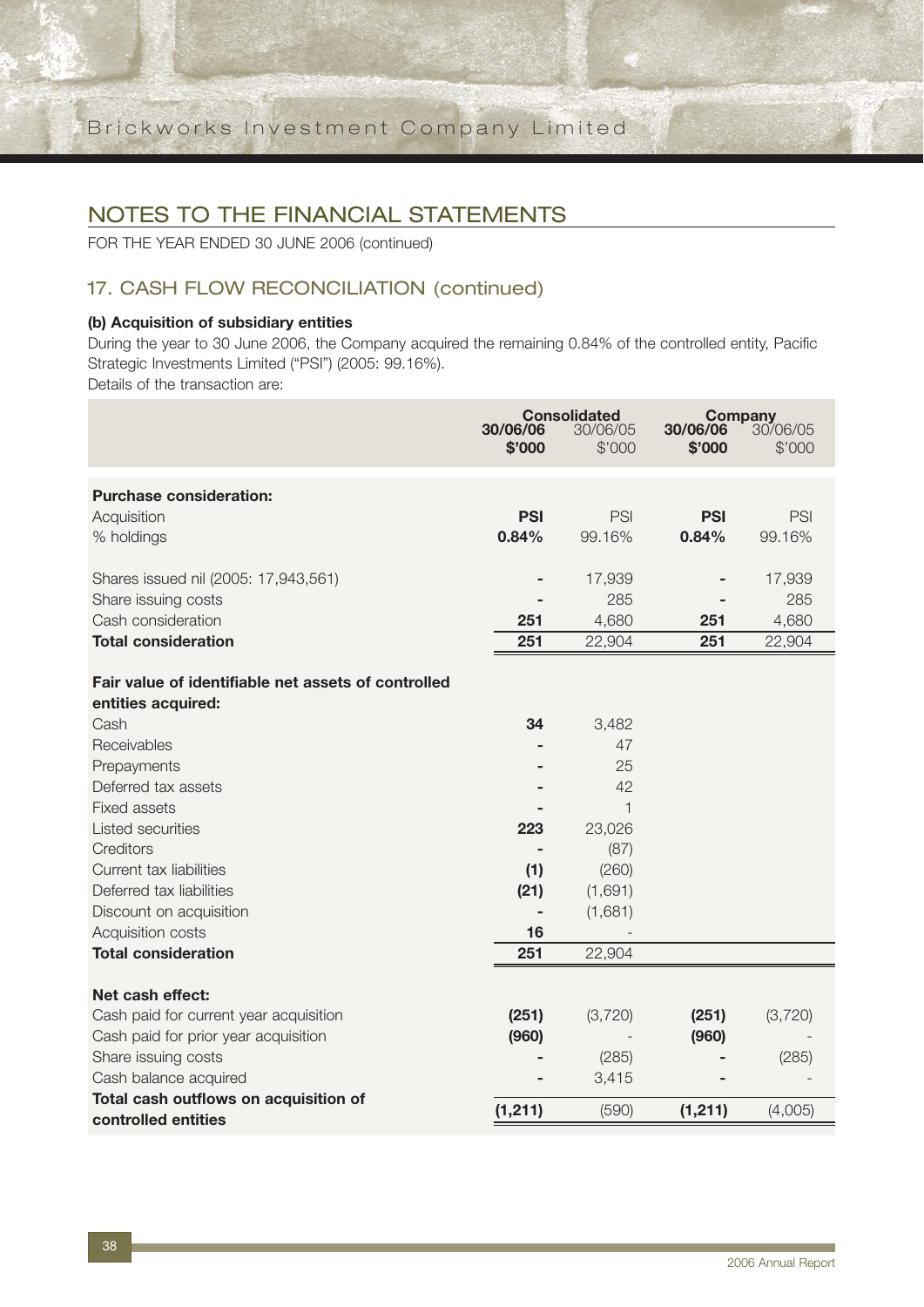## NOTES TO THE FINANCIAL STATEMENTS

FOR THE YEAR ENDED 30 JUNE 2006 (continued)

## 17. CASH FLOW RECONCILIATION (continued)

#### **(c) Non-cash financing and investing activities**

#### **(i) Share issue on acquiring controlled entities**

There were no shares issued during the year to acquire the remaining 0.84% interest in PSI. During the previous year, 17,943,561 ordinary shares were issued to acquire 81.42% of the issued share capital of PSI.

#### **(ii) Dividend reinvestment plan**

Under the terms of the dividend reinvestment plan, \$1,689,772 (2005: \$674,021) of dividends were paid via the issue of 1,369,190 shares (2005: 596,479)

#### **(iii) Transfer of investment portfolio to parent entity**

During the year, the Company transferred all of the investment portfolio held by its wholly owned subsidiary entity, Pacific Strategic Investments Limited at carrying value. During 2005 all of the investment portfolio held by a wholly owned subsidiary, Brickworks Securities Pty Limited, was transferred at cost. The transfer consideration was \$20,745,529 (2005: \$159,974,678) and was settled against the balance due via an inter-company loan.

## 18. EARNINGS PER SHARE

|                                                                                                                      | <b>Consolidated</b> |                    |  |  |  |
|----------------------------------------------------------------------------------------------------------------------|---------------------|--------------------|--|--|--|
|                                                                                                                      | 30/06/06<br>\$'000  | 30/06/05<br>\$'000 |  |  |  |
| The following reflects the income and share data used in<br>the calculation of basic and diluted earnings per share: |                     |                    |  |  |  |
| Profit for the year                                                                                                  | 12,824              | 10,474             |  |  |  |
| Earnings used in calculating basic and diluted                                                                       |                     |                    |  |  |  |
| earnings per share                                                                                                   | 12,824              | 10.474             |  |  |  |
|                                                                                                                      |                     |                    |  |  |  |
|                                                                                                                      | No. ('000)          | No. ('000)         |  |  |  |
| Weighted average number of ordinary shares used in<br>the calculation of basic & diluted earnings per share          | 196,965             | 184,063            |  |  |  |
| Basic earnings per share (cents)                                                                                     | 6.51                | 5.69               |  |  |  |
| Diluted earnings per share (cents)                                                                                   | 6.51                | 5.69               |  |  |  |

### 19. AUDITORS' REMUNERATION

|                                                       | <b>Consolidated</b> |                    | Company            |                    |
|-------------------------------------------------------|---------------------|--------------------|--------------------|--------------------|
|                                                       | 30/06/06<br>\$'000  | 30/06/05<br>\$'000 | 30/06/06<br>\$'000 | 30/06/05<br>\$'000 |
| Remuneration of the auditor of the parent entity for: |                     |                    |                    |                    |
| (a) Auditing the financial report of the Company and  |                     |                    |                    |                    |
| the controlled entities                               | 29                  | 29                 | 29                 | 29                 |
| (b) Taxation services                                 | 3                   | 13                 | 3                  | 13                 |
|                                                       | 32                  | 42                 | 32                 | 42                 |
| Remuneration of other auditors of subsidiary for:     |                     |                    |                    |                    |
| Auditing the financial report of controlled entities  | 20                  | 28                 |                    |                    |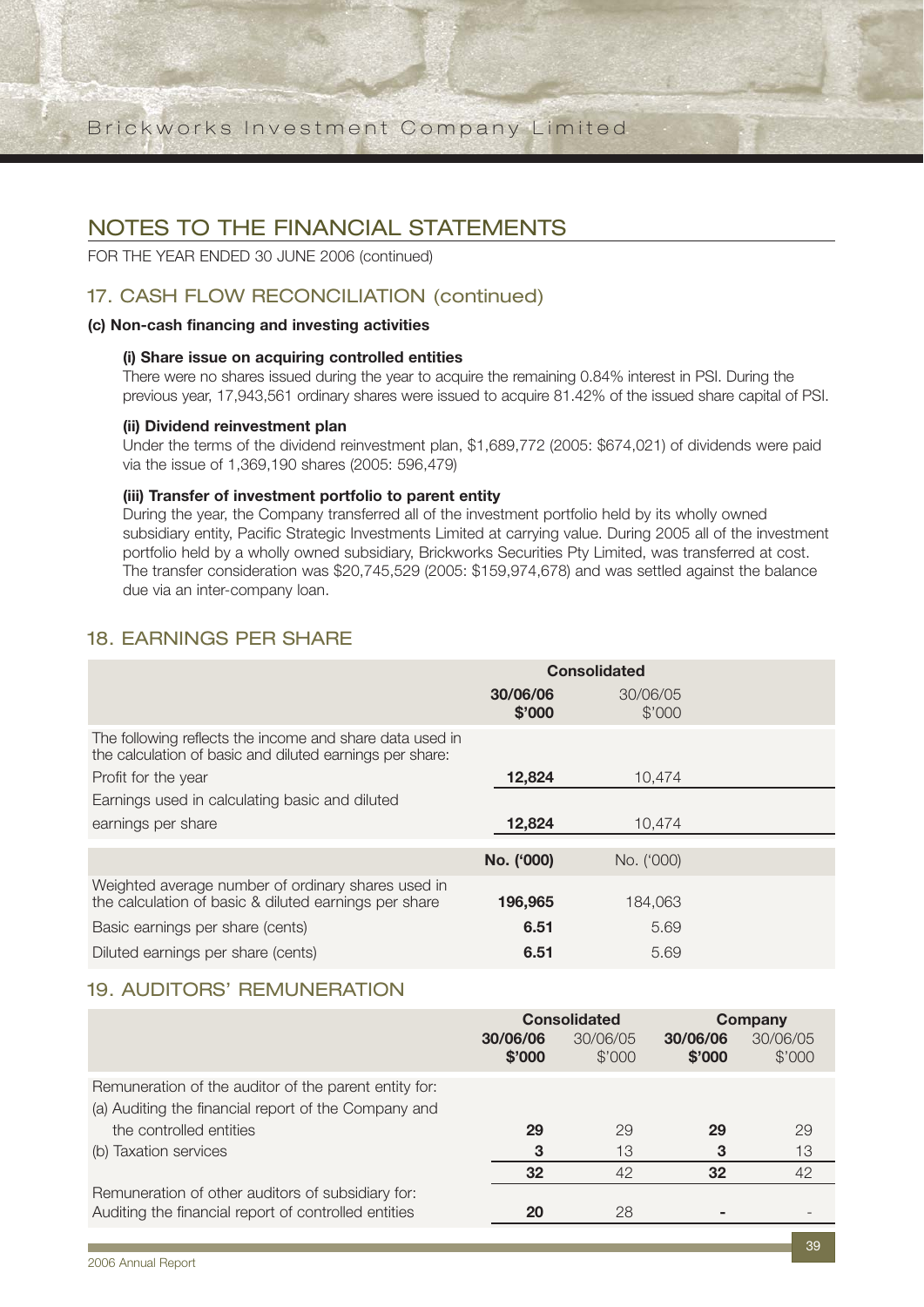FOR THE YEAR ENDED 30 JUNE 2006 (continued)

### 20. DIRECTORS REMUNERATION

Payment to non-executive directors is fixed at \$150,000 until shareholders, by ordinary resolution, approve some other fixed sum amount. This amount is to be divided amongst the Directors as they may determine.

These fees exclude any additional fee for any service based agreement which may be agreed from time to time, and also excludes statutory superannuation and the reimbursement of out of pocket expenses.

Details of the nature and amount of each Non – Executive Director's emoluments from the Company and controlled entities in respect of the year to 30 June 2006 were:

|                   | <b>Primary</b><br>\$ | <b>Superannuation</b><br>\$ | <b>Equity</b><br><b>Compensation</b><br>S | <b>Other</b><br><b>Compensation</b> | <b>Total</b><br>S |
|-------------------|----------------------|-----------------------------|-------------------------------------------|-------------------------------------|-------------------|
| <b>RD Millner</b> | 40,000               | 3,600                       | $\overline{\phantom{0}}$                  |                                     | 43,600            |
| DC Hall           | 30,000               | 2,700                       |                                           |                                     | 32,700            |
| AJ Payne          | 25,000               | 2,250                       | $\overline{\phantom{0}}$                  | $\overline{\phantom{0}}$            | 27,250            |
| <b>GG Hill</b>    | 30,000               | 2,700                       |                                           |                                     | 32,700            |
| <b>Total</b>      | 125,000              | 11,250                      | -                                         |                                     | 136,250           |

There were no retirement allowances provided for the retirement of non-executive directors.

|                                                                                                                                                                                                   | 2006                         | 2005                        |  |
|---------------------------------------------------------------------------------------------------------------------------------------------------------------------------------------------------|------------------------------|-----------------------------|--|
| Income paid or payable, or otherwise made available to<br>Non-Executive Directors of the consolidated entity in<br>connection with managing the affairs of the Company and<br>controlled entities | S                            | S                           |  |
| Fees<br>Superannuation Guarantee amounts                                                                                                                                                          | 125,000<br>11,250<br>136,250 | 107,500<br>9,675<br>117,175 |  |

The Company had no employees during the year to 30 June 2006.

### 21. SUPERANNUATION COMMITMENTS

The Company contributes superannuation payments on behalf of directors of the consolidated entity in accordance with relevant legislation. Superannuation funds are nominated by the individual directors and are independent of the Company.

### 22. RELATED PARTY TRANSACTIONS

Related parties of the Company fall into the following categories:

#### **(i)** *Controlled Entities*

#### **Acquisition of controlled entities:**

During the year, the Company acquired the remaining voting shares in a controlled entity, Pacific Strategic Investments Limited. The operating results of all controlled entities from the date of acquisition have been included in the Consolidated Income Statement. Assets and liabilities of all controlled entities have been included in the Consolidated Balance Sheet.

The main activity of Brickworks Securities Pty Limited and Pacific Strategic Investments Limited is the same as the Company, being a long-term investor in companies, trusts and interest bearing securities with a focus on Australian entities.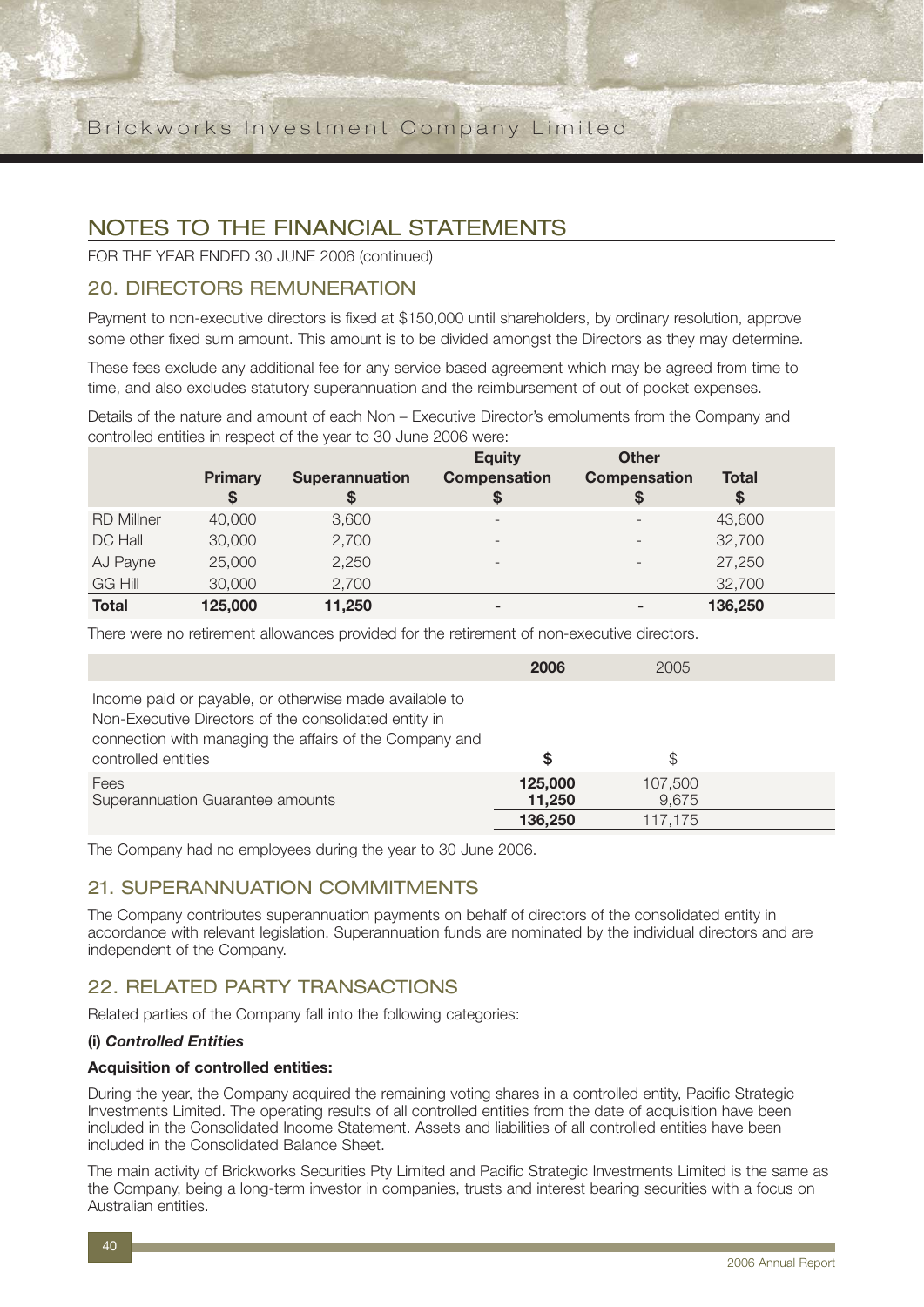## NOTES TO THE FINANCIAL STATEMENTS

FOR THE YEAR ENDED 30 JUNE 2006 (continued)

## 22. RELATED PARTY TRANSACTIONS (continued)

### **(i)** *Controlled Entities (continued)*

At 30 June 2006, subsidiaries of the Company were:

|                                            | Country of Incorporation | Percentage Owned (%) |       |  |
|--------------------------------------------|--------------------------|----------------------|-------|--|
|                                            |                          | 2006                 | 2005  |  |
| <b>Brickworks Securities Pty Limited</b>   | Australia                | 100                  | 100   |  |
| Pacific Strategic Investments Limited      | Australia                | 100                  | 99.16 |  |
| A.C.N 007 336 094 Pty Ltd (in liquidation) | Australia                | 100                  | 99.16 |  |
| <b>PSI Unit Trust</b>                      | Australia                | 100                  | 99.16 |  |

Transactions between the Company and its controlled entities consist of loan balance from the Company to its controlled entities. No interest is charged on the loan balance to the controlled entities and no repayment period is fixed for the loan.

### **(a) Dividend payment**

During the year ended 30 June 2006, the Company received nil dividends (2005: \$12,210,432) and nil capital profit distribution (2005: \$580,011) from its wholly owned subsidiary entity, Brickworks Securities Pty Limited ("BSPL").

The dividend was settled against the balance due via an inter-company loan.

#### **(b) Transfer of investment portfolio to parent entity**

During the year, the Company transferred all of the investment portfolio held by its wholly owned subsidiary entity, Pacific Strategic Investments Limited at carrying value. During 2005 all of the investment portfolio held by a wholly owned subsidiary, Brickworks Securities Pty Limited, was transferred at cost. The transfer consideration was \$20,745,529 (2005: \$159,974,678) and was settled against the balance due via an inter-company loan.

#### **(ii)** *Directors/Officers Related Entities*

Persons who were Directors/Officers of Brickworks Investment Company Limited for part or all of the year ended 30 June 2006 were:

Directors: RD Millner DC Hall AJ Payne GG Hill (appointed 14 December 2005)

Company Secretary: JP de Gouveia

#### **Pitt Capital Partners Limited**

The Company appointed Pitt Capital Partners Limited, an entity in which Messrs. RD Millner and GG Hill have an indirect interest, to act as financial adviser in respect of the merger of the Company's shares with that of Pacific Strategic Investments Limited. No fees were paid to Pitt Capital Partners Limited during the year (2005: \$165,000, including GST).

#### **Souls Funds Management Limited**

The Company has appointed Souls Funds Management Limited, an entity in which Messrs. RD Millner and GG Hill have an indirect interest, to act as investment manager for a period of 5 years from 24 October 2003. Under the agreement between the two parties, the Company agrees to pay Souls Funds Management Limited a monthly management fee equal to one-twelfth of 0.35% of the assets of the Company in the preceding month under their management. Souls Funds Management Limited also acted as investment manager for the controlled entity Pacific Strategic Investments Limited on a quarterly management fee equal to one-quarter of 0.35% of the net assets of PSI at each quarter.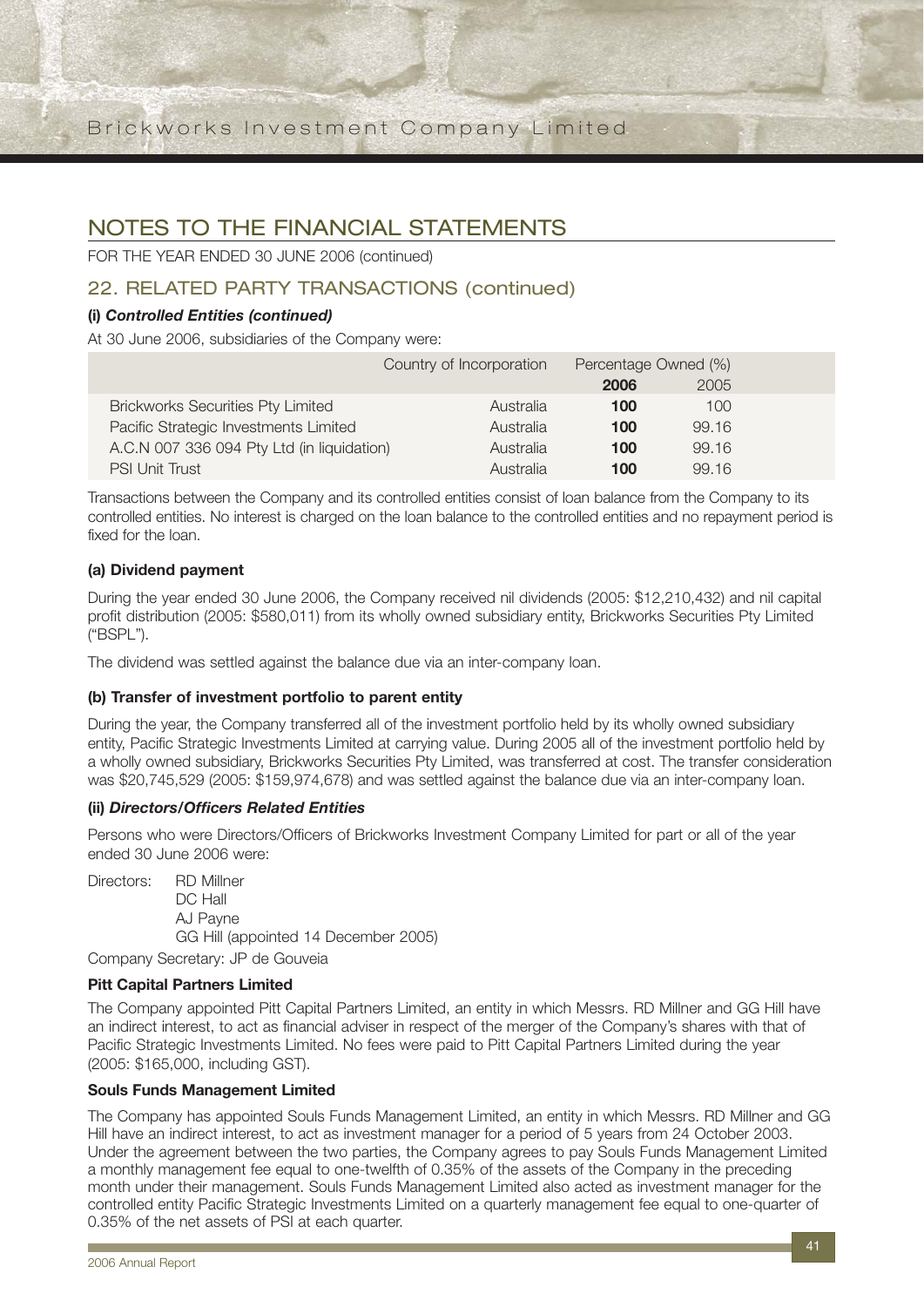FOR THE YEAR ENDED 30 JUNE 2006 (continued)

#### **Souls Funds Management Limited (continued)**

The management fee paid for the year ending 30 June 2006 were \$944,148 (2005: \$801,411); and the management fee owed by the Company to Souls Funds Management Limited at 30 June 2006 was \$172,279 (2005: \$78,810).

#### **Corporate and Administrative Services Pty Limited**

The Company has appointed Corporate & Administrative Services Pty Limited, an entity in which Messrs. RD Millner and GG Hill have an indirect interest and Mr JP de Gouveia has a direct interest, to provide the Company with administration, company secretarial services and preparation of all financial accounts.

Administration and secretarial fees paid for services provided to the company and its controlled entities for the year ending 30 June 2006 were \$128,260 (2005: \$176,880, including GST) and are at standard market rates. No administration fees were owed by the Company to Corporate & Administrative Services Pty Limited as at 30 June 2006.

#### **(iii)** *Transactions in securities of the Company*

Aggregate number of securities of the Company acquired or disposed of by Directors or their Director-related<br>entities: entities: **<sup>2006</sup>**<sup>2005</sup>

|                      | zuun                               | ZUU5                     |  |
|----------------------|------------------------------------|--------------------------|--|
|                      | <b>No. of Shares</b> No. of Shares |                          |  |
| Acquisition - Shares | 828.910                            | 549.914                  |  |
| Disposal - Shares    | $\overline{\phantom{a}}$           | $\overline{\phantom{a}}$ |  |

During the year ended 30 June 2006, entities related to Directors acquired, under normal commercial terms, shares in the Company as follows:

- (i) Entities related to Mr RD Millner: 808,168 shares (2005: 446,760 shares)
- (ii) Entities related to Mr DC Hall: 15,027 shares (2005: 97,574 shares)
- (iii) Entities related to Mr AJ Payne: 5,715 shares (2005: 5,580 shares)
- (vi) Entities related to Mr GG Hill: nil shares

Directors acquired shares through dividend reinvestment plan, share purchase plan or on-market purchase.

There has been no other change to Directors' shareholdings in the Company during the year ended 30 June 2006. Messrs RD Millner, DC Hall, AJ Payne and GG Hill, or their associated entities, being shareholders of the Company are entitled to receive dividends from the Company.

### 23. FINANCIAL REPORTING BY SEGMENTS

The Company operates predominately in the securities industry in Australia.

### 24. FINANCIAL INSTRUMENTS

#### **a) Interest Rate Risk**

The economic entity's exposure to interest rate risk as at the reporting date is as follows:

|                                                  |      | Weighted Average<br>Interest Rate % |        | Variable Interest Rate<br>\$'000 |         | Non-Interest Bearing<br>\$'000 |         | Total<br>\$'000 |
|--------------------------------------------------|------|-------------------------------------|--------|----------------------------------|---------|--------------------------------|---------|-----------------|
|                                                  | 2006 | 2005                                | 2006   | 2005                             | 2006    | 2005                           | 2006    | 2005            |
| <b>Financial Assets</b>                          |      |                                     |        |                                  |         |                                |         |                 |
| Cash and short-term 5.21                         |      | 4.05                                | 22,670 | 17.401                           |         |                                | 22,670  | 17,401          |
| deposits<br>Listed securities<br>Receivables and |      |                                     |        | $\overline{\phantom{a}}$         | 272,067 | 230,929                        | 272,067 | 230,929         |
| prepayments                                      |      | $\overline{\phantom{a}}$            |        | $\overline{\phantom{a}}$         | 3,264   | 2,184                          | 3,264   | 2,184           |
|                                                  |      |                                     | 22,670 | 17,401                           | 275,331 | 233.113                        | 298,001 | 250,514         |
| <b>Financial Liabilities</b><br>Payables         |      | ۰                                   |        |                                  | 220     | 1.117                          | 220     | 1,117           |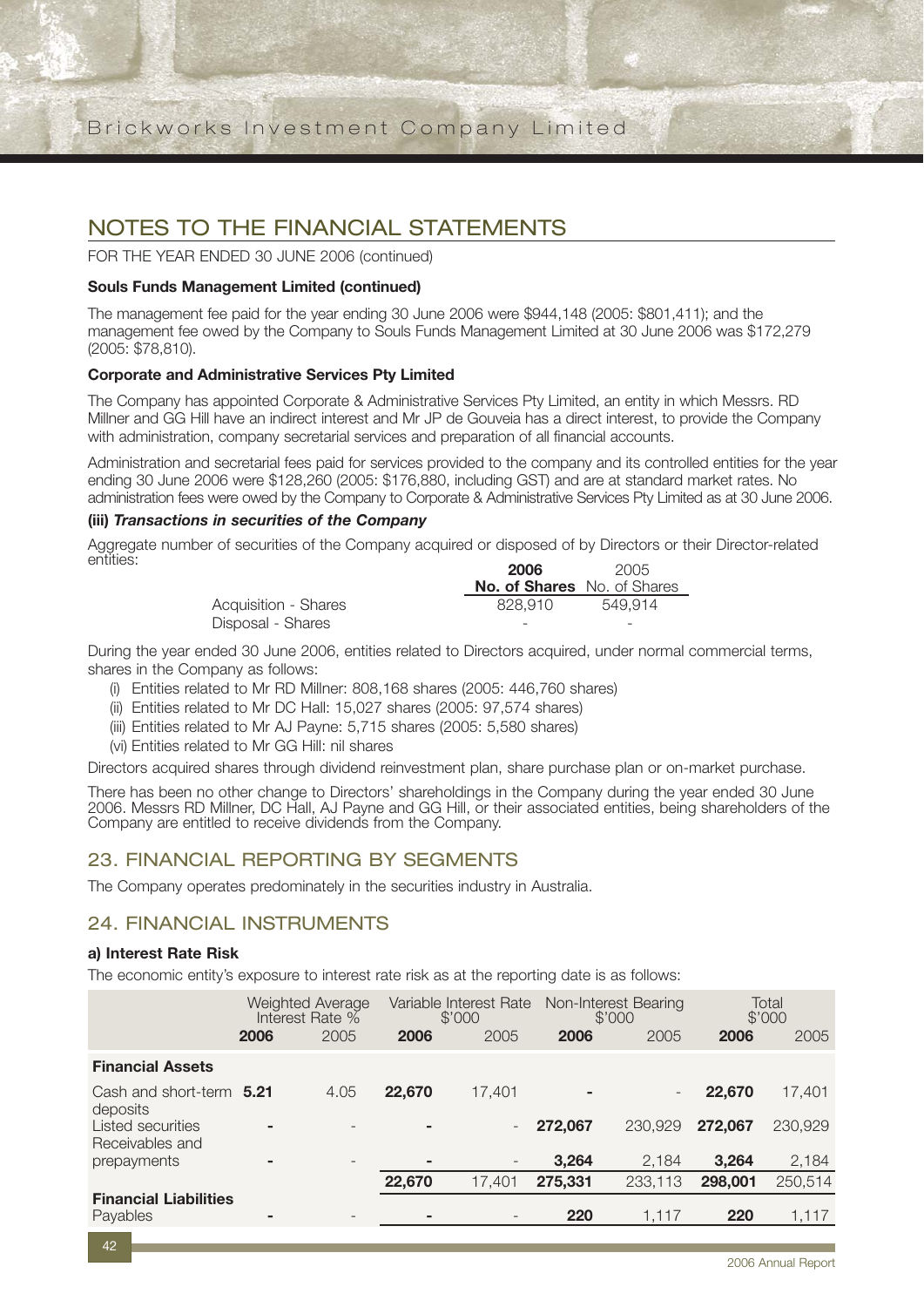## NOTES TO THE FINANCIAL STATEMENTS

FOR THE YEAR ENDED 30 JUNE 2006 (continued)

### 24. FINANCIAL INSTRUMENTS (continued)

### **b) Credit Risk**

Credit risk refers to the risk that a counterparty will default on its contractual obligations resulting in financial loss to the Company. The economic entity has adopted the policy of only dealing with creditworthy counterparties and obtaining sufficient collateral or other security where appropriate, as a means of mitigating the risk of financial loss from defaults. The Group measures credit risk on a fair value basis. The Group does not have any significant credit risk exposure to any single counterparty or any group of counterparties having similar characteristics. The carrying amount of financial assets recorded in the financial statements, net of any provisions for losses, represents the Group's maximum exposure to credit risk without taking account of the value of any collateral or other security obtained.

#### **c) Concentration of investment risk**

The economic entity minimises concentration of risk in relation to investments by spreading across different sectors. Spread of investments in the following sectors:

|                            | Percentage of total investment |       | Amount  |         |
|----------------------------|--------------------------------|-------|---------|---------|
| Sector                     | 2006                           | 2005  | 2006    | 2005    |
|                            | $\frac{0}{0}$                  | $\%$  | \$'000  | \$'000  |
| <b>Banks</b>               | 37.1                           | 38.1  | 109,212 | 94,595  |
| Capital goods              | 3.7                            | 4.3   | 10,706  | 10,560  |
| Diversified financials     | 7.8                            | 7.0   | 22,939  | 17,312  |
| Energy                     | 3.1                            | 2.5   | 9,214   | 6,188   |
| Food & staples retailing   | 3.9                            | 3.4   | 11,590  | 8,446   |
| <b>Materials</b>           | 20.3                           | 18.7  | 59.643  | 46.499  |
| Media                      | 3.8                            | 4.0   | 11,483  | 10.016  |
| Telecommunication services | 2.6                            | 5.0   | 7,496   | 12,457  |
| Other non concentrated     | 10.0                           | 10.0  | 29,784  | 24,856  |
| Bank deposits              | 7.7                            | 7.0   | 22,670  | 17,401  |
|                            | 100.0                          | 100.0 | 294,737 | 248,330 |

The Company traded all investment transactions through a number of major broking firms with trades evenly placed amongst those firms.

#### **d) Net Fair Value**

The carrying amount of financial assets and financial liabilities recorded in the financial statements represents their respective net fair values, determined in accordance with the accounting policies disclosed in note 1 to the accounts.

## 25. CONTINGENT LIABILITIES

The economic entity has no contingent liabilities at 30 June 2006.

### 26. AUTHORISATION

The financial report was authorised for issue on 10 August 2006 by the Board of Directors.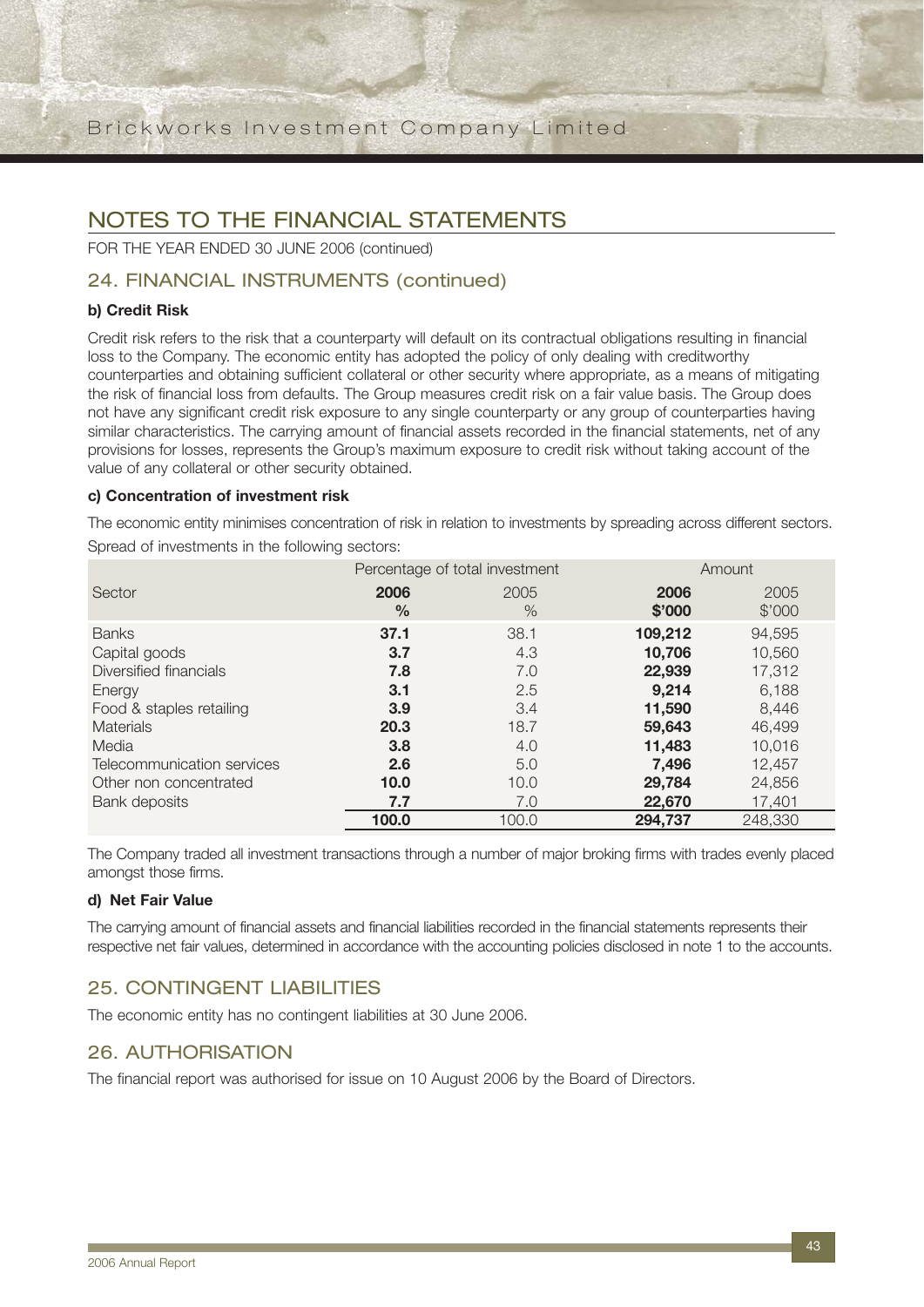## DIRECTORS' DECLARATION

The directors of Brickworks Investment Company Limited declare that:

- 1. The financial statements and notes, as set out on pages 21 to 43, are in accordance with the Corporations Act 2001 and:
	- (a) comply with Accounting Standards and the Corporations Regulations 2001; and
	- (b) give a true and fair view of the financial position as at 30 June 2006 and the performance for the year ended on that date of the Company and consolidated entity;
- 2. In the directors' opinion there are reasonable grounds to believe that the company will be able to pay its debts as and when they become due and payable.
- 3. This declaration has been made after receiving the declaration required to be made to the directors in accordance with section 295A of the Corporations Act 2001 for the financial year ending 30 June 2006.

This declaration is made in accordance with a resolution of the Board of Directors.

#### **Robert D Millner Director**

**Svdnev** 10 August 2006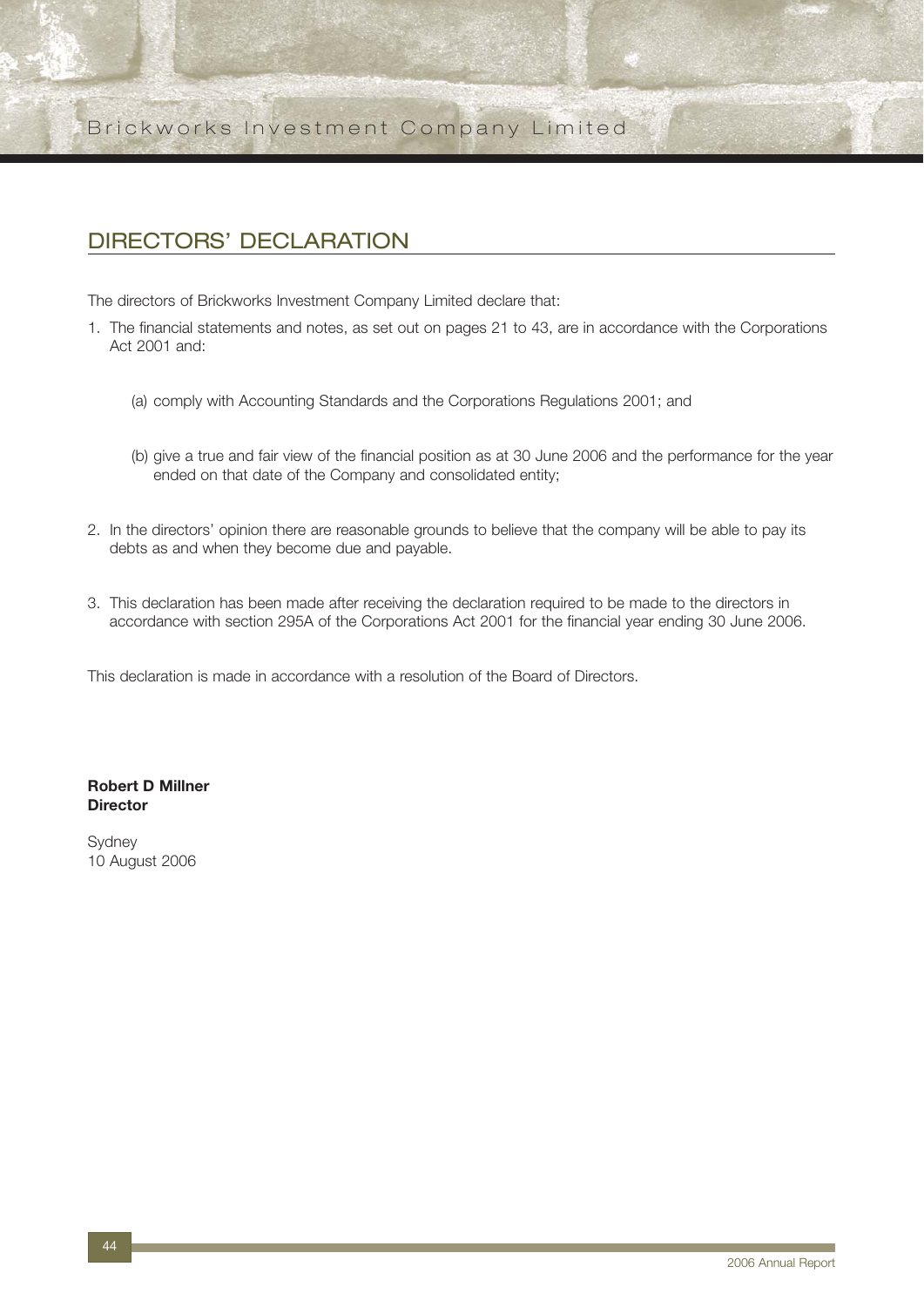#### **TRAVIS & TRAVIS** CHARTERED ACCOUNTANTS

P.O. BOX 429 LANE COVE, AUSTRALIA TELEPHONE: +61 2 9427 6555 FACSIMILE:+61 2 9427 5127 EMAIL: info@travisntravis.com.au

#### **INDEPENDENT AUDIT REPORT TO THE MEMBERS OF BRICKWORKS INVESTMENT COMPANY LIMITED**

#### **SCOPE**

#### **The financial report and director's responsibility**

The Financial report comprises the income statement, balance sheet, statement of changes in equity, cash flow statement, accompanying notes to the financial statements, and the directors' declaration for Brickworks Investment Company Limited (The Company) and the consolidated entity for the year ended 30 June 2006 The consolidated entity comprises both the company and the entities it controlled during that year.

The directors of the company are responsible for the preparation and true and fair presentation of the financial report in accordance with the Corporations Act 2001. This includes responsibility for the maintenance of adequate accounting records and internal controls that are designed to prevent and detect fraud and error, and for the accounting policies and accounting estimates inherent in the financial report.

#### **Audit approach**

We conducted an independent audit in order to express an opinion to the members of the company. Our audit was conducted in accordance with Australian Auditing Standards, in order to provide reasonable assurance as to whether the financial report is free of material misstatement. The nature of an audit is influenced by factors such as the use of professional judgment, selective testing, the inherent limitations of internal control, and the availability of persuasive rather than conclusive evidence. Therefore, an audit cannot guarantee that all material misstatements have been detected.

We performed procedures to assess whether in all material respects the financial report presents fairly, in accordance with the Corporations Act 2001, including compliance with Accounting Standards and other mandatory financial reporting requirements in Australia, a view which is consistent with our understanding of the company's and the consolidated entity's financial position, and of their performance as represented by the results of their operations and cash flows.

We formed our audit opinion on the basis of these procedures, which included:

- examining, on a test basis, information to provide evidence supporting the amounts and disclosures in the financial report; and - assessing the appropriateness of the accounting policies and disclosures used and the reasonableness of significant accounting estimates made by the directors.

While we considered the effectiveness of management's internal controls over financial reporting when determining the nature and extent of our procedures, our audit was not designed to provide assurance on internal controls.

#### **INDEPENDENCE**

In conducting our audit, we followed applicable independence requirements of Australian professional ethical pronouncements and the Corporations Act 2001.

In accordance with ASIC Class Order 05/83, we declare to the best of our knowledge and belief that the auditor's independence declaration set out on page 46 of the financial report has not changed as at the date of providing our audit opinion.

#### **AUDIT OPINION**

In our opinion, the financial report of Brickworks Investment Company Limited is in accordance with:

(a) the Corporations Act 2001, including:

- (i) giving a true and fair view of the company's and consolidated entity's financial position as at 30 June 2005 and of their performance for the year ended on that date; and
- (ii) complying with Accounting Standards in Australia and the Corporations Regulations 2001; and

(b) other mandatory financial reporting requirements in Australia.

#### **TRAVIS & TRAVIS**

**Dated: 10 August 2006**

**A.J. FAIRALL 1/114 Longueville Road LANE COVE NSW 2066** 

Liability limited by a scheme approved under Professional Standards legislation.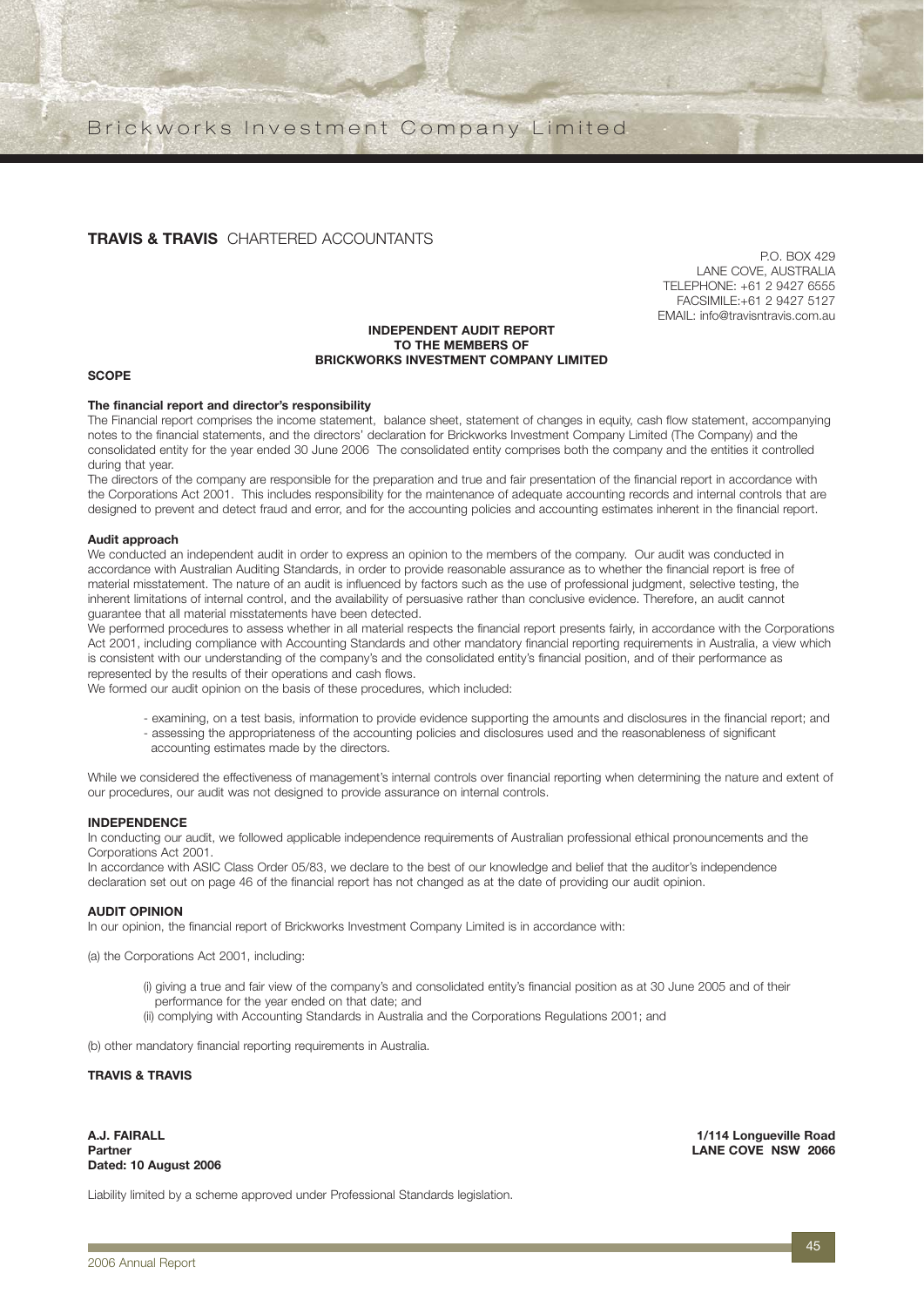#### **TRAVIS & TRAVIS** CHARTERED ACCOUNTANTS

P.O. BOX 429 LANE COVE, AUSTRALIA TELEPHONE: +61 2 9427 6555 FACSIMILE:+61 2 9427 5127 EMAIL: info@travisntravis.com.au

#### **Auditors' Independence Declaration to the Directors of Brickworks Investment Company Limited**

I declare that, to the best of my knowledge and belief, during the year ended 30 June 2006 there have been:

(i) no contraventions of the auditor independence requirements as set out in the Corporations Act 2001 in relation to the audit; and

(ii) no contraventions of any applicable code of professional conduct in relation to the audit.

**TRAVIS & TRAVIS**

**A.J. FAIRALL Partner**

**Dated: 10 August 2006**

**1/114 Longueville Road, Lane Cove NSW**

Liability limited by a scheme approved under Professional Standards legislation.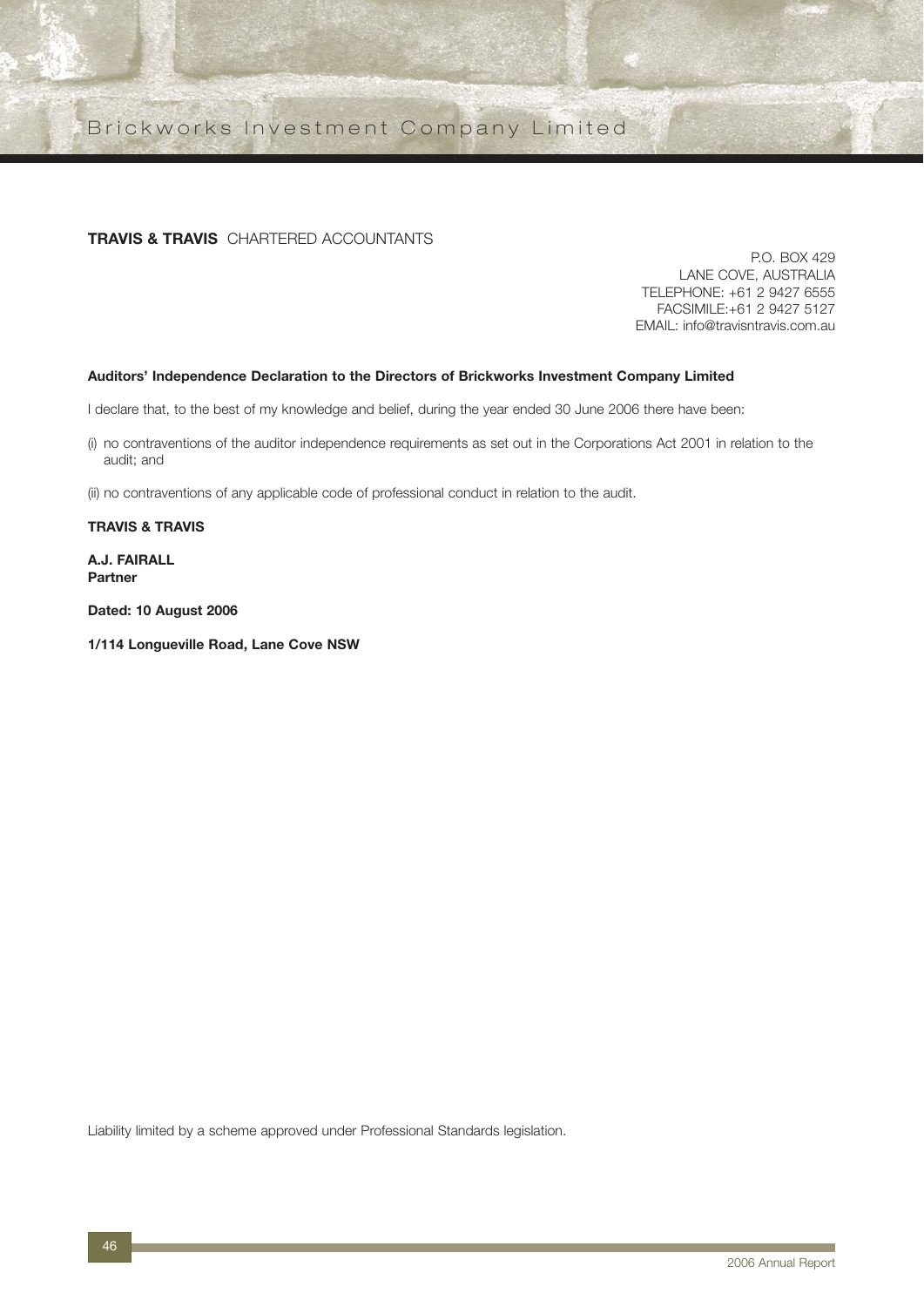## ASX Additional Information

### 1) Equity Holders

At 31 July 2006, there were 7,673 holders of ordinary shares in the capital of the company. These holders were distributed as follow:

|                  |  | No. of Shares held | No. of Shareholders |
|------------------|--|--------------------|---------------------|
| $\mathbf{1}$     |  | $-1,000$           | 212                 |
| $1,001 - 5,000$  |  |                    | 1,862               |
|                  |  | $5,001 - 10,000$   | 1,811               |
|                  |  | $10,001 - 100,000$ | 3,613               |
| 100,001 and over |  |                    | 175                 |
| <b>Total</b>     |  |                    | 7,673               |
|                  |  |                    |                     |

Holding less than a marketable parcel of 374 shares 60

Votes of Members

Article 5.12 of the Company's Constitution provides

- a) Subject to this Constitution and any rights or restrictions attached to a class of Shares, on a show of hands at a meeting of Members, every Eligible Member present has one vote.
- b) Subject to this Constitution and any rights or restrictions attached to a class of Shares, on a poll at a meeting of Members, every Eligible Member present has:
	- (i) one vote for each fully paid up Share (whether the issue price of the Share was paid up or credited or both) that the Eligible Member holds; and
	- (ii) a fraction of one vote for each partly paid up Share that the Eligible Member holds. The fraction is equal to the proportion which the amount paid up on that Share (excluding amounts credited) is to the total amounts paid up and payable (excluding amounts credited on that Share).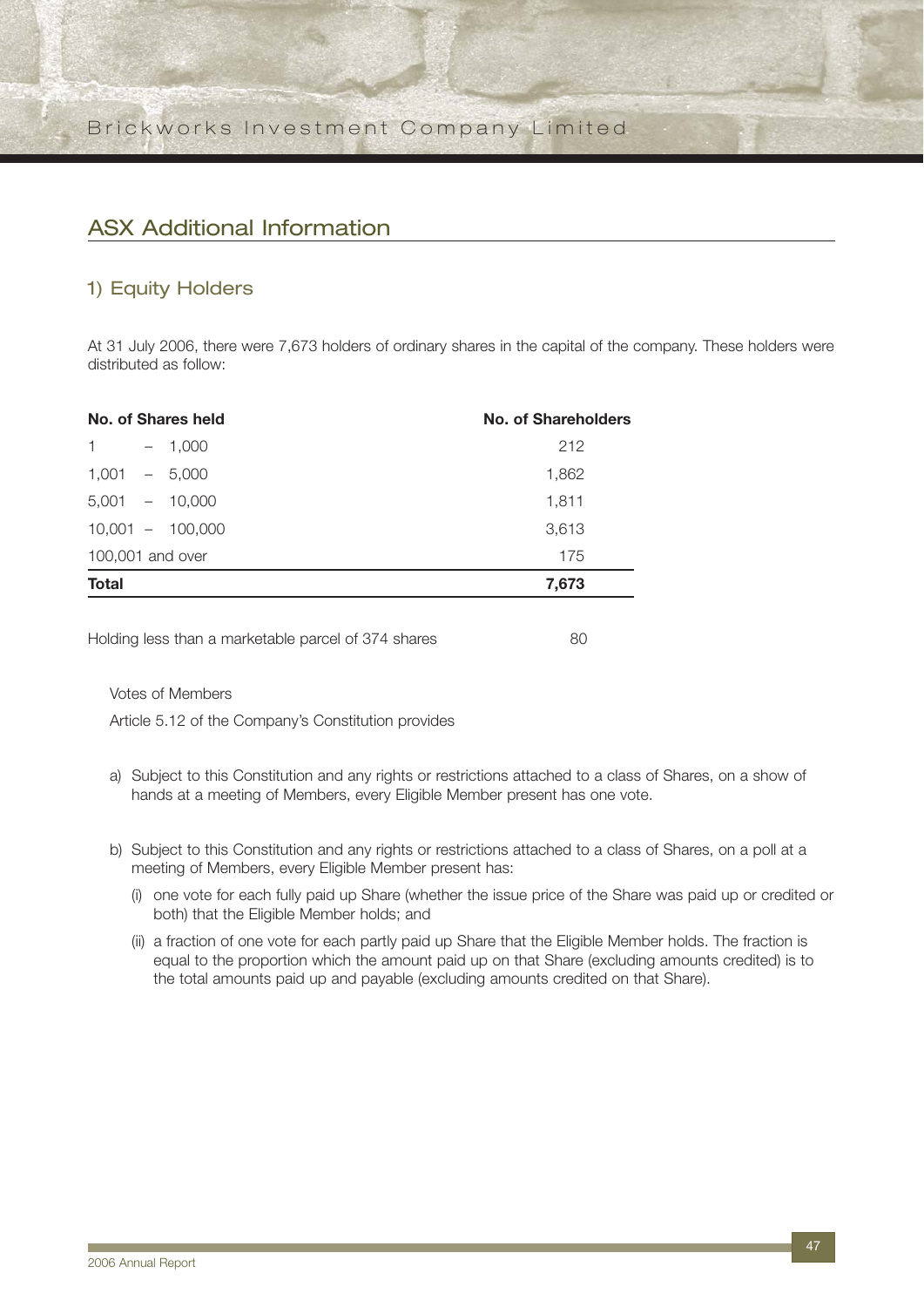## ASX Additional Information (continued)

The 20 largest holdings of the Company's share as at 31 July 2006 are listed below:

| <b>Name</b>                                                                    | <b>Shares Held</b> | $\%$  |
|--------------------------------------------------------------------------------|--------------------|-------|
| <b>Brickworks Limited</b>                                                      | 43,101,479         | 20.69 |
| Bougainville Copper Limited                                                    | 7,257,357          | 3.48  |
| Washington H Soul Pattinson & Co Ltd                                           | 5,897,861          | 2.83  |
| Argo Investments Limited                                                       | 2,944,291          | 1.41  |
| J S Millner Holdings Pty Limited                                               | 887,966            | 0.43  |
| <b>Tothemill Pty Ltd</b>                                                       | 871,429            | 0.42  |
| UBS Wealth Management Australia Nominees Pty Ltd                               | 795,521            | 0.38  |
| Dr Russell Kay Hancock                                                         | 703,759            | 0.34  |
| Janivan Investments Pty Ltd                                                    | 700,000            | 0.34  |
| <b>Trephant Pty Ltd</b>                                                        | 700,000            | 0.34  |
| Australian Executor Trustees Limited <lic a="" c="" fund=""></lic>             | 694,134            | 0.33  |
| RBC Dexia Investor Services Australia Nominees Pty Ltd <mlci a="" c=""></mlci> | 657,656            | 0.32  |
| T G Millner Holdings Pty Ltd                                                   | 645,986            | 0.31  |
| Australia Republic Investment Pty Ltd                                          | 620,000            | 0.30  |
| Mr David McKee & Mrs Pamela McKee <d a="" c="" fund="" mckee="" super=""></d>  | 572,231            | 0.27  |
| Mr James Sinclair Millner                                                      | 549,077            | 0.26  |
| Palmerston Pty Ltd                                                             | 518,410            | 0.25  |
| Mr Grant Tilbrook & Mrs Elizabeth A Mead <1 & J Radman Family A/C>             | 500,000            | 0.24  |
| Impala Superannuation Nominees Pty Ltd                                         | 459,000            | 0.22  |
| Australian Executor Trustees Limited <no 1="" account=""></no>                 | 457,269            | 0.22  |
| <b>Total top 20 security holders</b>                                           | 69,533,426         | 33.38 |

**Total number of shares on Issue 208,324,328**

### 2)Substantial Shareholders

As at 31 July 2006 the name and holding of substantial shareholder as disclosed in a notice received by the company is:

| <b>Substantial Shareholders</b> | No. of Shares | % of Total |
|---------------------------------|---------------|------------|
| <b>Brickworks Limited</b>       | 43.101.479    | 20.69      |

### 3)Other Information:

■ There is no current on-market buy-back in place.

■ There were 143 (2005: 100) transactions in securities undertaken by the Company and the total brokerage paid or accrued during the year was \$61,720 (2005: \$73,450).

### 4)Management Fees

Management fees paid and accrued during the year ended 30 June 2006 to Souls Funds Management Limited was \$966,924 (2005: \$801,411).

### 5)Management Expense Ratio:

The Management Expense Ratio ("MER") is the total expenses of the company for the financial year, as shown in the income statement, expressed as a percentage of the average total asset of the company for the financial year.

| 30/06/04 | 30/06/05 | 30/06/06 |
|----------|----------|----------|
| 0.69%    | $0.71\%$ | 0.56%    |